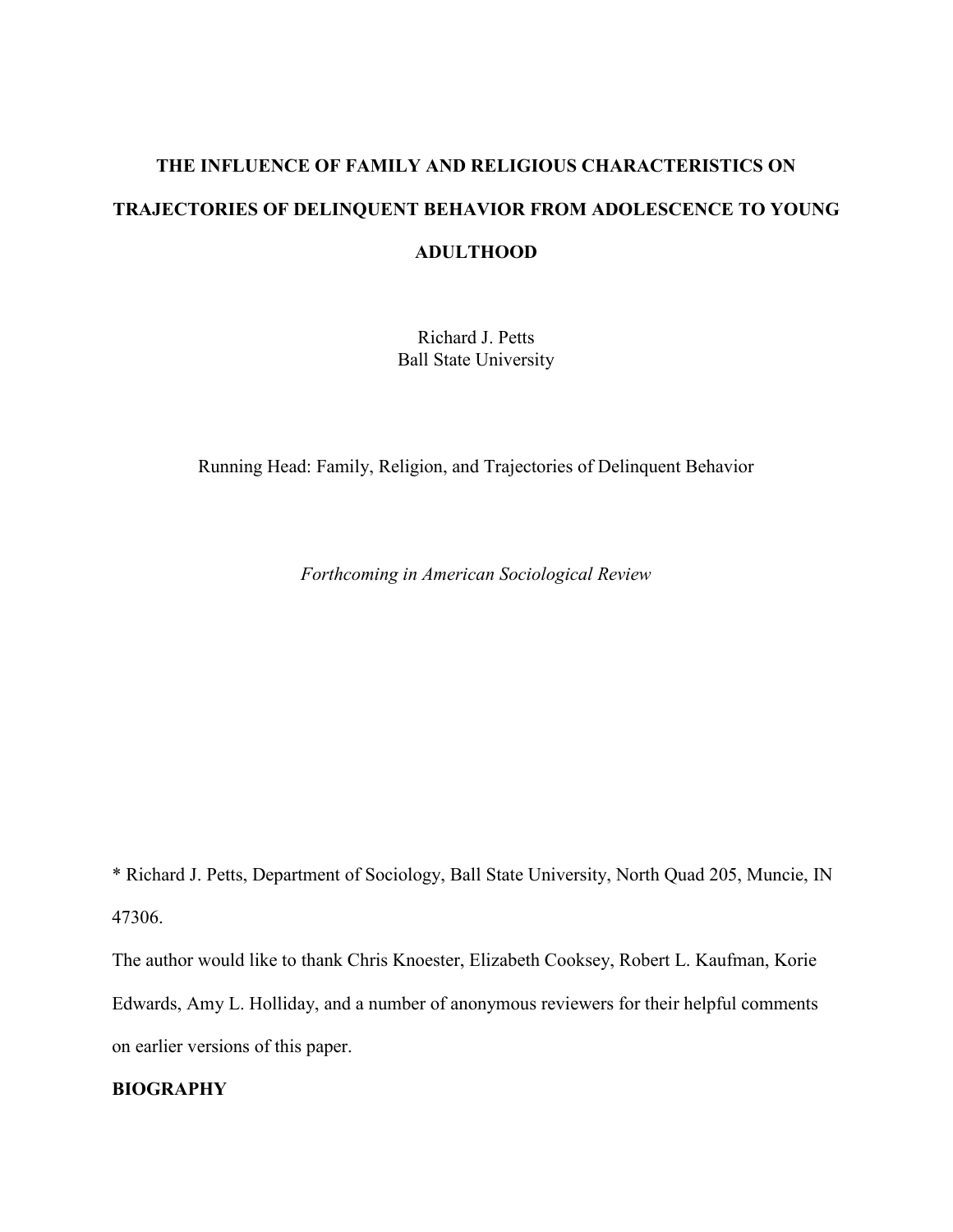Richard J. Petts is an Assistant Professor of Sociology at Ball State University. His main research interests focus on the intersection of family and religion, and recent studies in these areas have been published in *Journal for the Scientific Study of Religion* and *Journal of Family Issues*.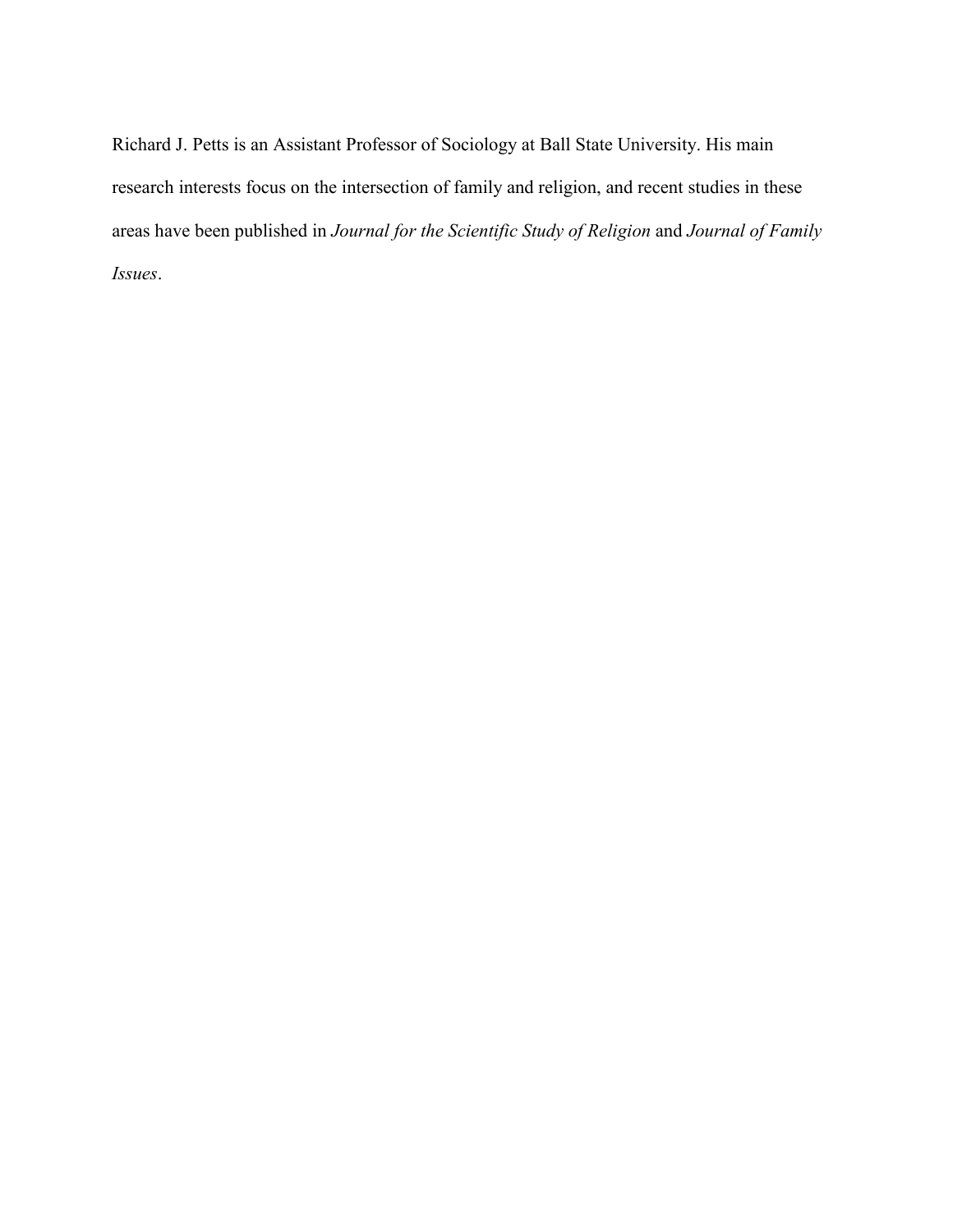## **THE INFLUENCE OF FAMILY AND RELIGIOUS CHARACTERISTICS ON TRAJECTORIES OF DELINQUENT BEHAVIOR FROM ADOLESCENCE TO YOUNG ADULTHOOD**

## **ABSTRACT**

Using data from the NLSY79, this study takes a life-course approach to examine whether family and religious characteristics influence individual-level trajectories of delinquent behavior from early adolescence through young adulthood. Results suggest that residing with two parents deters youth from becoming delinquent, and supportive parenting practices reduce the likelihood of becoming involved in delinquent behavior early in adolescence. There is also evidence that family and religion interact to predict trajectories of delinquency. Religion seems to enhance the effect of parental affection in deterring delinquent behavior as well as mitigate the increased risk of high levels of delinquent behavior among youth in single-parent families. Moreover, the findings indicate that trajectories of delinquency are not immutable; family transitions are associated with increases in delinquency, but religious participation throughout adolescence and marriage are associated with declines in delinquent behavior. Overall, results suggest that family and religious characteristics continually influence the extent to which youth commit delinquent acts.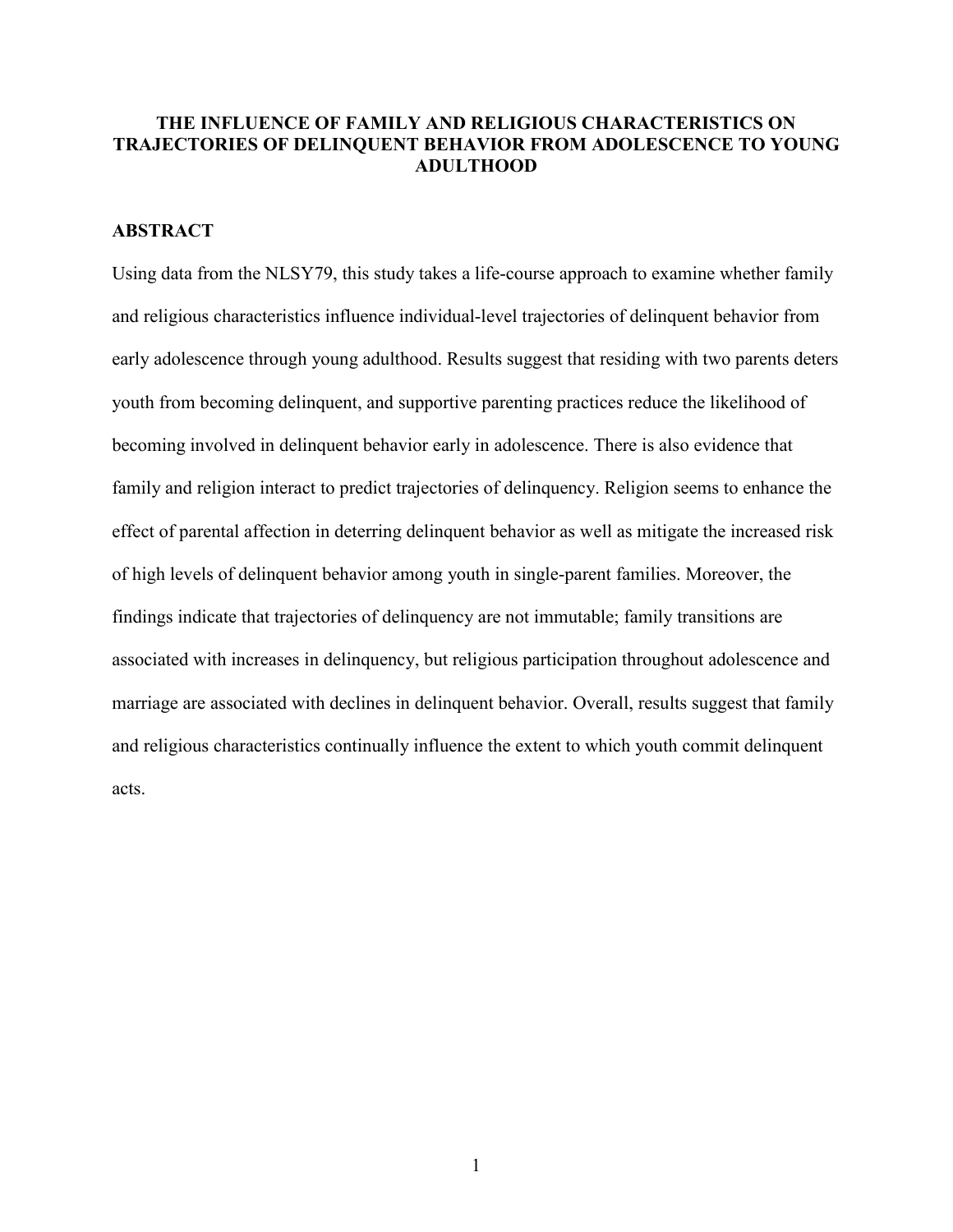The link between age and delinquency in large populations is well-documented; participation in delinquent behavior peaks during late adolescence and declines through adulthood (Hirschi and Gottfredson 1983; Moffitt 1993). More recent studies have examined individual-level variations in this pattern, exploring the distinct trajectories of delinquent behavior that individuals follow and what these trajectories actually look like. Although much is known about these general trends, less is known about factors that predict and alter trajectories of delinquency, and how these effects may differ by the unique trajectory that an individual follows. Such research is important to pursue because developmental and life-course perspectives on crime suggest that contextual factors early in life as well as events and choices throughout the life course influence patterns of delinquency (Sampson and Laub 1993; Farrington 2005).

One prominent life-course theory on crime is Sampson and Laub's (1993; 2005) agegraded theory, which suggests that greater attachment to social institutions is linked to lower delinquency. This theory, along with a general social control perspective (Durkheim ([1897] 1951; Hirschi 1969), suggests that family and religion may be especially important influences on patterns of delinquency as these institutions are primary sources of social control, support, and integration. Although numerous studies have examined how family characteristics affect trajectories of delinquency, less is known about the influence of religion on trajectories of delinquent behavior or how family and religion may interact to shape patterns of delinquency.

The purpose of this study is to better understand patterns of delinquent behavior by estimating trajectories of delinquency (defined as vandalism, theft, and assault) and examining how family and religion influence these pathways. Three basic questions guide this study. First, what patterns of delinquent behavior do youth exhibit from early adolescence through young adulthood? Second, how do family and religious characteristics early in adolescence influence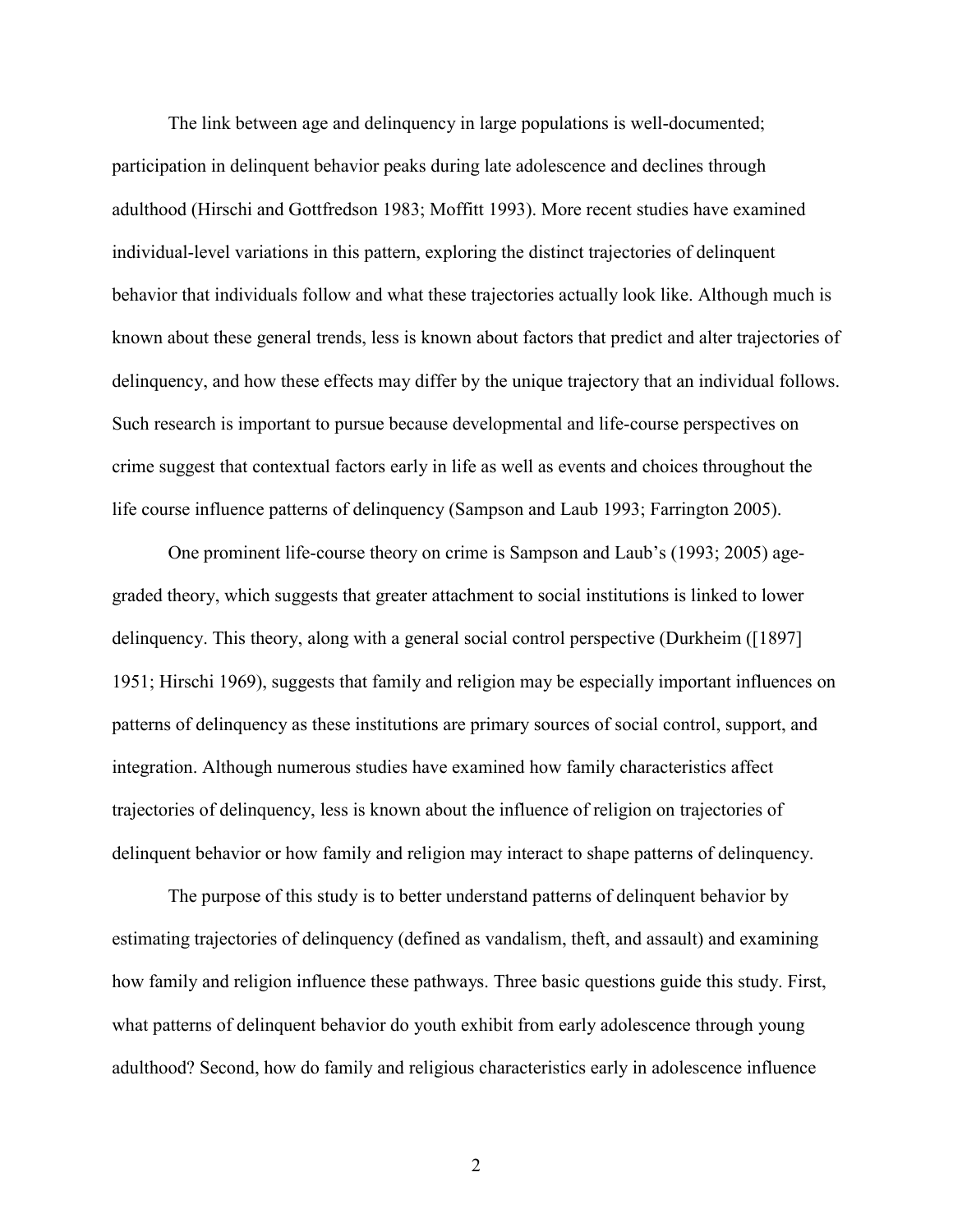the trajectories of delinquency that individuals follow? Third, how do family and religious changes in adolescence and young adulthood alter trajectories of delinquent behavior? It may be that family and religion are independently related to trajectories of delinquency; greater support from parents and greater attachment to religious institutions may deter youth from becoming delinquent. Alternatively, family and religion may work together to influence delinquency; religion may enhance parent-child relationships or compensate for a lack of social support and control in some families, reducing participation in delinquent behavior. Furthermore, family and religious changes may alter trajectories of delinquent behavior by increasing or decreasing social control and integration for individuals (Elder 1998; Sampson and Laub 2005).

To explore these questions, I use data from the National Longitudinal Survey of Youth (NLSY79) and employ a group-based method of trajectory analysis (Nagin 1999; 2005). Previous studies of delinquency trajectories have often been constrained by small, isolated samples (e.g., Nagin and Land 1993), and primarily focus on whether childhood factors predict patterns of delinquency (e.g., Chung et al. 2002). This study improves on these limitations by utilizing a relatively large sample from a national longitudinal dataset and focusing on how factors throughout adolescence may shape trajectories of delinquency.

#### **CONCEPTUAL FRAMEWORK**

#### **Patterns of Delinquent Behavior over the Life Course**

Numerous studies focus on patterns of delinquency throughout the life course, examining when individuals first become delinquent, how frequently youth engage in delinquent activity, and the age at which desistance begins. Although aggregate studies suggest that youth become delinquent in adolescence and desist by adulthood, this pattern does not hold true for everyone. Instead, individual patterns of delinquency vary greatly; some people never become delinquent,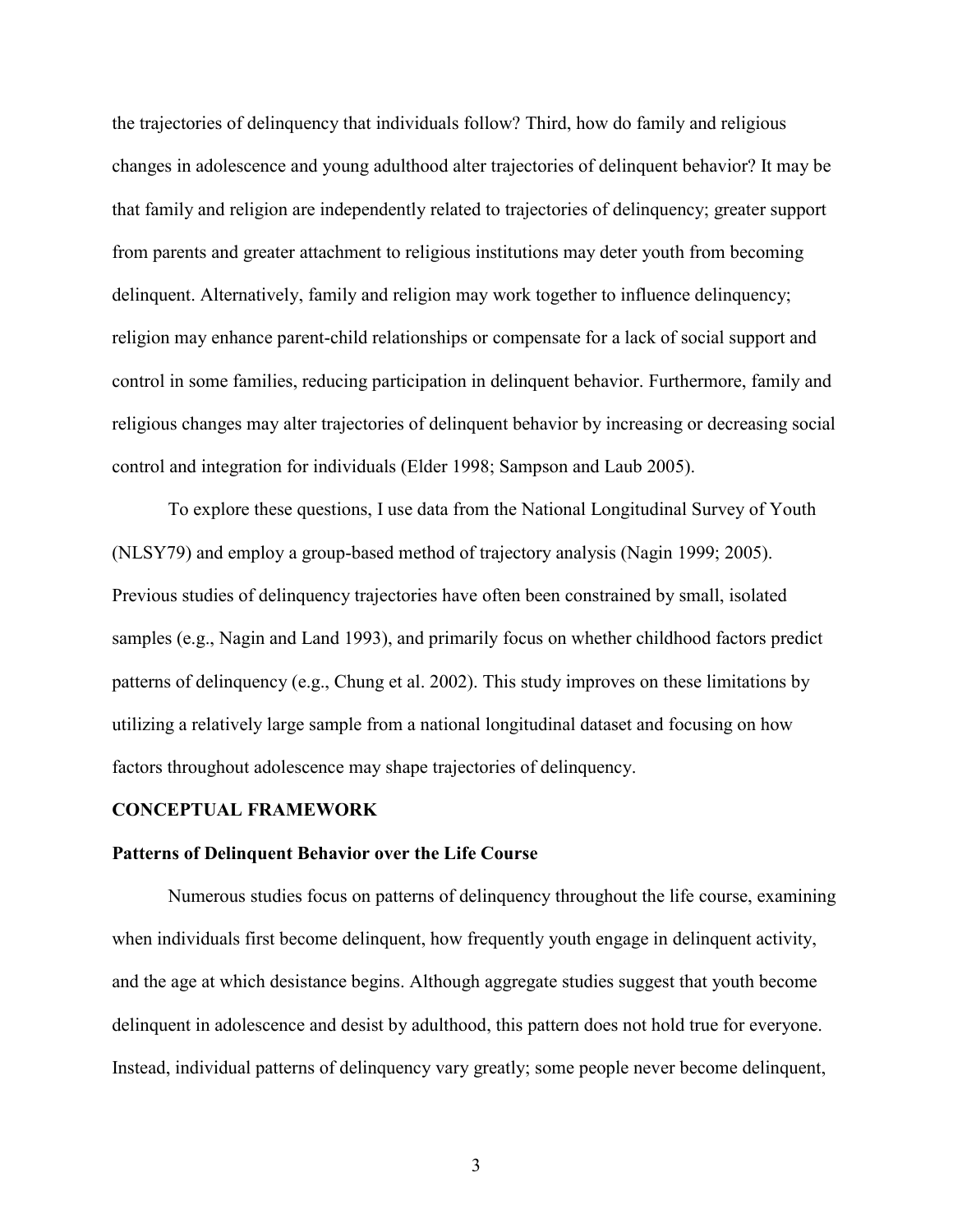others become delinquent at some point (differing in their rate of delinquency and age at which they become delinquent) and desist later in life, and still others remain delinquent throughout their lives (Raudenbush 2001; Piquero 2008). Thus, it is reasonable to expect that there are various groups of individuals in the population that follow different trajectories of delinquency.

Although there is much debate as to whether delinquent individuals belong to distinct groups or fall somewhere on a continuous distribution of delinquent behavior, taking a groupbased approach to studying delinquency is useful in providing a simplified description of the larger (and possibly continuous) distribution of the patterns of delinquent behavior that exist in the population (Osgood 2005). Indeed, numerous scholars have used a group-based approach to uncover unique patterns of delinquent behavior (Piquero 2008). For example, Moffitt (1993) suggests that there are three groups of individuals: a group of adolescence-limited delinquent individuals that become delinquent in adolescence and desist by young adulthood, a smaller group of life-course persistent individuals that exhibit antisocial behavior throughout their lives, and a small group of individuals who never become delinquent. Other research has found similar trajectories, but many scholars suggest that there are more than three distinct trajectories of delinquent behavior (Chung et al. 2002; Piquero 2008).

Overall, research on trajectories of delinquent behavior show that levels of delinquency change as people transition through life stages and experience various life events. Therefore, in order to better understand longitudinal patterns of delinquency, it is important to take a lifecourse approach that allows for an assessment of how factors throughout one's life may shape behavior. One example of such an approach is Sampson and Laub's age-graded theory of crime (1993; 2005), which suggests that although childhood factors may set people on particular pathways of delinquency, life events and choices can lead to increases or decreases in delinquent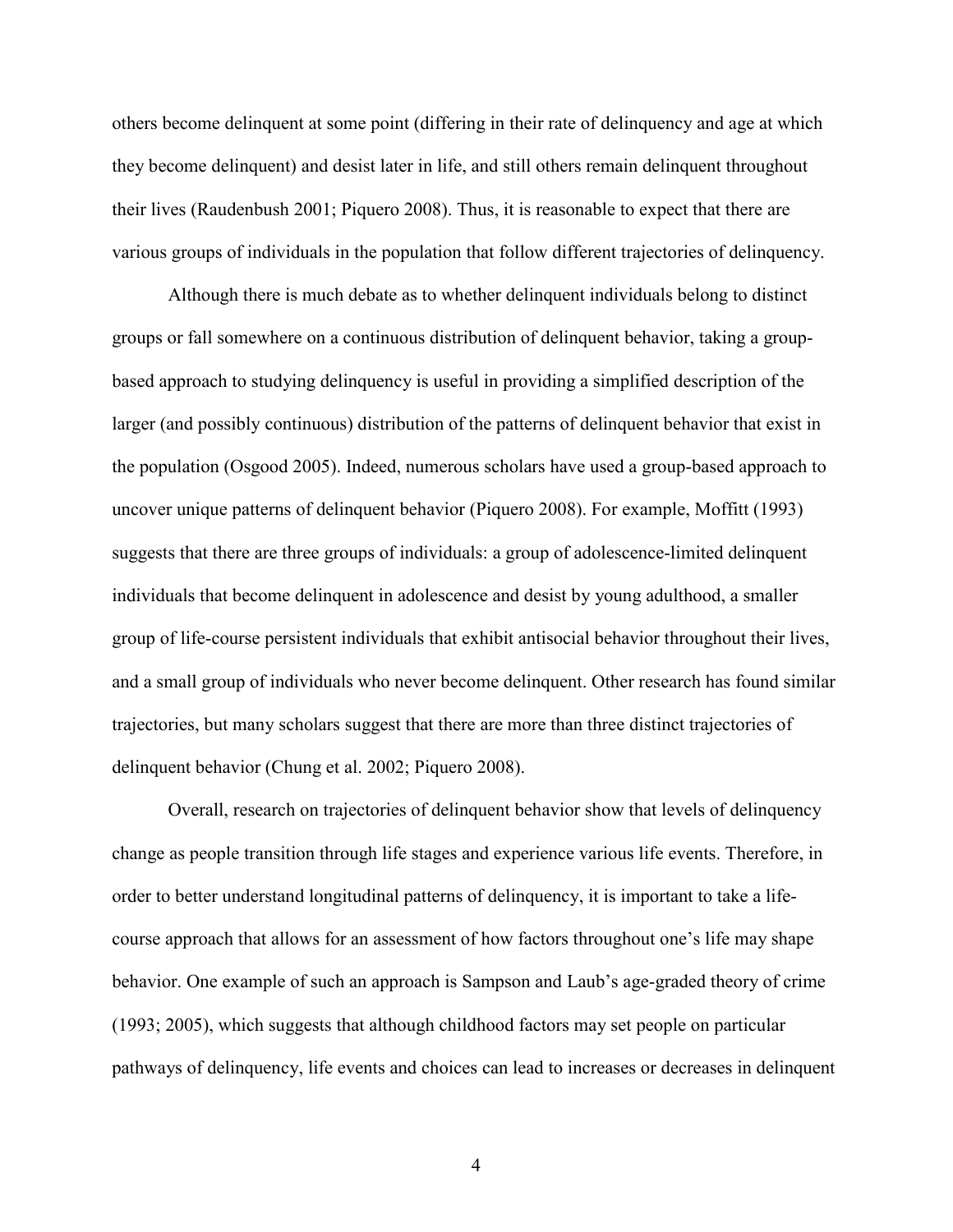behavior later in life. Specifically, Sampson and Laub (1993) argue that strong social bonds early in life reduce the likelihood of becoming delinquent due to greater informal social control, and that increases or decreases in social attachments explain variations in delinquent behavior throughout the life course. Building on this theory, this study takes a life-course approach to focus on how attachments to family and religion may work individually and in accordance with one another to influence trajectories of delinquency from adolescence into adulthood.

#### **Family Characteristics and Delinquent Behavior**

The vast majority of criminological theories suggest that family socialization is an important factor in determining whether or not youth become delinquent (Unnever, Cullen, and Agnew 2006). Families are a primary source of social integration and social control, providing youth with a feeling of belonging as well as establishing both formal and informal boundaries that limit the possibility that youth engage in delinquent activities (Durkheim [1897] 1951; Hirschi 1969). Various aspects of youth's family context such as family structure, family processes, and parental resources may contribute to social integration and social control and influence the trajectory of delinquent behavior that youth experience.

One factor that may predict patterns of delinquent behavior is family structure. Parents play an essential role in children's lives by teaching norms and values, regulating behavior, and providing emotional and financial support (Warr 1993; McLanahan and Sandefur 1994; Demuth and Brown 2004). Two parents may be better equipped to provide this support to their children, resulting in higher well-being (McLanahan and Sandefur 1994). In contrast, single parents may have less time to invest in their children, and the stress of raising a child by oneself may limit the support that a single parent provides. Consequently, children in single-parent families are more likely to be unsupervised, which may lead to higher delinquency (Warr 1993; Demuth and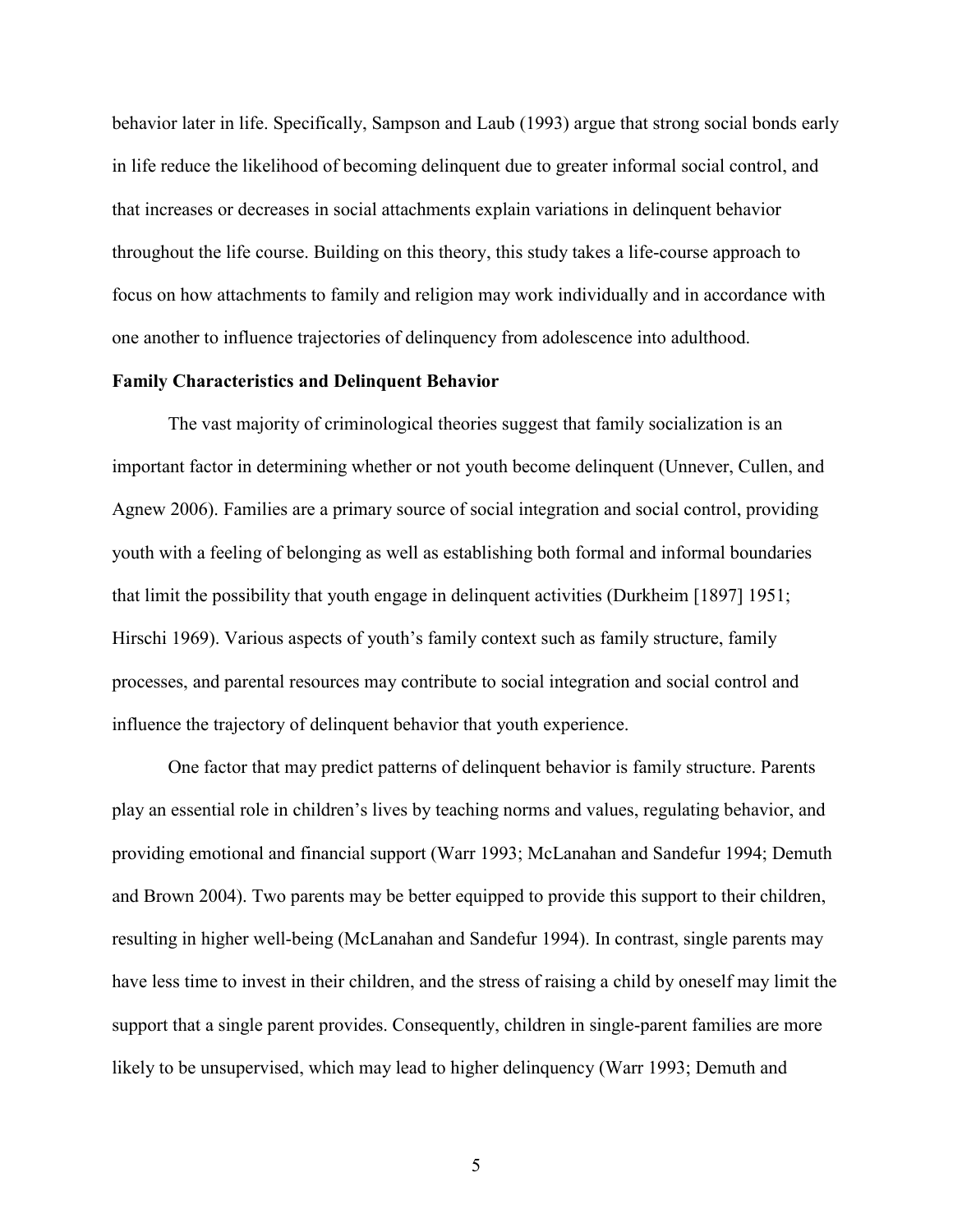Brown 2004). Similarly, the stress of a family disruption for youth with stepparents may result in higher delinquency (McLanahan and Sandefur 1994; Kirby 2006). Thus, residing in a stable, two-parent family may prevent youth from ever becoming delinquent.

Family processes may also influence patterns of delinquency. Social control theory suggests that attachment to parents will result in a lower propensity to engage in delinquent behavior; youth who interact more with their parents, argue with their parents less, and receive more affection and supervision from their parents may develop stronger family bonds and consequently be less delinquent (Hirschi 1969; Sampson and Laub 1993; Simons et al. 2007). Yet, authoritarian parenting may be counterproductive. Strict parenting practices may promote low self-control by limiting youth's opportunities to make independent decisions (Gottfredson and Hirschi 1990; Unnever et al. 2006). In contrast, authoritative parenting allows youth some freedom to make their own decisions, increasing self-control and reducing the likelihood that youth become delinquent (Simons et al. 2005; Steinberg 2001). Overall, supportive, engaged parenting may help to deter youth from becoming involved in delinquent behavior early in life. However, these family processes may have a weaker effect on delinquent behavior later in adolescence as older youth spend more time with peers and less time with their families (Simons et al. 1994; Steinberg 2001).

Parental resources may also influence delinquent behavior. Socioeconomic disadvantages in single-parent households account for much of the variation in child outcomes in these families (Thomson, Hanson, and McLanahan 1994). Moreover, parents' age may be a valuable resource for families because older parents are more likely to be employed, be in a stable family structure, and engage in positive parenting practices (Pogarsky, Thornberry, and Lizotte 2006).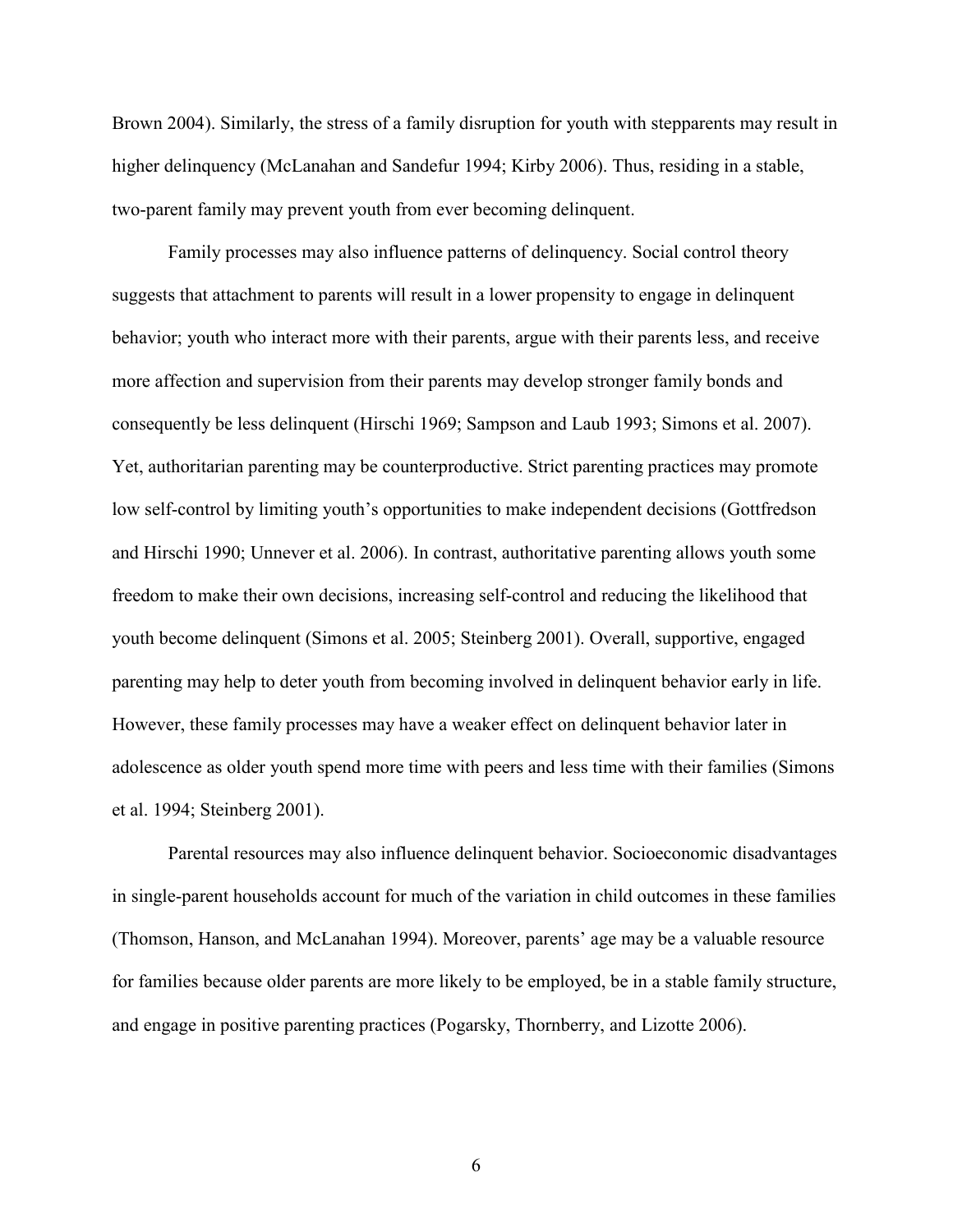## **Religion and Delinquent Behavior**

Religion is also an important source of social control that may predict trajectories of delinquent behavior. Religious institutions impose social control on youth by providing them with a normative set of standards and guidelines, and also foster social attachments to other members of the religious community (Smith 2003). These interactions and controls may help adolescents live meaningful lives while avoiding lifestyles that may be destructive to themselves or others (Johnson et al. 2001; Smith 2003). Thus, involvement in a religious community may increase the likelihood that youth avoid participation in delinquent activities.

#### **Family, Religion, and Delinquent Behavior**

Because the institutions of family and religion are so closely related (Thornton 1985), it is possible that these factors may work together to shape trajectories of delinquent behavior. One explanation is that families may act as moral communities, increasing social control and network closure for youth by reinforcing religious norms and values within the home (Bader and Desmond 2003; Pearce and Haynie 2004). Specifically, the moral community hypothesis suggests that religious involvement is more likely to deter delinquent activity when it occurs within a broader religious community in which norms and values are reinforced by others (Stark 1996). Although a family may not be a community per se, religious parents may increase the likelihood that youth are immersed in a religious community by providing religious teachings to youth and engaging in parenting practices that reinforce religious values, reducing the likelihood that youth become delinquent (Myers 1996; Bader and Desmond 2003; Smith 2003).

The deterrent effect of supportive parenting practices on delinquency may also be amplified when they occur within a religious family. Religious parents often place more significance on family relationships and find greater meaning in these relationships (Wilcox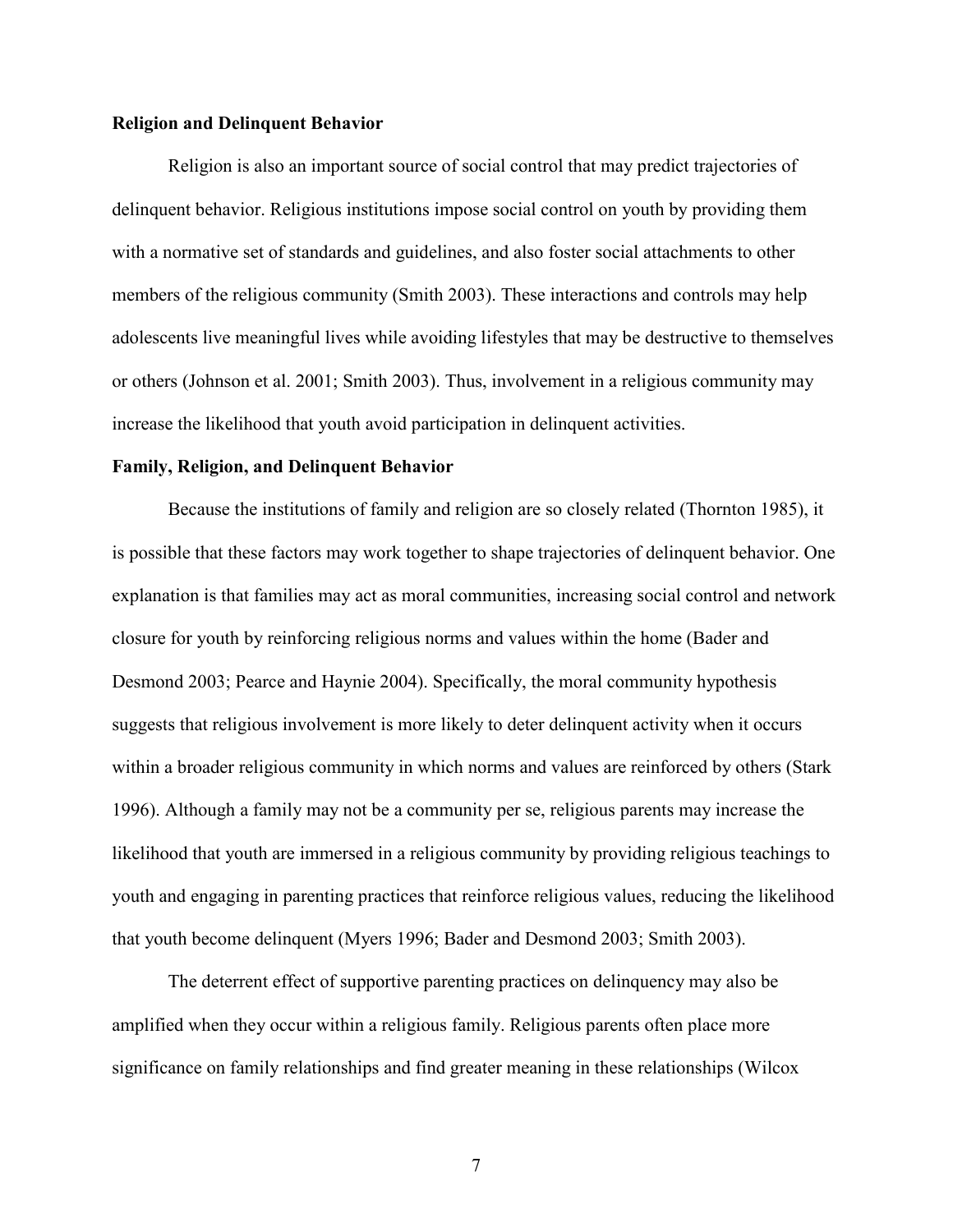1998; Mahoney 2003). In addition, religious families have the benefit of a supportive community to assist parents and help to monitor and supervise youth (Smith 2003). Therefore, residing in a religious family may enhance the influence of supportive parenting practices on delinquency by increasing the social control and support youth receive from family members as well as expose youth to a broader religious community that reinforces the values being taught within the home.

Religion may also compensate for a lack of social integration and control in some families. Religious institutions provide resources such as support networks and teachings to help individuals cope with and find meaning in stressful events (Smith 2003). These resources may be especially beneficial to youth who reside in potentially stressful family structures such as singleparent families or stepfamilies (McLanahan and Sandefur 1994; Kirby 2006). To deal with the difficulties in their family life, youth may turn to religion to receive the social control that may be lacking in their families. Thus, religious participation may be a stronger deterrent of delinquency for youth raised in a nontraditional family structure because these youth may be more likely to benefit from the social support and control that religious institutions provide.

Religion may not always lead to lower delinquency, however. The moral community hypothesis suggests that the deterrent effect of religion is most effective when individuals are enmeshed within a religious community that shares similar beliefs (Stark 1996). When religious beliefs are not shared, religiosity may not have the same effect on delinquency. Thus, although religion can be a cohesive force for families that share religious beliefs, religious differences between parents and children may weaken parent-child relationships, increase family conflict, and contribute to higher delinquency among youth (Pearce and Haynie 2004).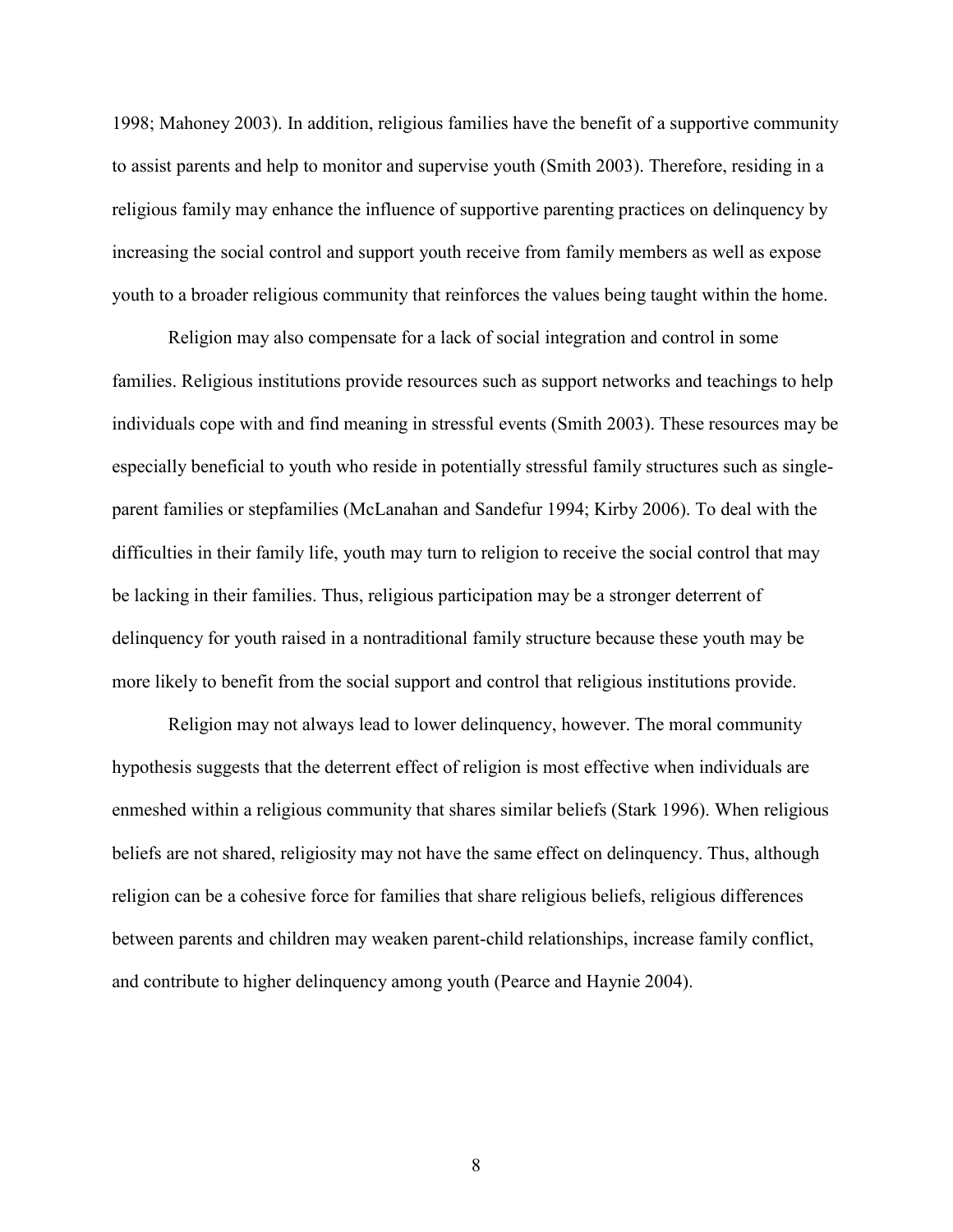#### **Family and Religious Changes**

Although early family and religious characteristics may set youth on particular trajectory paths, these trajectories are not immutable; life events and personal choices continually shape the pathways that individuals follow throughout their lives (Elder 1998). These changes may come in the form of a life event that occurs once (e.g., marriage) or as a change that has a dynamic effect over time (e.g., fluctuations in religious participation), both of which may result in higher or lower delinquency later in life (Elder 1998; Sampson and Laub 2005). Thus, following a lifecourse framework, it is essential to examine how family and religious changes may shape trajectories of delinquent behavior from adolescence into adulthood.

Parents play an important role in providing social attachments and control to youth. However, any change in family structure such as parental divorce or transition into a stepfamily may be disruptive, increasing stress among parents and weakening family bonds. Thus, family disruptions may reduce social control and perhaps increase youth's involvement in delinquent behavior (McLanahan and Sandefur 1994; Rebellon 2002).

Although parents are an important influence on youth early in adolescence, sources of social control may change as youth transition into young adulthood. Thus, in order to examine how family characteristics influence patterns of delinquent behavior throughout the life course, it is important to consider how both early family characteristics (e.g., parenting behaviors and changes in youth's family structure) and adult family transitions (e.g., marriage, cohabitation, and having a child) may impact patterns of delinquency (Sampson and Laub 1993).

A number of studies have examined the effect of marriage on delinquency, showing that marriage reduces delinquent activity due to the formation of strong social bonds between spouses (Laub and Sampson 2003; Sampson, Laub and Wimer 2006; King, Massoglia and Macmillan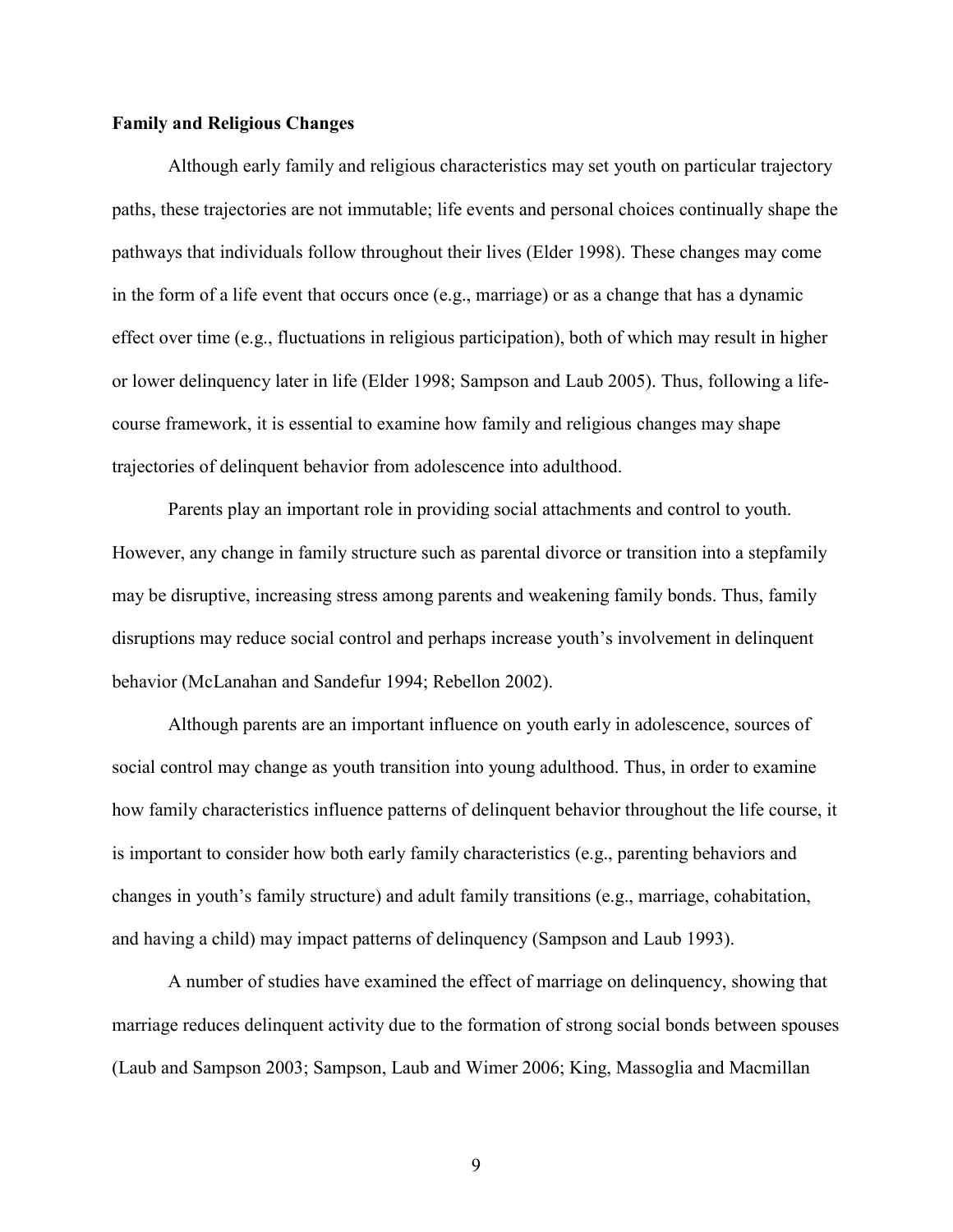2007). Similarly, another family change in adulthood – having a child – may also result in stronger social bonds. The social control resulting from attachments to one's children may ultimately result in a lower propensity to engage in delinquent activity, although there has been little empirical support for this argument in the literature (Blokland and Nieuwbeerta 2005).

In contrast to marriage and parenthood, other family changes may have different effects on delinquency. For example, youth who leave their parents' home and live on their own may not receive the same social support and control they experienced while living with their parents. Instead, these individuals may become more involved with delinquent peers. Similarly, the temporary and often informal nature of cohabiting relationships is less likely to result in lower delinquency (Duncan, Wilkerson, and England 2006).

 Although Sampson, Laub and Wimer (2006) find that adult relationships affect patterns of delinquency net of selection factors, it is always important to consider the possibility that the causal relationship may be reversed. That is, delinquent individuals may be less likely to marry than cohabit or live alone, whereas non-delinquent individuals may be more likely to marry (Gottfredson and Hirschi 1990). Therefore, simply finding an association between adult relationships and delinquency may not distinguish between cause and effect. The group-based approach used in this study may help to provide additional evidence to support Sampson, Laub, and Wimer's findings by examining whether the effects of adult relationships on delinquency differ among youth following unique trajectories of delinquency.

Religious changes may also alter trajectories of delinquency. As individuals transition from adolescence into adulthood, they may attend religious services more frequently or switch religious affiliations as they search for a personal identity or greater meaning in life events (Regnerus and Uecker 2006; Petts 2007). Increased religious participation may result in greater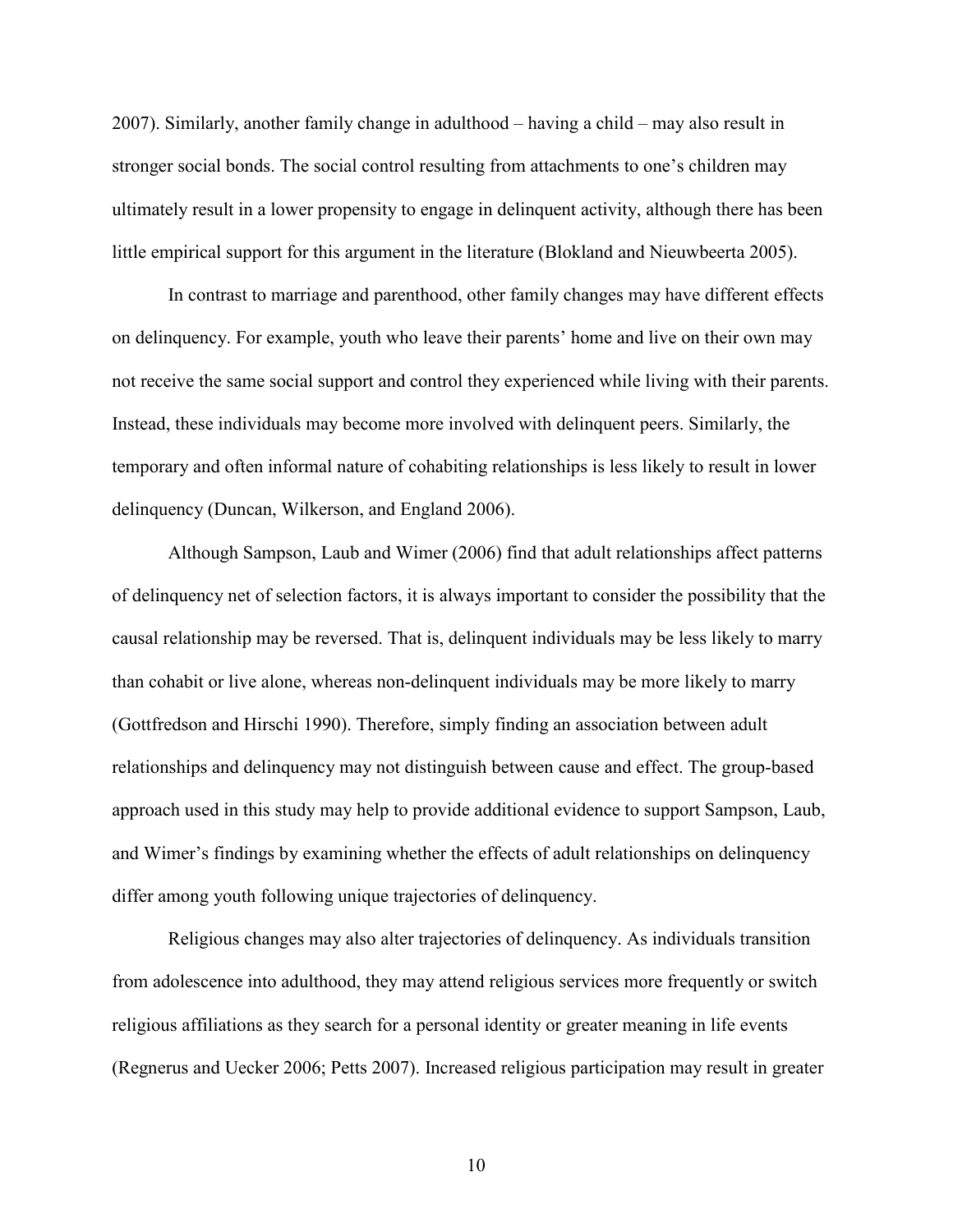social support and control, possibly leading to a decline in delinquent behavior. Moreover, youth who switch religious affiliations are more likely to be active in their new religious community, which may lead to stronger attachments to others and lower levels of delinquency (Loveland 2003; Johnson 2004). In contrast, decreases in religious activity may coincide with increases in delinquency as youth become detached from religious communities.

Although religious participation may reduce delinquent behavior, delinquency may also influence religious involvement. For example, youth may be more likely to increase their religious involvement when they are leading lifestyles that are compatible with religious teachings (Regnerus and Smith 2005). In contrast, delinquent youth may be more likely to reduce their religious involvement if they are engaged in activities that contrast with religious teachings (Benda and Corwyn 1997; Regnerus and Smith 2005). Thus, while religious activity may reduce delinquency for all youth, this relationship may be more probable for less delinquent youth.

## **HYPOTHESES**

Consistent with previous research that takes a group-based approach to study delinquency, I expect to find at least three distinct trajectories of delinquent behavior from adolescence into young adulthood including a group of adolescence-limited delinquents, a group of life-course persistent delinquents, and a non-delinquent group of youth (Piquero 2008).

I expect that early family and religious characteristics will predict trajectories of delinquency. Youth raised in two-parent families will be less likely to become delinquent than youth residing in other family structures. I also expect that parental engagement, affection, and supervision will increase the likelihood that youth avoid delinquent behavior early in adolescence. However, I expect these family processes to have a weaker influence on youth who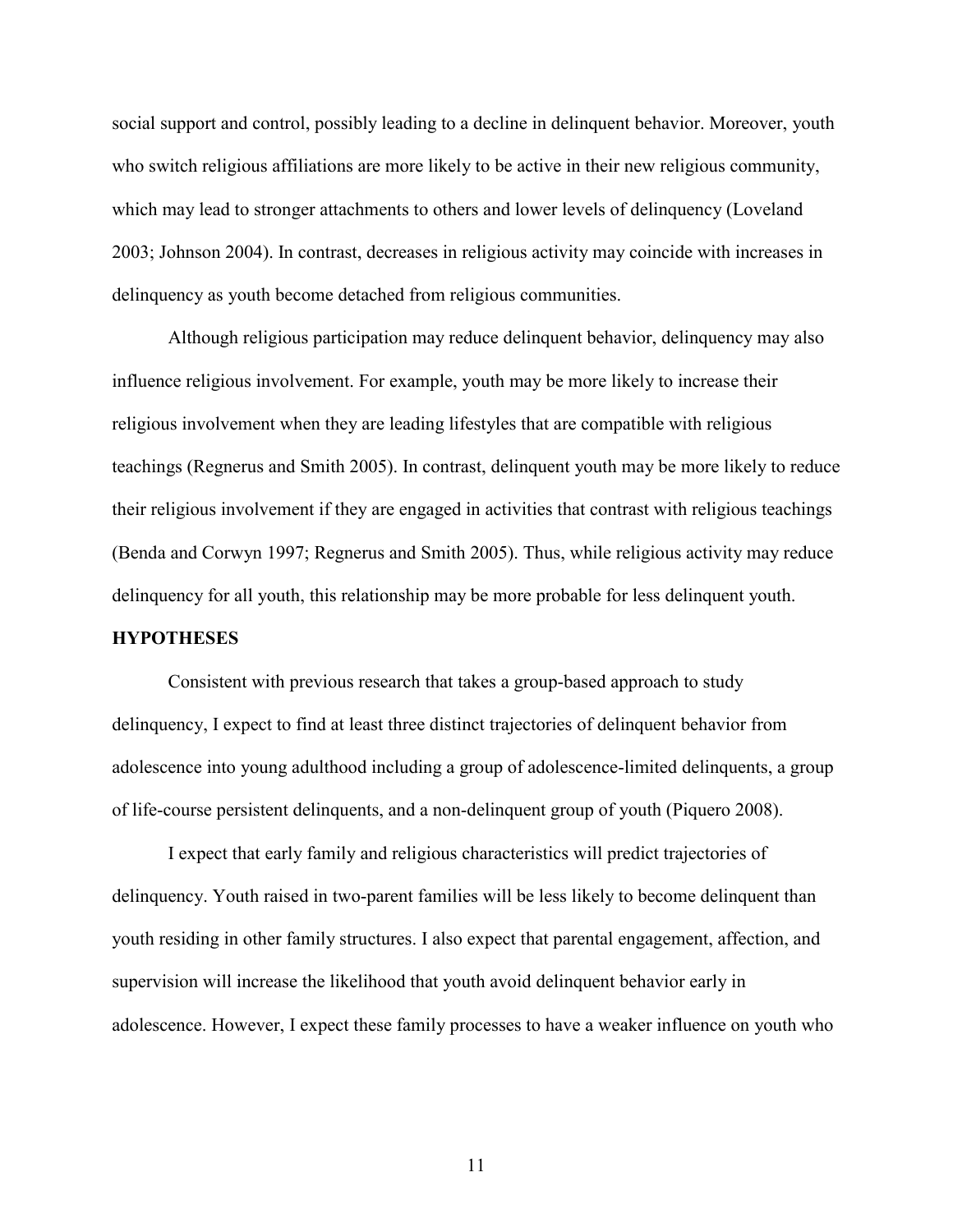become delinquent later in adolescence. I also expect that greater parental resources (age and SES) and higher levels of religious participation will deter youth from becoming delinquent.

I also anticipate that family and religious characteristics will work together to predict trajectories of delinquent behavior. Following the moral community hypothesis, I expect that residing in a religious family environment will deter youth from becoming delinquent, whereas religious differences between parents and children will increase the likelihood that youth become delinquent. Moreover, I expect that residing in a religious family will amplify the impact of supportive parenting practices on trajectories of delinquency, and religious involvement will compensate for lower social support and control among youth raised in nontraditional families.

Finally, I expect that family and religious changes will alter trajectories of delinquent behavior. First, I expect that youth who experience a family transition will report higher delinquency than youth who reside in an intact family throughout adolescence. Second, I expect that getting married and having a child will be associated with declines in delinquent behavior, whereas cohabitation and living alone in young adulthood will not reduce delinquent behavior. Third, I expect that religious conversion and religious participation throughout adolescence will be associated with lower delinquent behavior for all youth.

#### **DATA AND METHODS**

#### **Sample**

The data for this study is taken from the Child and Young Adult Sample of the 1979 National Longitudinal Survey of Youth (NLSY79). Original respondents of the NLSY79 were between the ages of 14 and 21 in 1979, and black and Hispanic respondents were oversampled. For the child and young adult sample, information has been collected from each child of the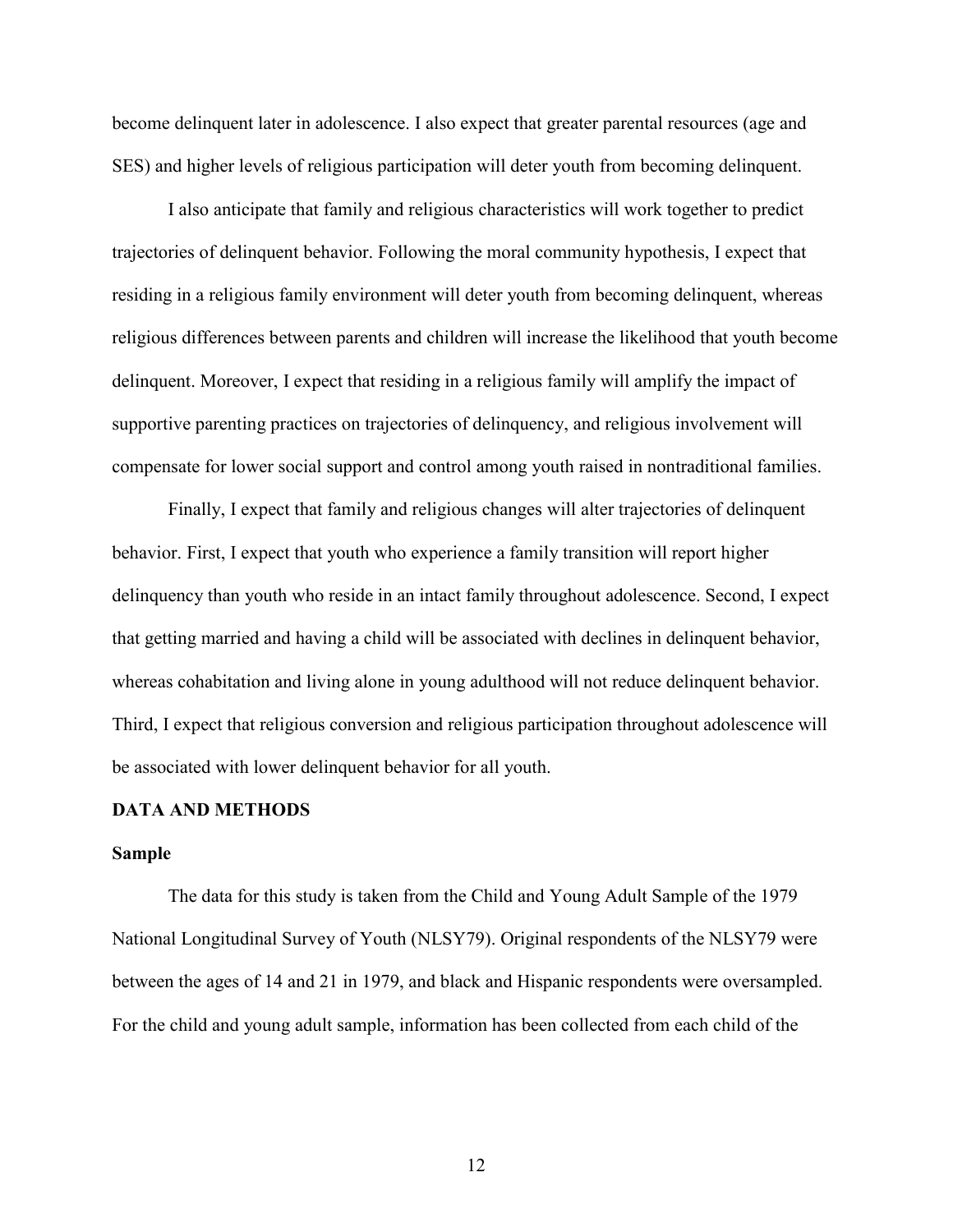female survey respondents aged 10 and older biennially since 1988. In addition, a young adult survey has been administered to children ages 15 and older biennially since 1994.

To construct the sample for this study, I first pool data from 1988-2004 according to youth's age, and then restrict the sample to youth who were interviewed at least once in early adolescence (ages 10-14), resulting in a sample size of 6,693. In order to focus on youth who have made the transition into young adulthood, I then further restrict the sample to youth who were also interviewed in two other developmental stages: middle/late adolescence (ages 15-19) and young adulthood (ages 20-25). Using these criteria, this study focuses on 2,472 respondents who were interviewed in each of these life stages.<sup>1</sup> While youth must have at least three waves of data to be included in this study, they may have as many as nine waves of valid data  $(M = 6.25)^2$ .

These age restrictions result in a somewhat disadvantaged sample due to a bias toward youth with younger mothers. Because youth had to be born by 1984 (to be at least 20 years old by 2004) to be included in this sample, all youth have mothers who were no older than age 26 at the time of their birth. Compared to youth who are too young to be included in the study, youth in this sample are more likely to be black, more likely to be raised by a single parent or stepparent, less likely to live in a religious family, and have a higher average rate of delinquency in early adolescence.<sup>3</sup> Despite these differences, including youth who were interviewed in three separate developmental stages is useful in examining the transition from adolescence into adulthood, as well as for estimating group-based trajectories accurately (Nagin 2005).

### **Dependent Variable**

Delinquent behavior is indicated by three self-reported measures on whether the youth, in the past year, (a) hurt someone badly enough to need bandages or a doctor, (b) took something without paying for it, and (c) damaged school property on purpose. Responses are summed to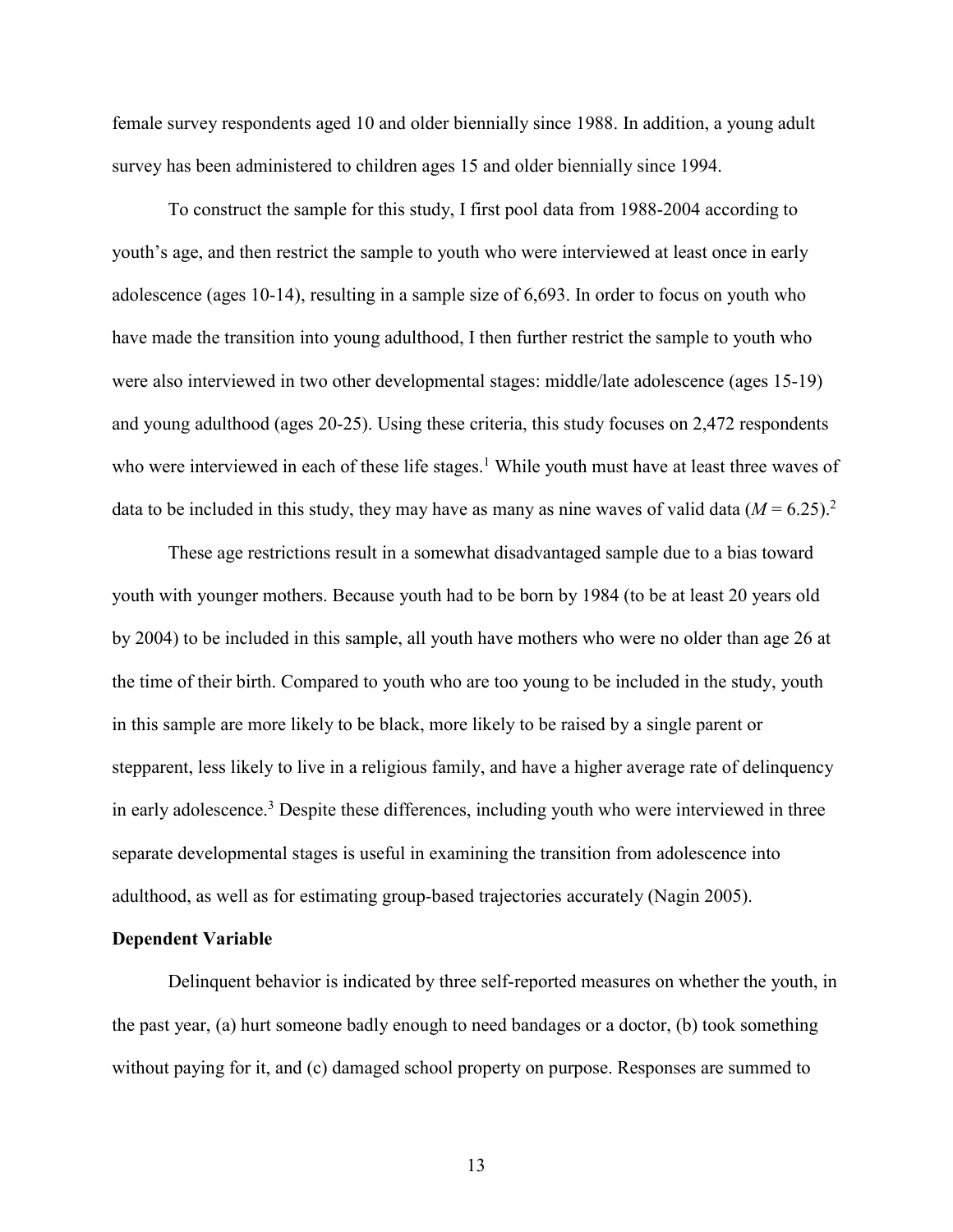create an index ranging from 0 to 3 (alpha  $> 0.60$ ).<sup>4</sup> All valid responses from early adolescence through young adulthood are used to estimate trajectories of delinquent behavior over time.

This measure of delinquent behavior only focuses on three activities, which likely results in a limited estimate of delinquency. In addition, youth are more likely to engage in assault in early adolescence than vandalism and theft, which is likely unique to this sample (see Appendix for details). Other indicators of delinquency such as alcohol and drug use were considered, but are not used for two reasons. First, alcohol use becomes legal in young adulthood, which raises questions as to whether this remains a delinquent act throughout the entire period of the life course examined in this study. Second, there is evidence that religion has a different influence on non-victim crimes than person and property crimes (Baier and Wright 2001). Thus, an index of person and property crimes is used in this study to provide a limited and relatively consistent measure of delinquency.<sup>5</sup>

#### **Time-Invariant Variables**<sup>6</sup>

*Family Structure.* Three dummy variables are used to indicate youth's family structure: (a) two-parent biological family (reference category,  $M = .39$ ,  $SD = .49$ ), (b) stepfamily ( $M = .11$ ,  $SD = .31$ ), and (c) single-parent family  $(M = .50, SD = .50)^{7}$ 

*Family Processes.* <sup>8</sup> Five time-invariant indicators are used to measure family processes. Parental engagement is taken from youth's reports on how often the adolescent participated in seven activities with their parents in the previous month such as going to the movies, dinner, shopping, and outings, as well as working on schoolwork, playing games, and doing other things  $(\alpha = .80)$ . The sum of the responses is used as the indicator ( $M = 3.44$ ,  $SD = 1.91$ ). Second, parental affection is taken from mothers' reports on how often the mother praised and showed affection to the child in the past week ( $\alpha = .71$ ), and the mean of these two measures is used as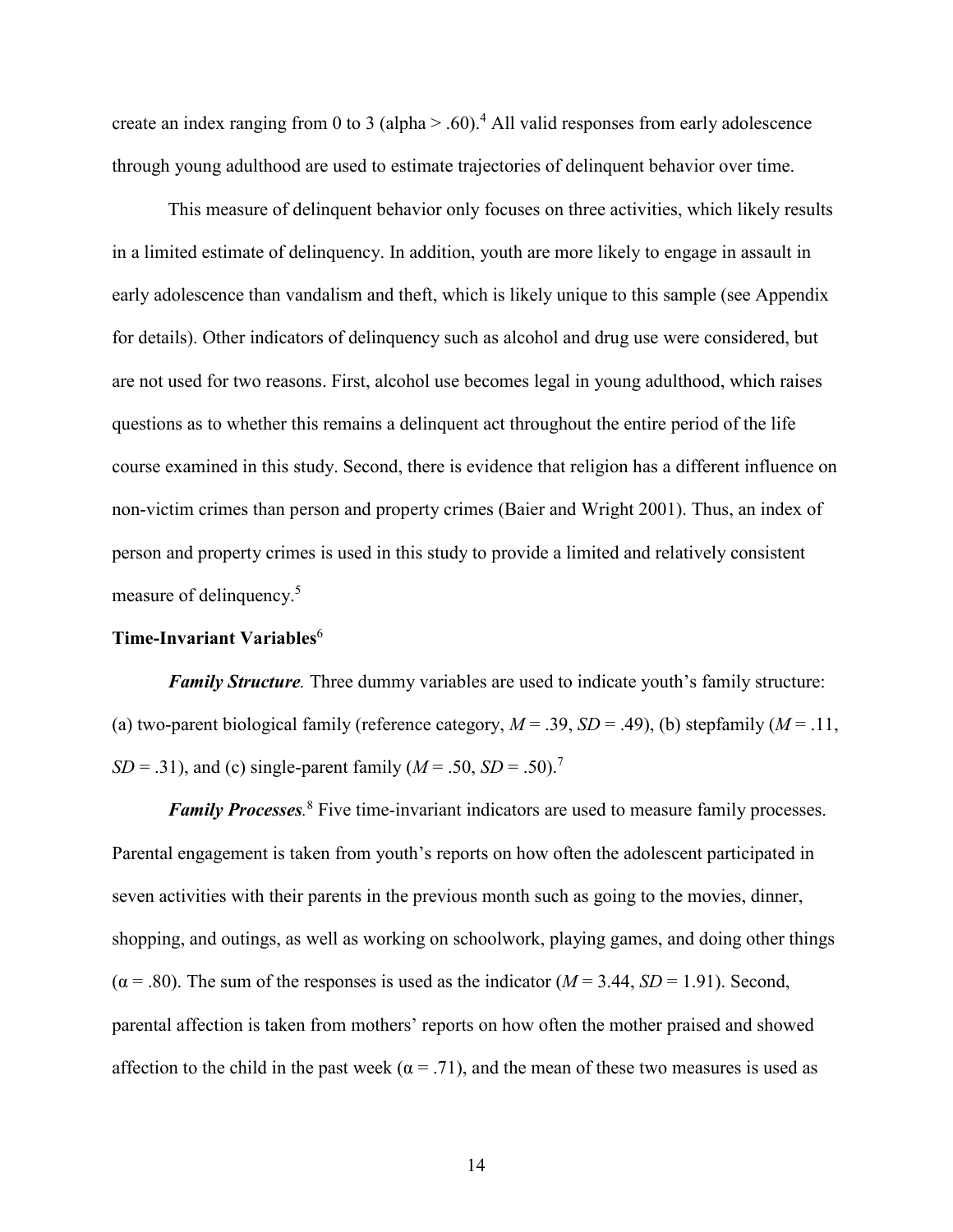the indicator ( $M = 8.24$ ,  $SD = 8.78$ ). Third, parental supervision is taken from youth's reports on whether parents have set rules about watching TV, dating, knowing where youth are, and doing homework ( $\alpha$  = .88). The sum of the responses is used as the indicator ( $M = 2.70$ ,  $SD = 1.14$ ). Fourth, parent-child decision making is taken from two questions on how frequently (1 = *hardly ever* to 3 = *often*) parents talk over important decisions with youth and listen to the youth's side of arguments ( $\alpha$  = .48), and the mean value of these two questions is used as the indicator ( $M$  = 2.20, *SD* = .60). Finally, parent-child conflict is taken from youth's reports on how frequently (1 = *hardly ever* to 3 = *often*) they argue with their parents over rules, watching television, homework, and dating ( $\alpha$  = .60). The mean value is used as the indicator ( $M = 1.60$ ,  $SD = .58$ ).

*Parental Resources*. Two variables are used to measure parental resources: parents' education is indicated by the highest level of education that either of the youth's parents completed ( $M = 11.53$ ,  $SD = 2.18$ ), and mother's age at birth of the child is coded in years ( $M =$  $19.98, SD = 2.63$ ).

*Religious Characteristics*. Three variables indicate religious characteristics early in adolescence. Religious family environment is a dummy variable indicating that (a) the youth attends religious services with his or her parents, and (b) the mother feels that it is very important to provide religious training for her child  $(M = .41, SD = .49)$ . Parent-child religious heterogamy indicates that the mother and the youth report different religious affiliations  $(M = .52, SD = .50)^9$ Finally, self-reported religious participation is a scale with the following values: 1 = *not at all*; 2 = *several times a year or less*; 3 = *about once a month*; 4 = *two to three times a month*; 5 = *about once a week*;  $6 = more than once a week (M = 3.55, SD = 1.81).$ 

*Control Variables*. Three variables that may confound the relationships between family, religion, and delinquency are included. First, because youth are more likely to become delinquent if they have friends who engage in delinquent acts, a measure of delinquent peers is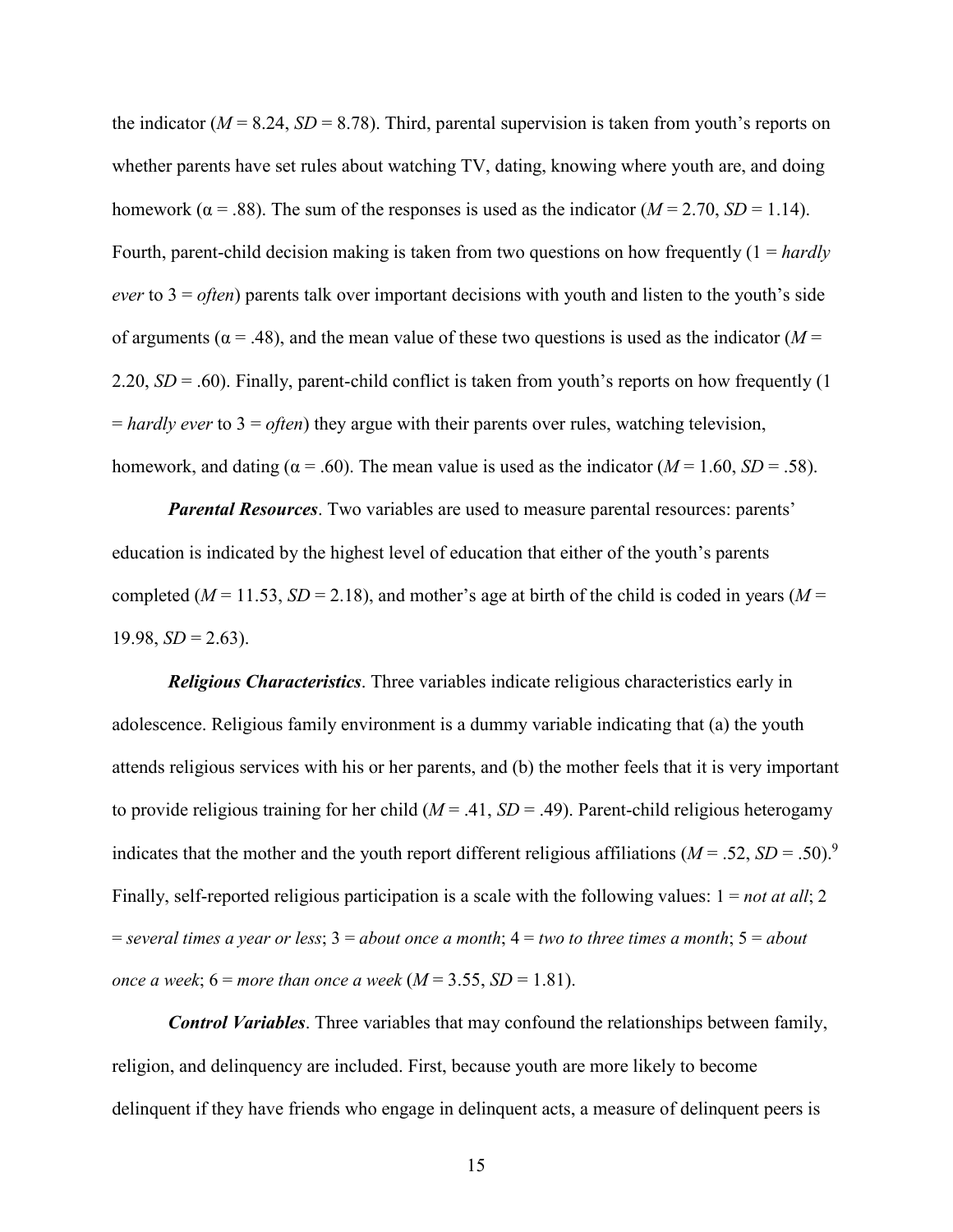included (Sampson and Laub 1993). This is a dummy variable (taken from mother's reports) indicating that youth at least sometimes hang around kids that get into trouble ( $M = .20$ ,  $SD =$ .40). Gender is also included in the models (*female* = 1, *M* = .51, *SD* = .50) because males are more likely to be delinquent than females, at least partially due to lower social control (Hirschi 1969). Finally, Blacks and Hispanics are more likely to commit serious delinquent acts (McNulty and Bellair 2003). Thus, race is included in all models, and is coded as White (reference group, *M* = .36, *SD* = .48) Black (*M* = .41, *SD* = .49), and Latino (*M* = .23, *SD* = .42). 10

### *Time-Varying Variables*<sup>11</sup>

*Family Characteristics*. Five time-varying factors are included to measure whether family changes alter trajectories of delinquent behavior. Change in resident parent(s) indicates whether youth experience the addition or subtraction of a resident parent while residing with their parents.<sup>12</sup> Three additional variables indicate adult family transitions: (a) living on own, (b) married, and (c) cohabiting. Each of these variables is coded 1 for each age that the individual resides in this situation, and the comparison group is youth who reside in their initial family structure. Finally, a variable is included to indicate whether the individual has transitioned into parenthood. This variable is coded 1 for each age that the individual reports having a child.

*Religious Characteristics*. Two variables are included to measure religious changes over this stage in the life course. Religious participation is a time-varying factor that is coded in the same way as in the time-invariant analyses, and religious conversion is a dummy variable indicating that the youth switched religious affiliations at that age.<sup>13</sup>

#### **Methodology**

The primary method of analysis for this study is group-based trajectory modeling (Nagin 1999; Jones, Nagin, and Roeder 2001; Nagin 2005). This method is an application of finite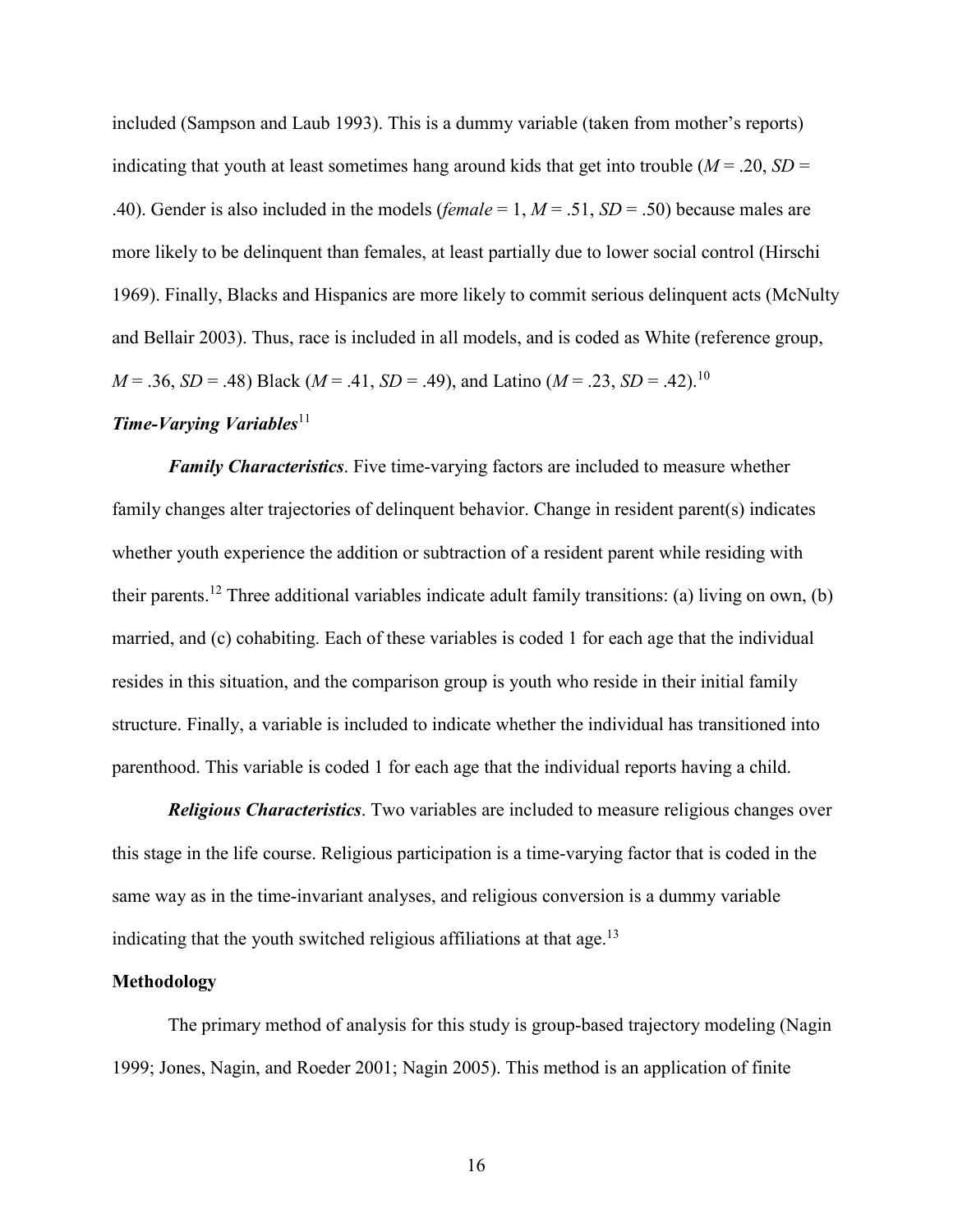mixture modeling that uses maximum likelihood procedures to estimate each group's trajectory, the proportion of the sample assigned to each trajectory group, and the probability of membership in each group for all individuals in the data (Nagin 2005). This methodology assumes that there are distinct groups of individuals that share similar trajectories, and is able to uncover patterns that exist in the data without forcing the researcher to make arbitrary group cutoffs (e.g., high and low delinquency), resulting in a more objective estimate of delinquent behavior. Although the trajectory groups are only approximations, they are useful in understanding the developmental paths that individuals may follow throughout their lives.

Because the measure of delinquent behavior in this study is a count variable, the Poisson distribution is used to estimate the trajectories. The basic model estimating each trajectory specifies the link between age and delinquency as a polynomial function:

$$
\ln(\lambda_t^j) = \beta_0^j + \beta_1^j AGE_{it} + \beta_2^j AGE_{it}^2 + \beta_3^j AGE_{it}^3
$$

In this model,  $\lambda$  is the predicted number of delinquent acts for youth belonging to group *j* at time *t*, and  $\beta_0$ ,  $\beta_1$ ,  $\beta_2$ , and  $\beta_3$  are parameters that determine the shape of each trajectory. Because a unique set of parameters are used to estimate each trajectory, the shapes of the trajectories can vary by group (Nagin 2005).

#### **Analytic Strategy**

The first part of the analysis utilizes a SAS procedure (PROC TRAJ) to estimate trajectories of delinquent behavior (Jones et al. 2001). Because each child of the NLSY79 mothers is included in the data, there is a problem of clustering (34% of youth have the same mother as someone else in the sample). Unfortunately, PROC TRAJ is not able to account for clustering. Therefore, I compared models using the full sample with those using a restricted independent sample that included one randomly chosen child from each family  $(N = 1,630)$ . The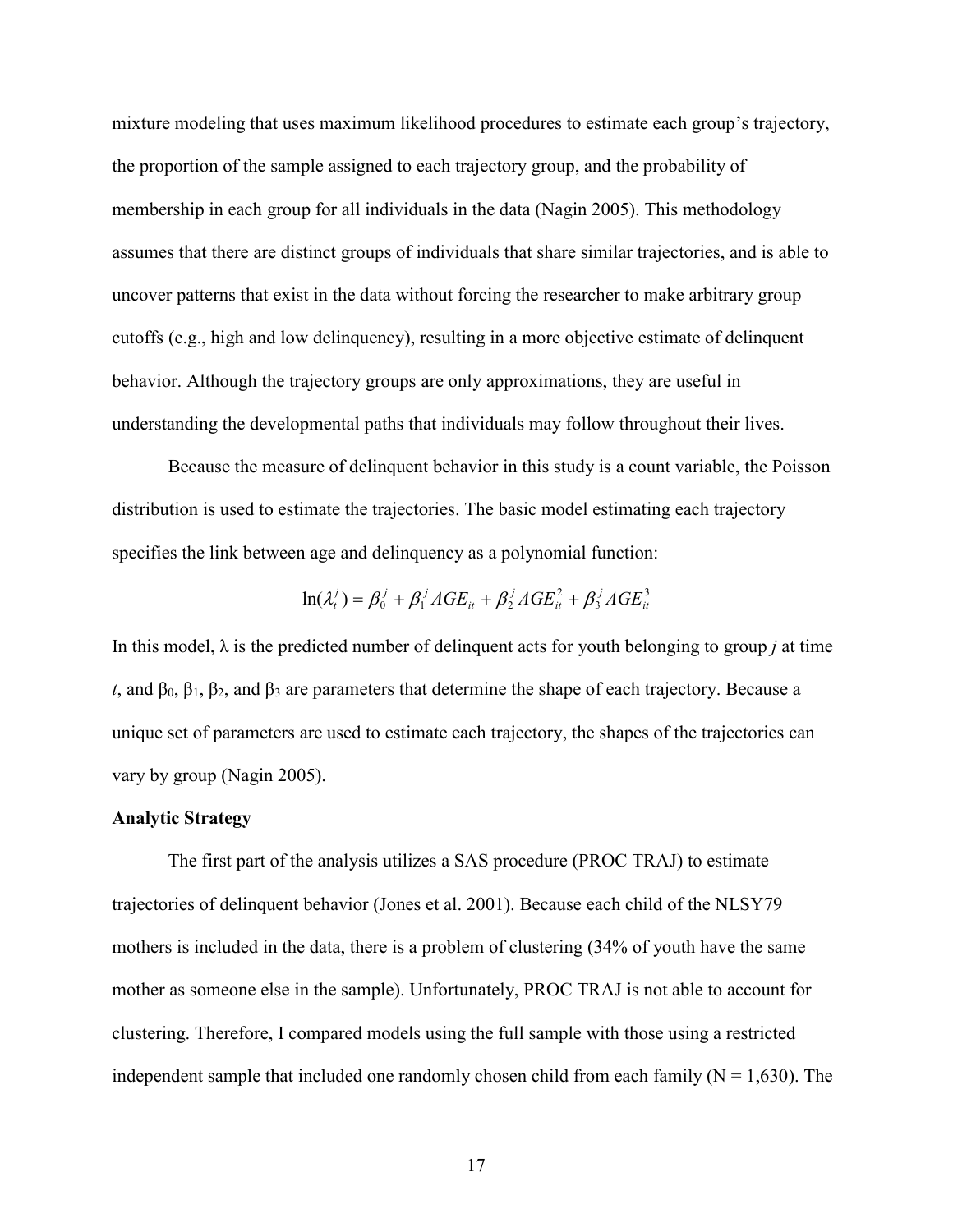trajectory estimates from both samples were similar. In addition, I ran supplementary analyses to examine the impact of clustering on the full sample, and it appears that the standard errors are similar in models that control for clustering and models that do not control for clustering.<sup>14</sup> Based on these diagnostics, clustering does not appear to substantially change the findings in this study. Therefore, the full sample of 2,472 is used in all analyses.<sup>15</sup>

Multinomial logistic regression models are used in the second stage of the analysis to examine whether family and religious characteristics predict entry into each trajectory group because these models can account for the clustering within the data. Because results are unchanged when family and religious factors are entered separately into models, only a full model and model including interaction effects are presented here.<sup>16</sup>

Finally, PROC TRAJ allows for time-varying factors to be included in the trajectory estimates (Jones et al. 2001), and this procedure is used to examine whether family and religious characteristics alter trajectories over time. Because results are unchanged when family and religious factors are entered separately into the models, only a full model is presented here.

#### **RESULTS**

A number of steps need to be taken in order to choose the correct group-based trajectory model (Nagin 2005). The first step in the methodology is to specify the number of groups to be included in the model. BIC (Bayesian Information Criterion) statistics are used as the primary formal test to determine the optimal number of groups (and the best-fit model more generally), but researcher judgment and other diagnostic tests are also used in determining model selection. Once the number of groups has been established, the next step is use BIC statistics and model parameters to specify the correct form of each trajectory (linear, quadratic, etc.).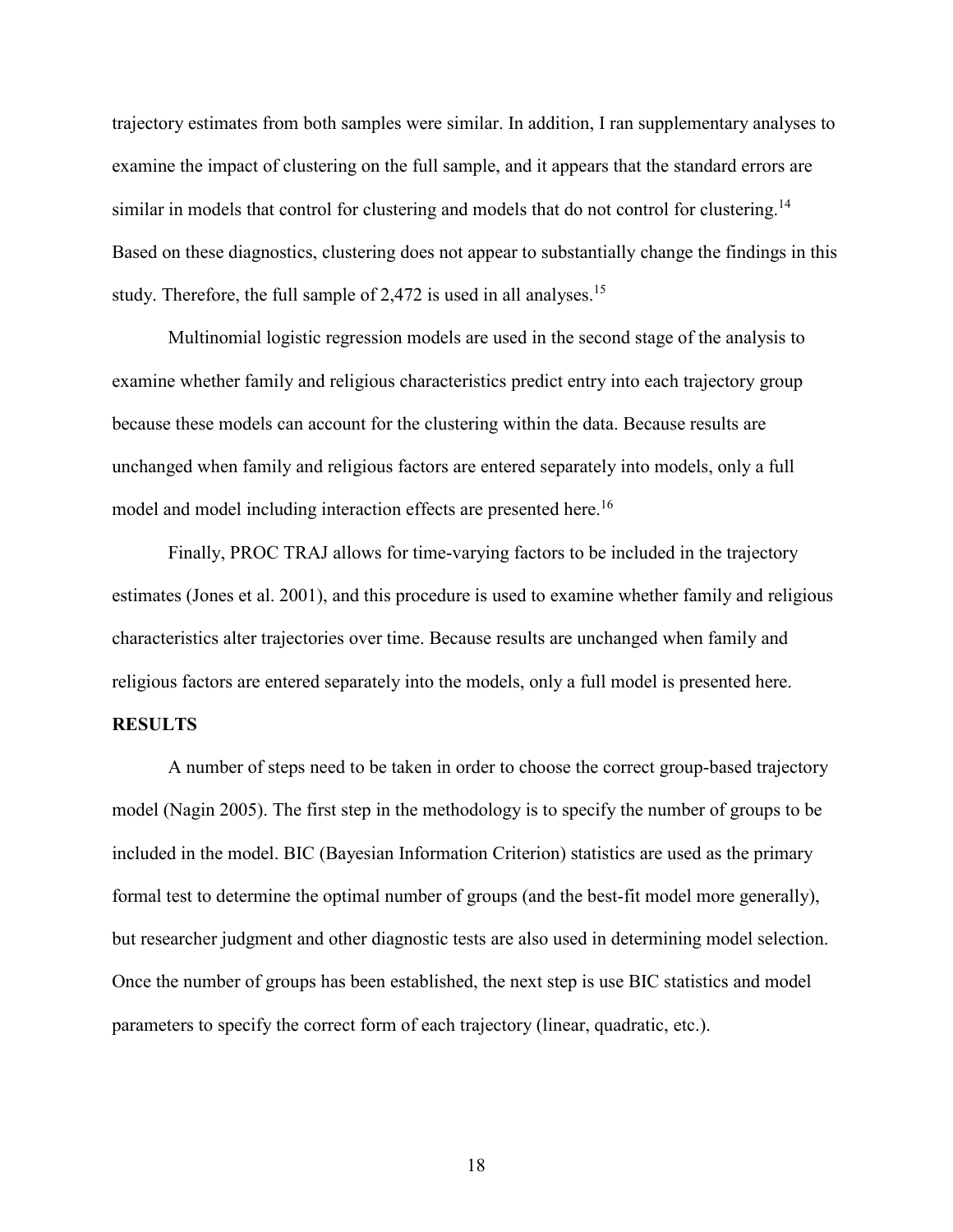Starting with a one-group model, trajectory models with varying numbers of groups were examined to find the model with the largest BIC statistic. BIC peaked in a three-group model and declined in models with larger numbers of groups. Thus, a three-group trajectory model is used for this study, with one group following a cubic trajectory, one group following a quadratic trajectory, and one group following a linear trajectory.<sup>17</sup> Other diagnostic tests provide further support that this is a good-fitting model. For example, Nagin (2005) suggests that the average posterior probability (the average probability that each individual assigned to a group actually belong to the group based on their pattern of delinquency) for each group should be at least .70. The average posterior probabilities of the groups in this study are .82, .71, and .71.

---------- Insert Figure 1 About Here ----------

#### **Trajectories of Delinquent Behavior**

The trajectories for the three-group model are displayed in Figure 1. The majority of youth (60%) in this sample are classified as low-level delinquents. Delinquent behavior for this group peaks at age 10, and most of the youth in this group never commit a delinquent act. Two trajectories of adolescent-limited delinquency also emerge: early adolescent-limited delinquent behavior (33% of youth) and late adolescent-limited delinquent behavior (7% of youth). The late group is similar to Moffitt's (1993) description of adolescence-limited antisocial behavior; delinquent behavior increases in adolescence, peaks in late adolescence, and declines into adulthood. Youth following a trajectory of early-adolescent limited delinquency have the highest average rate of delinquent behavior at age 10, with participation in delinquency peaking at age 13. The pattern of this trajectory is similar to the late adolescent-limited trajectory, but delinquency for youth in the early group peaks four years earlier than the late group, and overall rates of delinquency are lower than for youth in the late group.<sup>18</sup> In contrast to my hypothesis,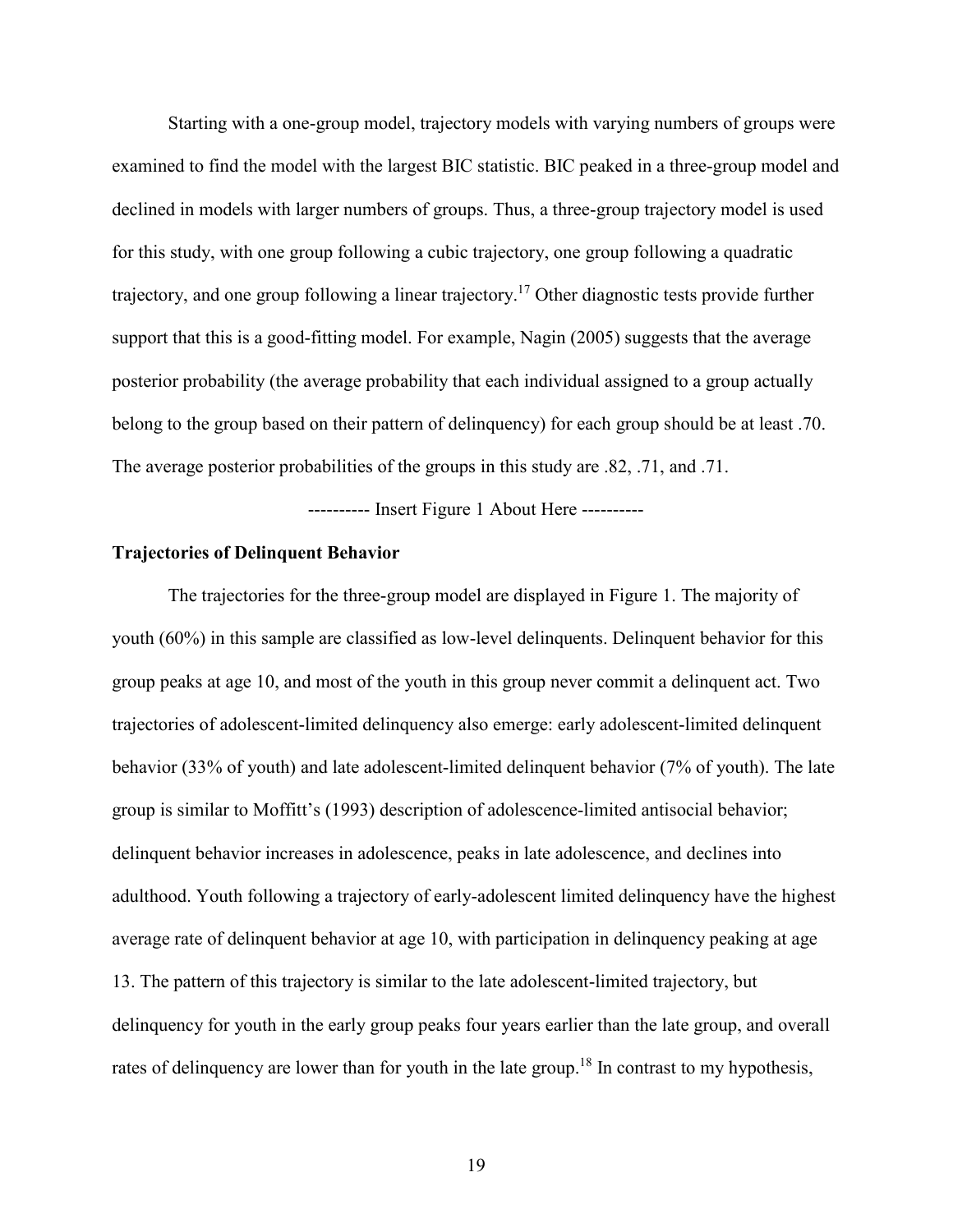there is not a life-course persistent delinquent group that emerges in this sample. Instead, each trajectory group desists from delinquent behavior by age 25, which supports Sampson and Laub's (2005) findings.

### **Predictors of Delinquency Trajectories**

Results from multinomial logistic regression models that predict entry into trajectory groups are shown in Table 1. Results are presented in the form of odds ratios, which indicate the relative risk of a one-unit change in the independent variable on the likelihood of following a particular trajectory compared to the reference group (i.e., low-level delinquent). For example, Model 1 suggests that family structure is related to trajectories of delinquent behavior in the expected direction; youth who reside with stepparents are twice as likely to follow a trajectory of late adolescent-limited delinquent behavior than low-level delinquency compared to youth who reside with two biological parents (Exp. β = 2.04,  $p < .01$ ). Furthermore, youth who reside with single parents are 34% more likely to follow a trajectory of early adolescent-limited delinquent behavior (Exp.  $\beta = 1.34$ ,  $p < 0.01$ ), and 46% more likely to follow a trajectory of late adolescentlimited delinquency (Exp. β = 1.46,  $p < 10$ ) than low-level delinquency compared to youth who reside with two parents. These results support the hypothesis that residing with two parents may deter youth from becoming involved in delinquent behavior.

## ---------- Insert Table 1 About Here ----------

Model 1 also shows that family processes and parental resources are associated with trajectories of delinquent behavior. As expected, youth who report higher conflict with their parents are more likely to follow a trajectory of early adolescent-limited delinquent behavior than youth who report lower levels of conflict (Exp.  $β = 1.40, p < .01$ ). There is also some limited support that involvement in decision-making processes with parents (Exp. β = .91, *p* <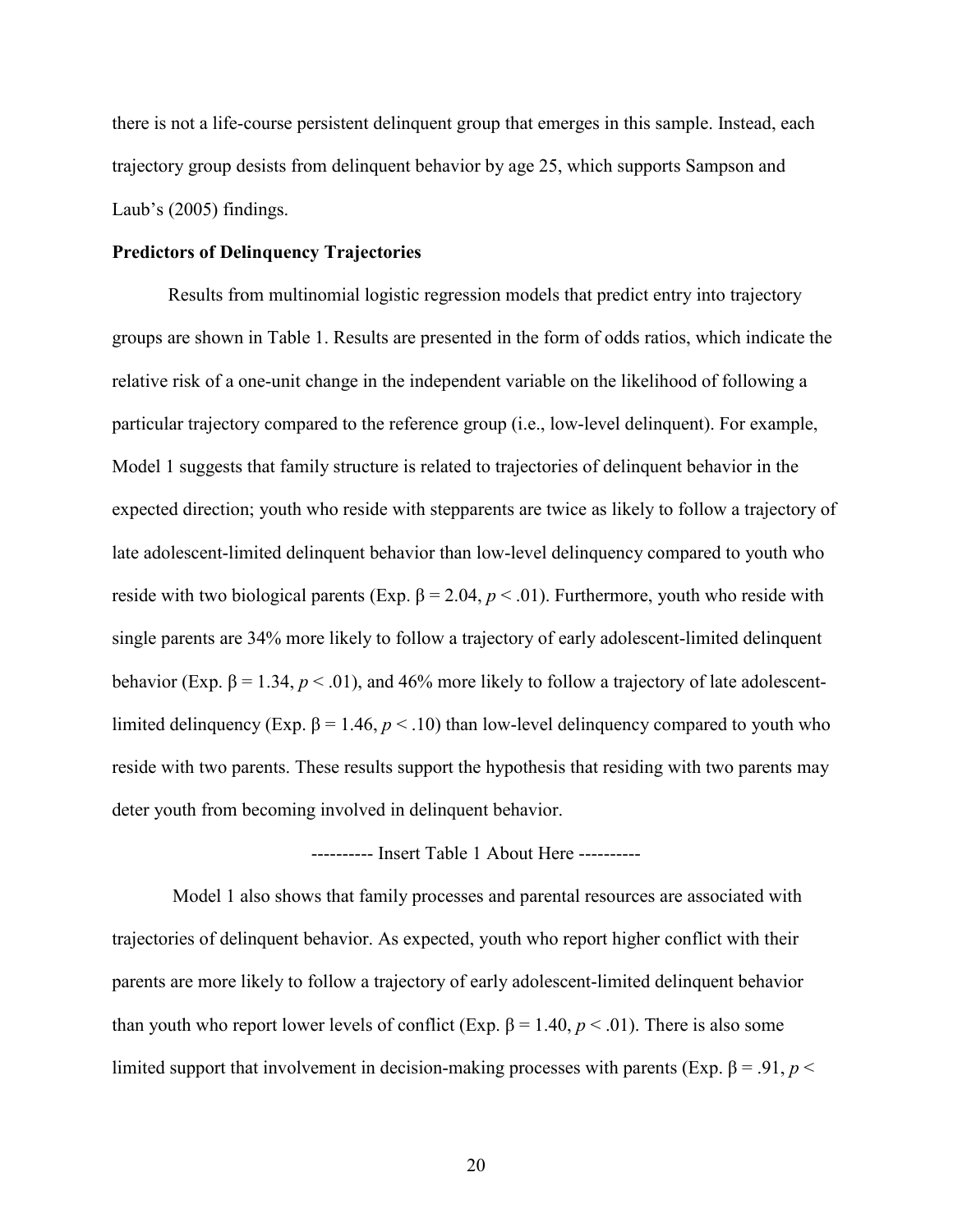.10), and having more educated parents (Exp.  $\beta = .95, p < .05$ ) reduce the likelihood of following a trajectory of early adolescent-limited delinquency compared to low-level delinquency. However, these factors do not differentiate between trajectories of low-level delinquency and late adolescent-limited behavior, providing support for my hypothesis that family processes may be important deterrents of early entry into delinquency, but may not protect against involvement in delinquent activity later in adolescence.

Somewhat surprisingly, results in Model 1 also suggest that religious characteristics do not directly influence patterns of delinquency among youth. Supplementary analyses suggest that this is due to the link between family structure and religion; two-parent families are more likely to be religious than other family structures, and controlling for family structure explains away the effect of residing in a religious family environment on trajectories of delinquency. To further examine how family and religion may work together to influence trajectories of delinquency, interaction terms are introduced in Model 2.

Results in Model 2 provide support for the hypothesis that family and religion may work together to influence trajectories of delinquent behavior. The first interaction term provides evidence for the hypothesis that religion may amplify the impact of supportive family practices on trajectories of delinquent behavior; the influence of parental affection on trajectories of delinquent behavior is dependent on whether the youth is raised in a religious family environment. Although parental affection is not an independent predictor of delinquency trajectories (Model 1), this parenting practice reduces the likelihood of following a trajectory of late adolescent-limited delinquency among youth who are raised in a religious family (Exp. β = .95,  $p < 0.05$ ). Religious parents may attach greater meaning and significance to these relationships than non-religious families (Mahoney et al. 2003), providing a context of social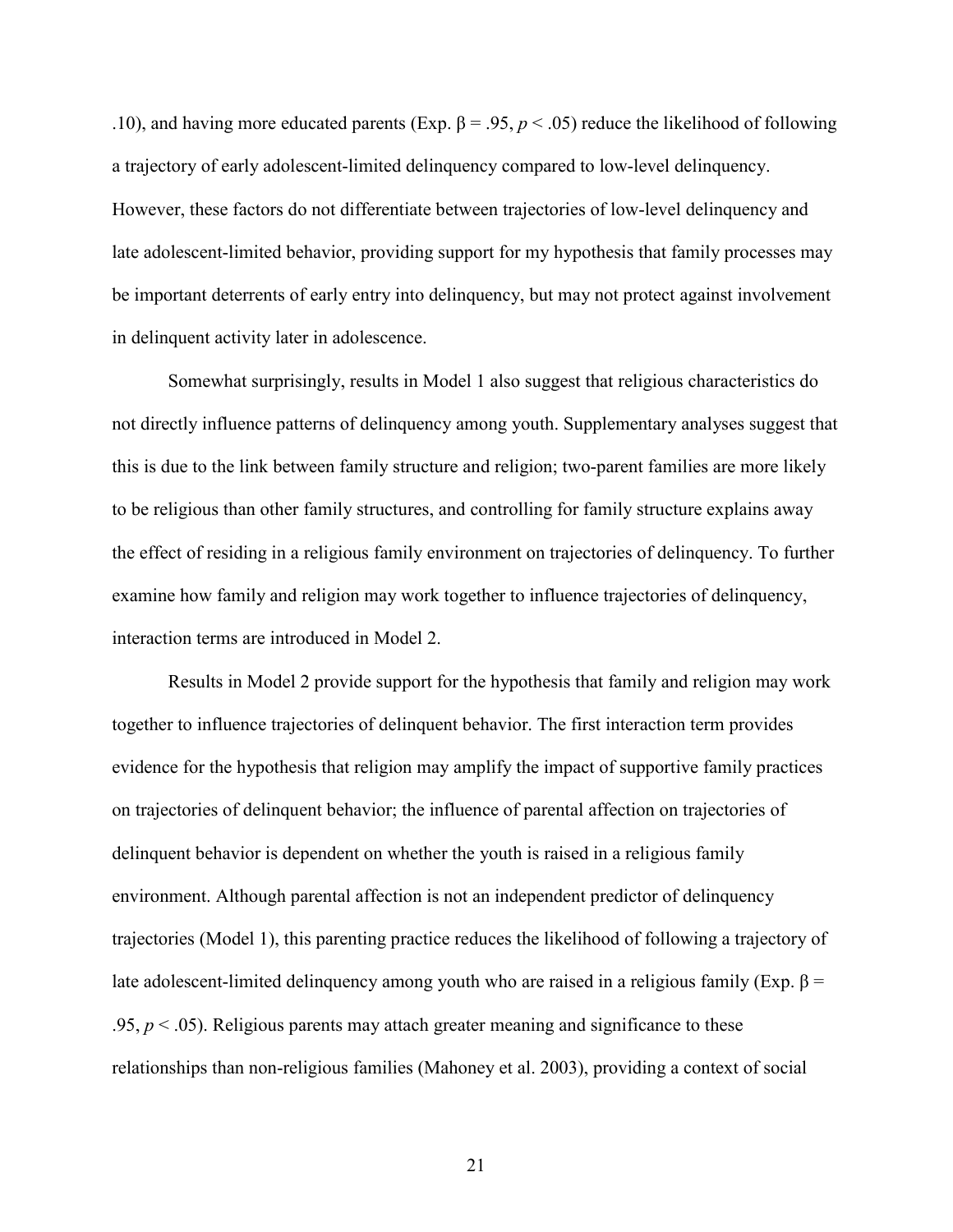control and integration that may have a long-term influence on youth by deterring them from becoming involved in delinquent behavior.

Supplementary analyses also suggest that parental affection reduces the likelihood that youth follow a trajectory of late adolescent-limited delinquency compared to a trajectory of early adolescent-limited delinquency when it occurs in a religious family (results not shown). This result provides further evidence that supportive parenting practices may be more likely to have a long-term influence on delinquency when they occur within a religious context.

The final interaction provides some support for the hypothesis that religion may act as a buffer against the stresses associated with residing in a single-parent family. This interaction term suggests that religious participation is a stronger deterrent of late adolescent-limited delinquent behavior for youth raised in single-parent families than for youth raised by two parents (Exp. β = .80, *p* < .05). Youth raised in these families may turn to religious institutions to compensate for the support and social control that may be lacking in their homes. Indeed, further analyses suggest that these youth may have developed social bonds within religious institutions. Among youth raised in single-parent families, religious participation is more likely to deter youth from following a trajectory of late adolescent-limited delinquency when they also have friends that attend the same religious institution (results not shown). Therefore, these youth may be receiving support from friends within religious communities, which may compensate for weaker social bonds within single-parent families and deter youth from becoming delinquent.

#### **Factors that Explain Variation Within Trajectory Groups**

The remaining results examine the possibility that family and religious changes may alter the shape of these trajectories by including time-varying factors into the trajectory models. Results in Table 2 suggest that youth in each trajectory group have different life experiences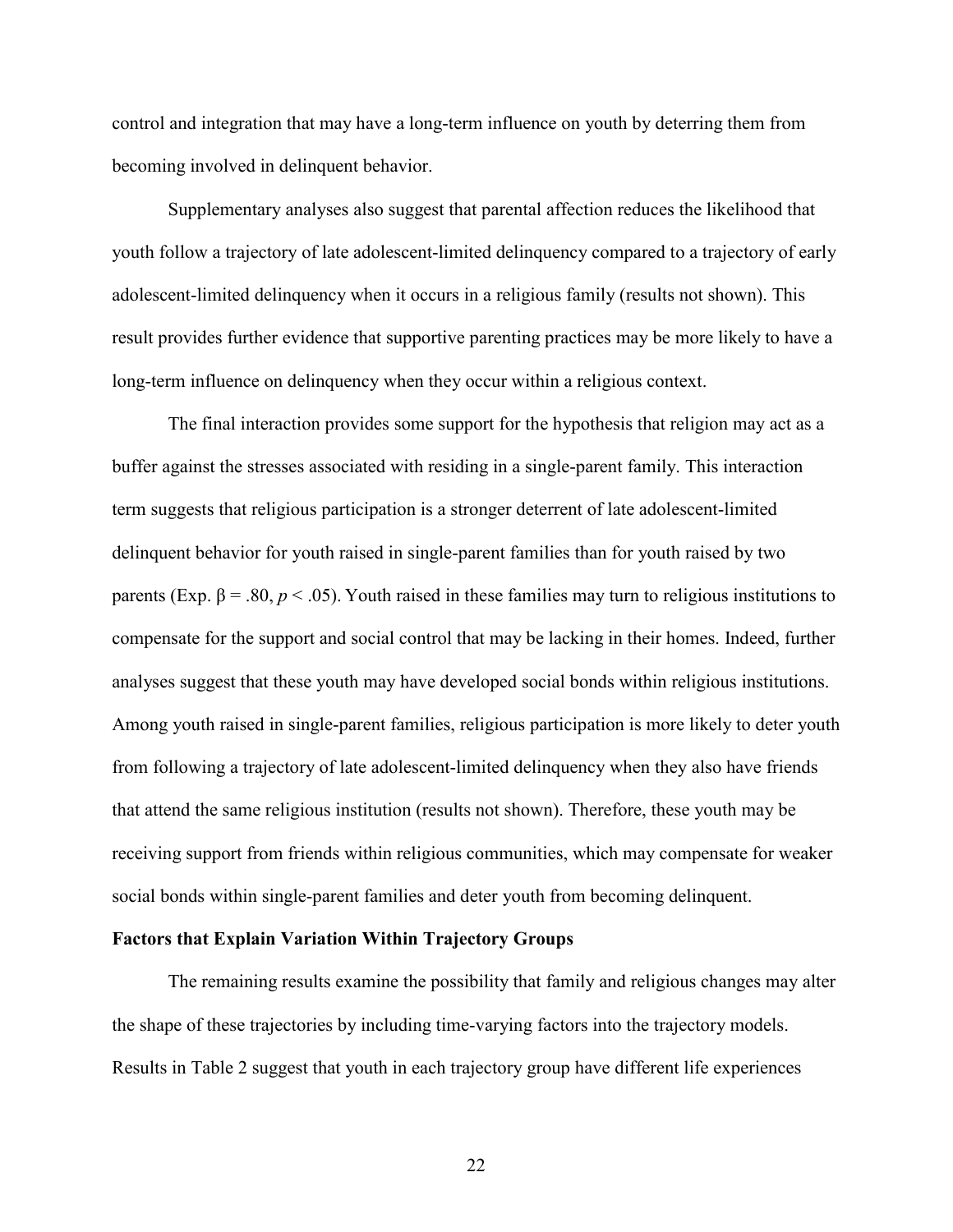throughout adolescence and young adulthood. Not surprisingly, youth following a trajectory of low-level delinquency are less likely to cohabit and more likely to attend religious services than youth following a trajectory of early or late adolescent-limited delinquent behavior. Whether these factors alter the trajectories that youth follow is examined in Table 3.

## ---------- Insert Table 2 About Here ----------

Table 3 contains results from models that assess whether family and religious changes alter trajectories of delinquent behavior. Overall, results suggest that many of these time-varying factors are not significantly related to delinquent behavior, which is likely due to sample limitations. Because individuals in this study were only followed into young adulthood, many people have not yet transitioned into adult roles. Perhaps more importantly, many of these events (e.g., marriage) do not occur until the end of this stage in the life course when rates of delinquency are fairly low across all three trajectory groups. However, a large percentage of youth in this sample (43%) have transitioned into parenthood. Although this percentage is fairly consistent with the U.S. average age at first birth, 25.2 for women in 2005 (Martin et al. 2005), these numbers likely reflect the relatively disadvantaged sample used for this study; minority youth and youth with low SES are more likely to have a child in late adolescence or young adulthood. Overall though, there is less variation in delinquent behavior both within and between groups in young adulthood, which limits the conclusions that can be drawn.

#### ---------- Insert Table 3 About Here ----------

Nevertheless, there are some interesting findings to note. Among youth in the early adolescent-limited delinquent group, experiencing a change in resident parent(s) is positively related to delinquency ( $b = .20$ ,  $p < .001$ ). This provides some evidence that family transitions may create stresses that temporarily reduce social control and increase youth's involvement in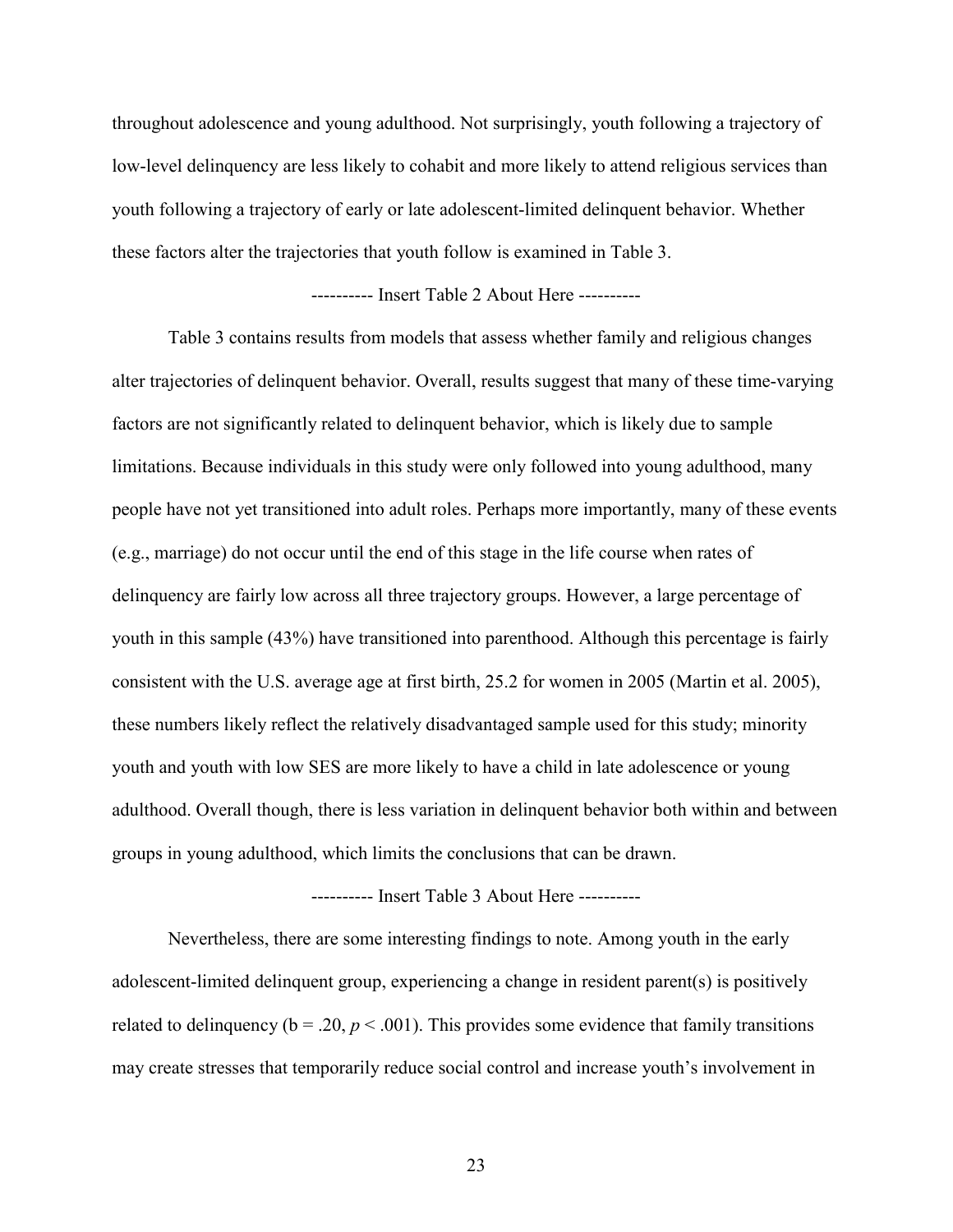delinquent behavior. This relationship is further illustrated in Figure 2, which shows predicted values for a hypothetical comparison of youth who reside in an intact family throughout adolescence compared to youth who gain or lose a resident parent at age 14.

## ---------- Insert Figure 2 About Here ----------

In addition, results suggest that marriage is associated with lower delinquency among youth following a trajectory of low-level ( $b = -1.16$ ,  $p < .01$ ) and early adolescent-limited ( $b = -1$ .72,  $p < .01$ ) delinquency. As expected, marriage may increase social attachments, resulting in lower delinquent behavior. However, marriage does not seem to reduce delinquency for youth in the late adolescent-limited group. Because late adolescent-limited youth are the most delinquent in young adulthood, they may not receive the same benefits from marriage as youth who are less delinquent. Alternatively, the deterrent effect of marriage on delinquency may be more gradual for these youth, and may not appear until later in adulthood (Laub, Nagin, and Sampson 1998).

Results in Table 3 also suggest that religious changes may have some influence on trajectories of delinquency over time. Religious participation throughout adolescence and young adulthood may provide youth with greater social support and control, resulting in lower delinquent behavior for youth following trajectories of low-level ( $b = -0.04$ ,  $p < 0.10$ ) and late adolescent-limited ( $b = -.15$ ,  $p < .01$ ) delinquency. This support and control may be especially beneficial for youth following a trajectory of late adolescent-limited delinquency; delinquent youth may turn to religion in an attempt to desist from delinquency. Also, in contrast to my hypothesis, there is evidence that switching religious affiliations is associated with increased delinquency among youth in the low-level delinquent group ( $b = .25$ ,  $p < .05$ ). This result suggests that there may be stresses involved with religious conversion. It may take time for youth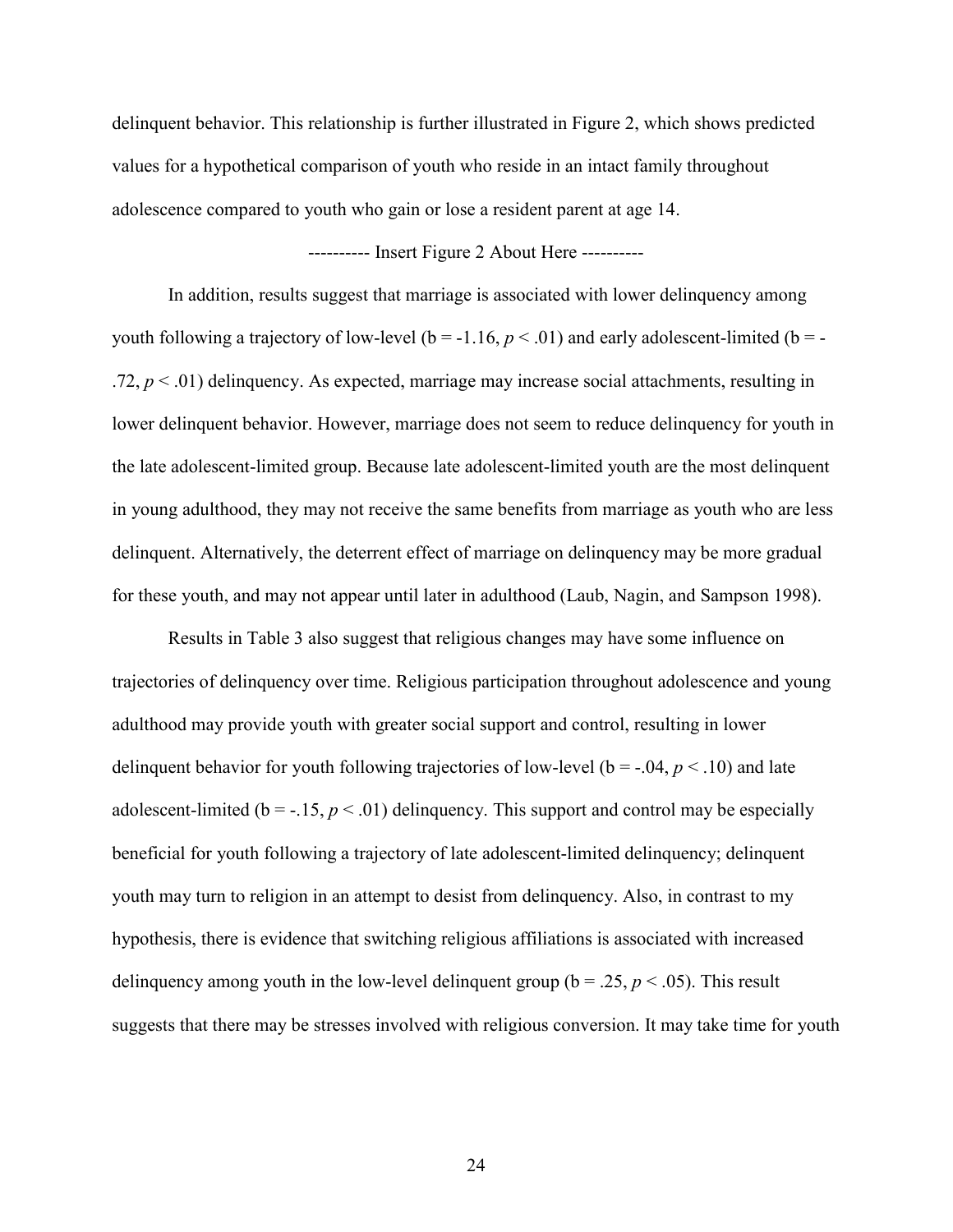to learn a new set of beliefs and become fully accepted into a religious community, which may result in higher delinquency during this transition.

#### **DISCUSSION**

The goal of this study was to increase our understanding of trajectories of delinquent behavior by examining how family and religious characteristics predict and shape patterns of delinquency. Overall, the findings provide some support for my hypotheses, showing that family and religion may be important sources of social control that predict and continually shape trajectories of delinquent behavior over the life course.

As expected, a sizeable percentage of youth in this sample (40%) follow adolescentlimited trajectories of delinquent behavior. These pathways coincide with most studies on delinquency, suggesting that delinquency increases in adolescence and declines as individuals transition into adulthood. In addition, although I expected to find a group of non-delinquent youth, I did not anticipate that low-level delinquent behavior would comprise the largest group in this sample (60%). This is especially surprising given the relatively disadvantaged sample used for this study. However, other studies have found similarly large groups of low-level offenders (Piquero 2008), suggesting that infrequent participation in delinquent activity may be normative. Also surprising is the lack of a life-course persistent group. Although this finding corresponds to research suggesting that all individuals eventually desist from delinquent behavior (Sampson and Laub 2005), it is possible that individuals may be engaging in different types of delinquency in young adulthood that are not captured with the measure of delinquent behavior used in this study. Future research should examine trajectories of other measures of delinquency to analyze whether the lack of a life-course persistent group and a large group of low-level delinquents exist for other types of delinquent activity.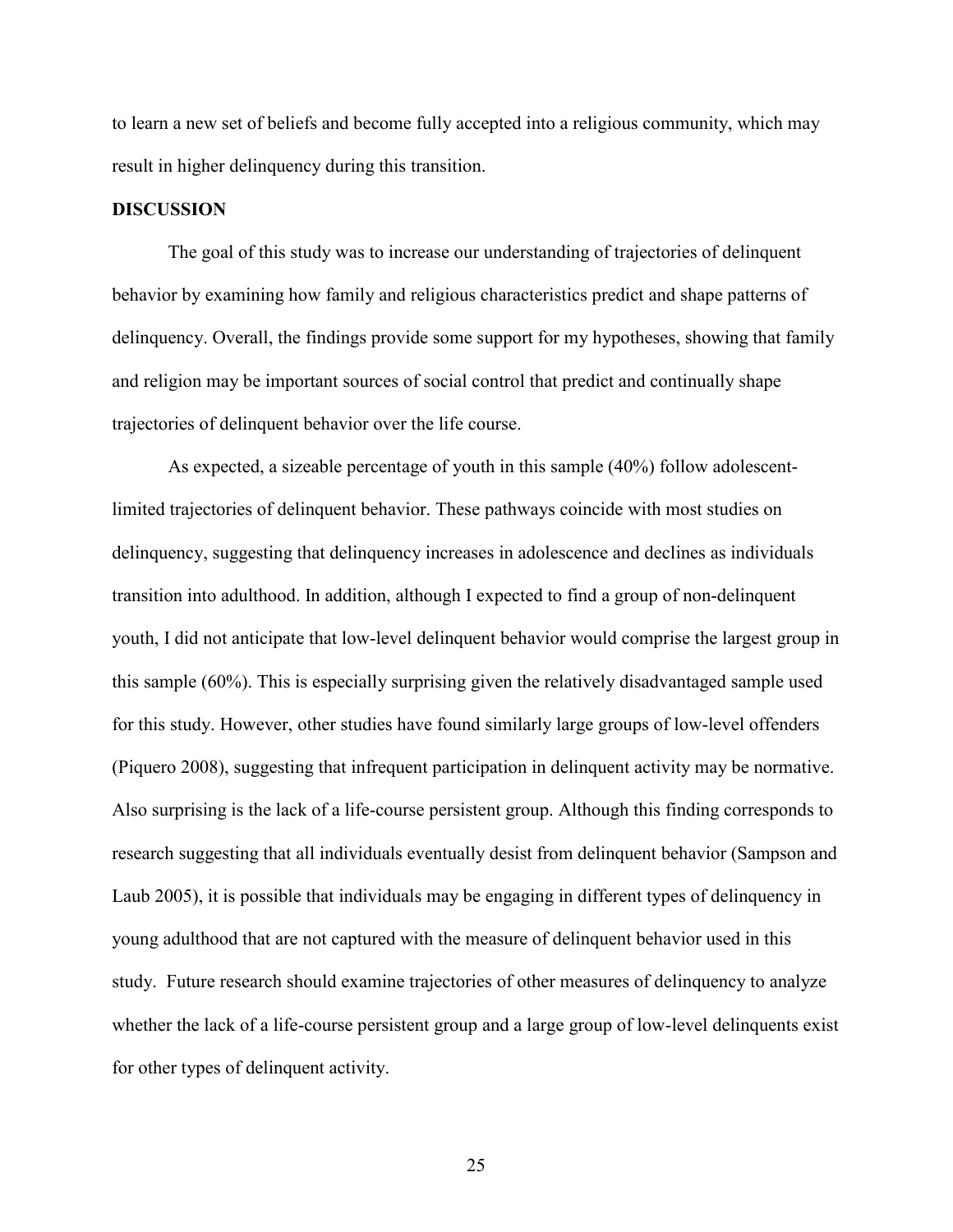In addition to examining patterns of delinquency among youth, the main contribution of this study is the evidence that family and religious characteristics influence the trajectories that youth may follow. As expected, family structure and family processes are important predictors of trajectories of delinquent behavior. Adolescence is a period of time in which individuals begin to search for a personal identity and try to assert their independence. Parents play a key role in influencing their child's development, especially in providing social support and social control. Two parents may be better able to provide the support and control necessary to deter youth from becoming delinquent than other family structures. Moreover, parents who argue with their children less frequently may be better able to exert social control over their children, preventing them from becoming involved in delinquent behavior early in adolescence.

Results from this study also illustrate that family and religion may work together to influence trajectories of delinquent behavior in two key ways. First, religion may enhance family processes that reduce delinquency. The combination of religion and supportive parenting practices may help to increase youth's feelings of social support during a stage in the life course that is often difficult. Moreover, placing these interactions within a religious context may act as a strong mechanism of social control, deterring youth from becoming delinquent later in adolescence. Second, the social integration and control that religious institutions provide may compensate for a lack of support that some youth may experience in their home environment. Therefore, it is important to consider the context of family and religious processes for youth. The framework that parents use to interact with their children (e.g., religious vs. non-religious), and the family context within which youth attend religious services (e.g., single-parent vs. two-parent family) may have unique effects on delinquent behavior.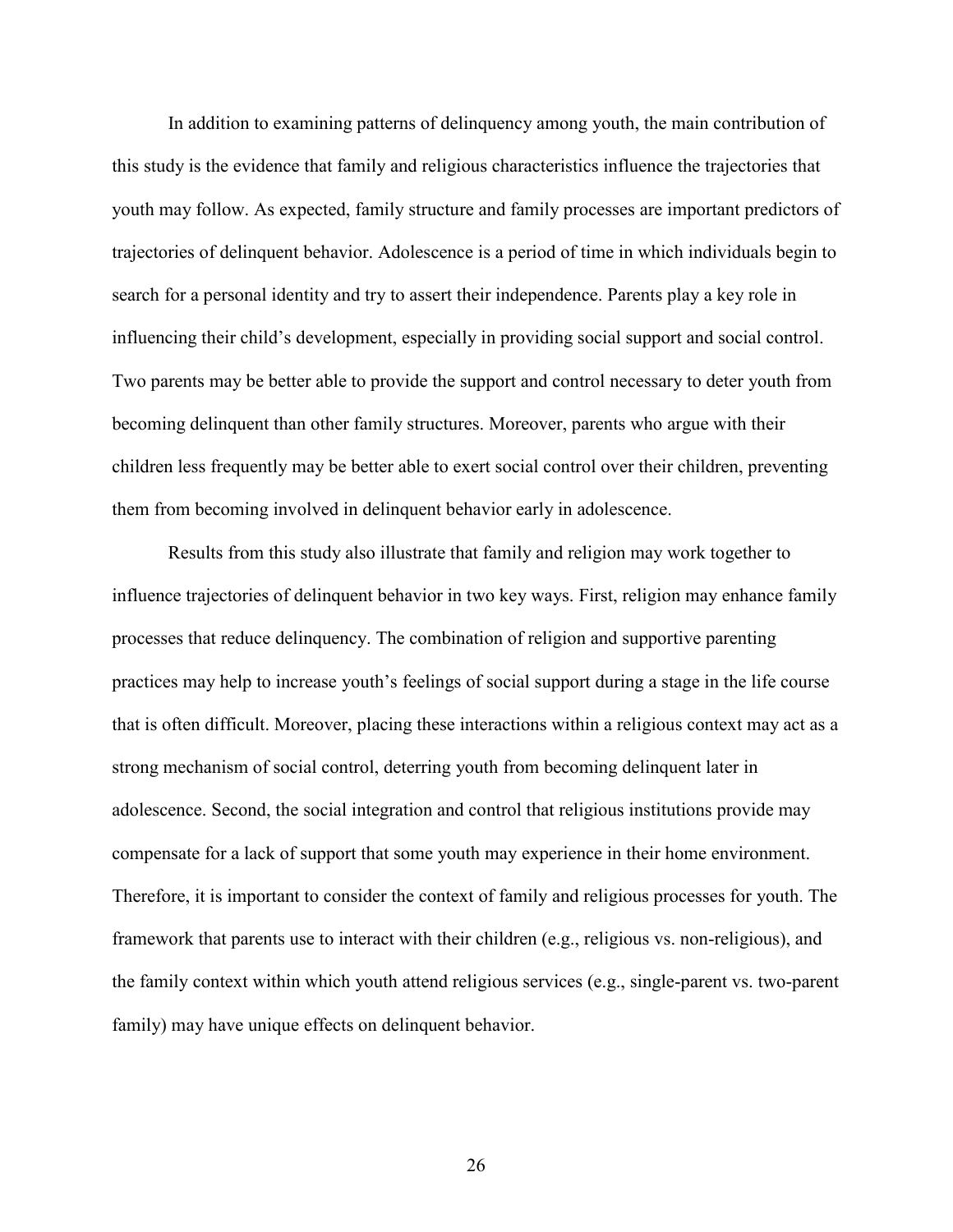In support of life-course theory, results from this study also suggest that the trajectories that people follow are not immutable; family and religious changes alter trajectories of delinquent behavior, and the effect that these changes have on delinquency are dependent on the trajectory that one follows. During adolescence, experiencing a parental divorce or remarriage may be a disruptive force in a youth's life that weakens social bonds, reducing social control and increasing delinquent behavior. Also, the increased social support and control youth receive from a spouse may lead youth to desist from delinquency after marriage, but only if youth are following a trajectory of less frequent delinquency. Finally, youth may turn to religious institutions for social control and integration throughout adolescence and young adulthood, and this increased support and control may lead to lower delinquency.

Despite the various strengths of this study, there are also some limitations that need to be acknowledged. One limitation is the measure of delinquent behavior used; focusing on only three types of delinquency and not accounting for changes in the type of acts that youth commit over time may underestimate delinquent behavior. However, this measure is able to assess differences in rates of delinquency, and similar measures have been used in other studies focusing on the influence of family and religion on delinquent behavior (Regnerus 2003; Pearce and Haynie 2004). Moreover, this indicator of delinquency is well-suited for group-based trajectory models because the questions remain fairly consistent throughout the survey. Nevertheless, future research should explore how the relationships between family, religion, and delinquency may be different for more normative delinquent activities such as substance use.

Another limitation is the lack of information from youth prior to the age of 10 and after the age of 25. Moffitt (1993) suggests that predictors of delinquency may appear early in childhood, which may help to explain why each of the trajectories have different starting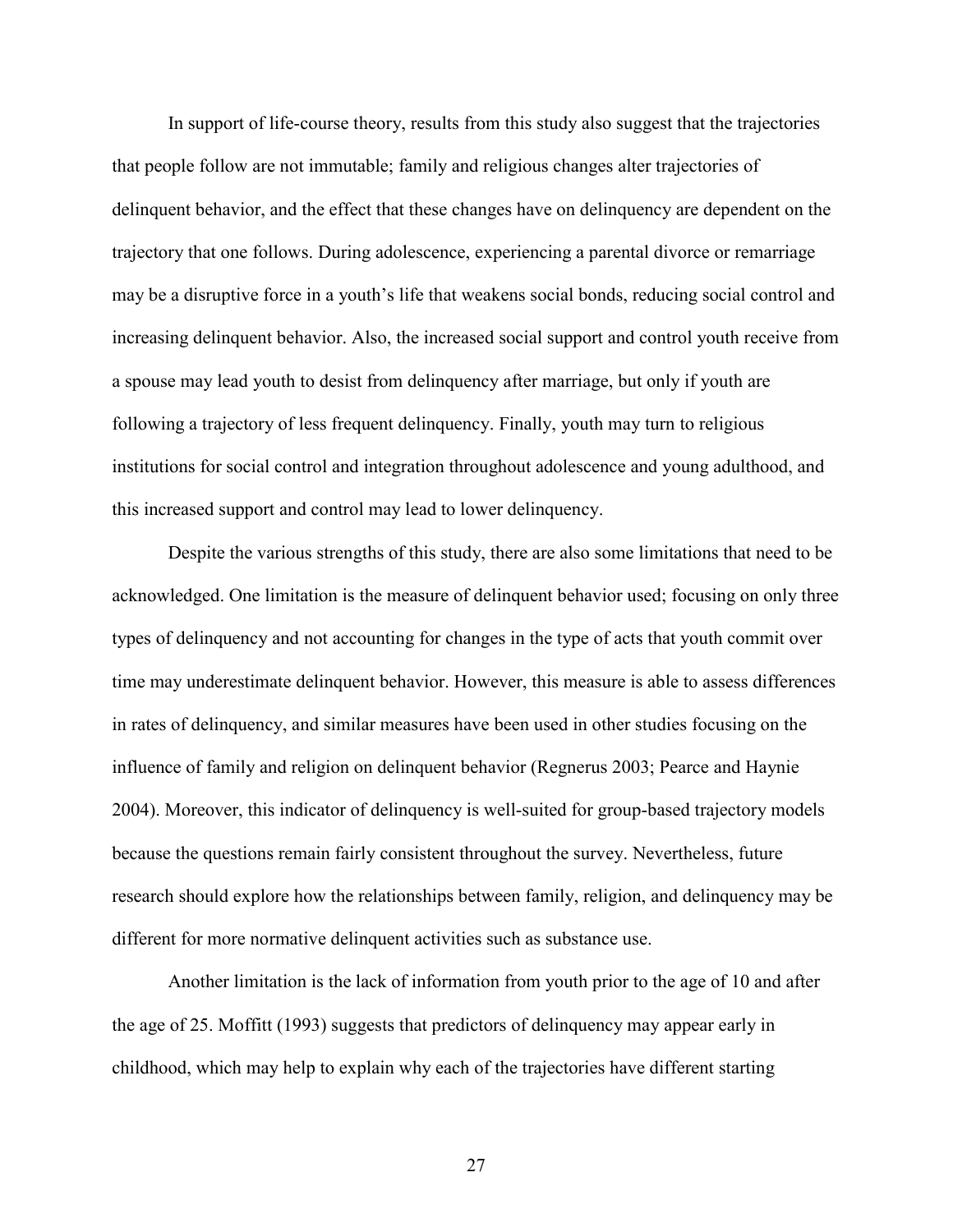points.<sup>19</sup> Moreover, there is little variation in delinquent behavior among this sample in early adulthood, making it difficult to assess the influence of adult transitions on these trajectories. Following this sample further into adulthood may help to better understand these life transitions.

This study is also limited by the sample used in these analyses. Because youth had to have made the transition into young adulthood by 2004, there is a bias toward youth with young mothers in this study. Thus, it is likely that this sample is relatively disadvantaged in regards to mother's maturity as well as financial and social resources available to youth. Indeed, there is some evidence that these youth are more likely to be disadvantaged in early adolescence compared to other youth in the NLSY79 Child and Young Adult cohort. As a result, youth in this study are more likely to hurt someone badly than steal or vandalize property in early adolescence, and have a fairly high rate of childbirth in late adolescence and young adulthood.

Despite these limitations, there are a number of strengths in this study that contribute to the literature on delinquency as well as research on family and religion. The use of national longitudinal data improves on past studies of delinquency that focus only on small samples or outcomes at one point in time. Similarly, these data allow for a rich analysis of how various factors may predict and shape trajectories of delinquent behavior from early adolescence to young adulthood. Specifically, this study supports life-course theory in showing that life events and individual choices play an important role in shaping people's lives, increasing our understanding of how family and religion may work together to shape individual trajectories over the life course.

Given the large body of research examining delinquency among adolescents, this study makes a significant contribution by taking a life-course approach to explore how family and religion may be two primary sources of social control that influence youth's involvement in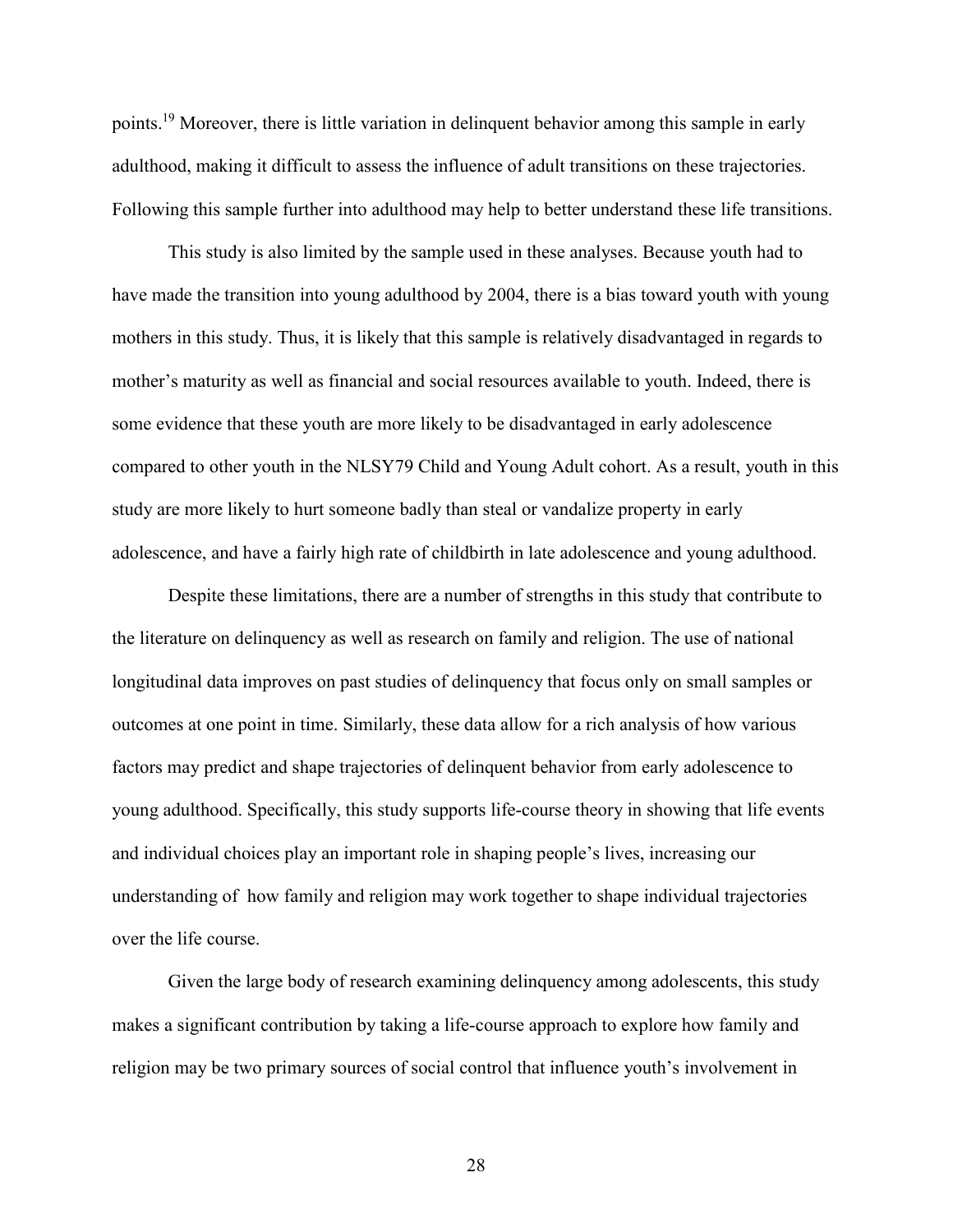delinquent behavior. In doing so, this study highlights three trajectories of delinquent behavior from early adolescence through young adulthood, and illustrates how family and religious characteristics predict and continually shape trajectories of delinquent behavior over time. Overall, this study suggests that the family and religious environment that youth reside in early in life can have long-term consequences for their participation in delinquent activity, and family and religious changes can alter pathways of delinquency over time. Furthermore, this study suggests that it is essential to consider the family context within which religious attitudes and behaviors exist; religion may amplify the impact of parenting practices on delinquency by adding greater meaning to these relationships, and religious participation may also compensate for a lack of resources in some families by providing social support and control to youth.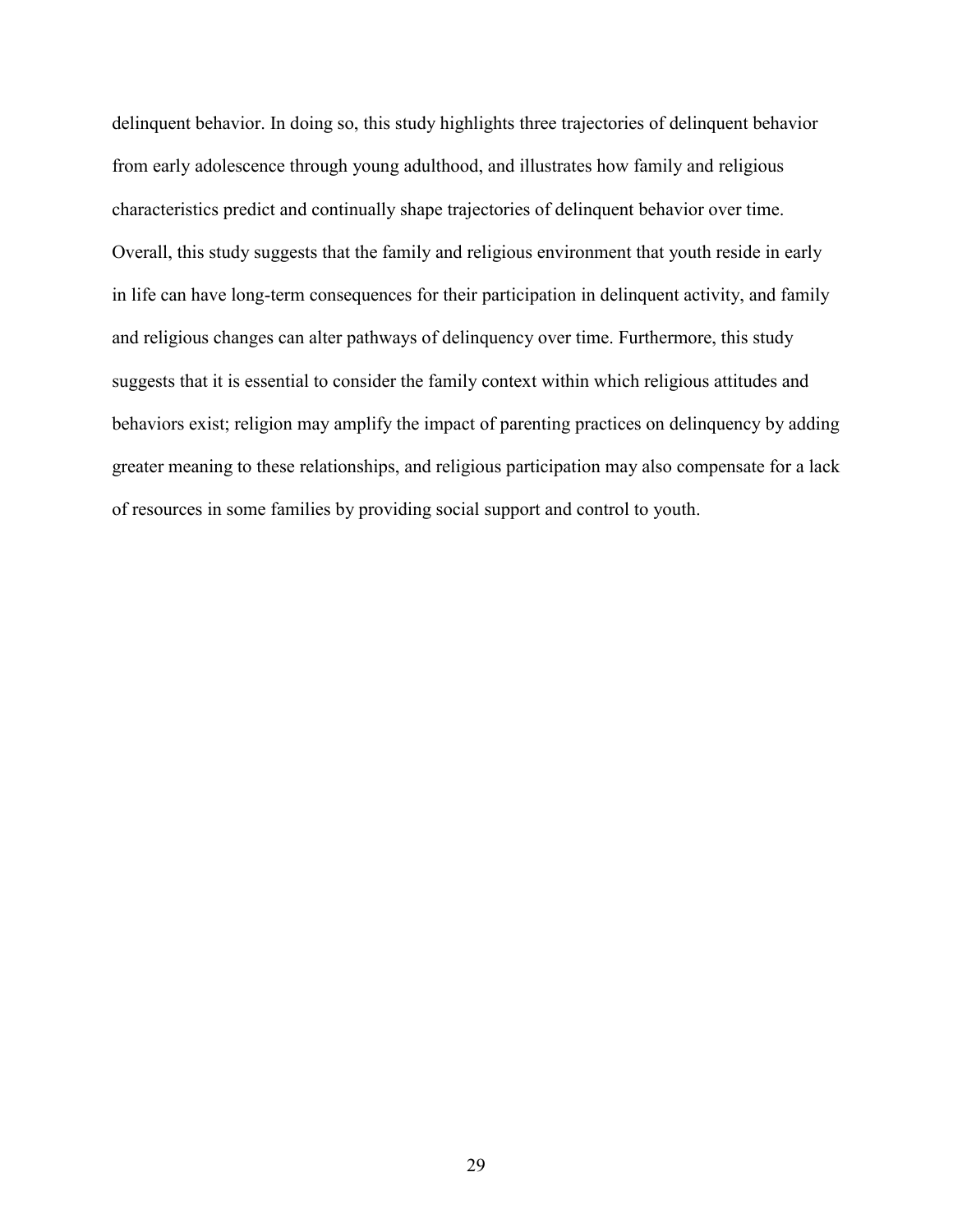## **REFERENCES**

Bader, Christopher D. and Scott A. Desmond. 2003. "Family as Moral Community: Does the Effect of Youth Religiosity on Delinquency Depend on the Religiosity of Parents?" Paper presented at the annual meeting of the American Society of Criminology, Denver, CO, November 19-22.

Baier, Colin J. and Bradley R.E. Wright. 2001. "'If You Love Me, Keep My Commandments': A Meta-Analysis of the Effect of Religion on Crime." *Journal of Research on Crime and Delinquency* 38:3-21.

Benda, Brent B. and Robert Flynn Corwyn. 1997. "A Test of a Model with Reciprocal Effects Between Religiosity and Various Forms of Delinquency Using 2-Stage Least Squares Regression." *Journal of Social Service Research* 22:27-52.

Blokland, Arjan A.J. and Paul Nieuwbeerta. 2005. "The Effects of Life Circumstances on Longitudinal Trajectories of Offending." *Criminology* 43:1203-1240.

Center for Human Resource Research. 2006. *NLSY79 Child and Young Adult Data Users Guide*. Columbus, OH: The Ohio State University

Chung, Ick-Joong, Karl G. Hill, J. David Hawkins, Lewayne D. Gilchrist, and Daniel S. Nagin. 2002. "Childhood Predictors of Offense Trajectories." *Journal of Research in Crime and Delinquency* 39:60-90.

Demuth, Stephen and Susan L. Brown. 2004. "Family Structure, Family Processes, and Adolescent Delinquency: The Significance of Parental Absence versus Parental Gender." *Journal of Research in Crime and Delinquency* 41:58-81.

Duncan, Greg J., Bessie Wilkerson, and Paula England. 2006. "Cleaning Up Their Act: The Effects of Marriage and Cohabitation on Licit and Illicit Drug Use." *Demography* 43:691-710.

Durkheim, Emile. [1897] 1951. *Suicide.* New York: Free Press.

Elder, Glen. H. 1998. "The Life Course as Developmental Theory." *Child Development* 69:1-12.

Farrington, David P., ed. 2005. *Integrated Developmental & Life Course Theories on Offending: Advances in Criminological Theory, Volume 14*. New Brunswick: Transaction Publishers.

Gottfredson, Michael R. and Travis Hirschi. 1990. *A General Theory of Crime.* Stanford: Stanford University Press.

Hirschi, Travis. 1969. *Causes of Delinquency*. Berkeley: University of California Press.

Hirschi, Travis and Michael Gottfredson. 1983. "Age and the Explanation of Crime." *American Journal of Sociology* 89:552-584.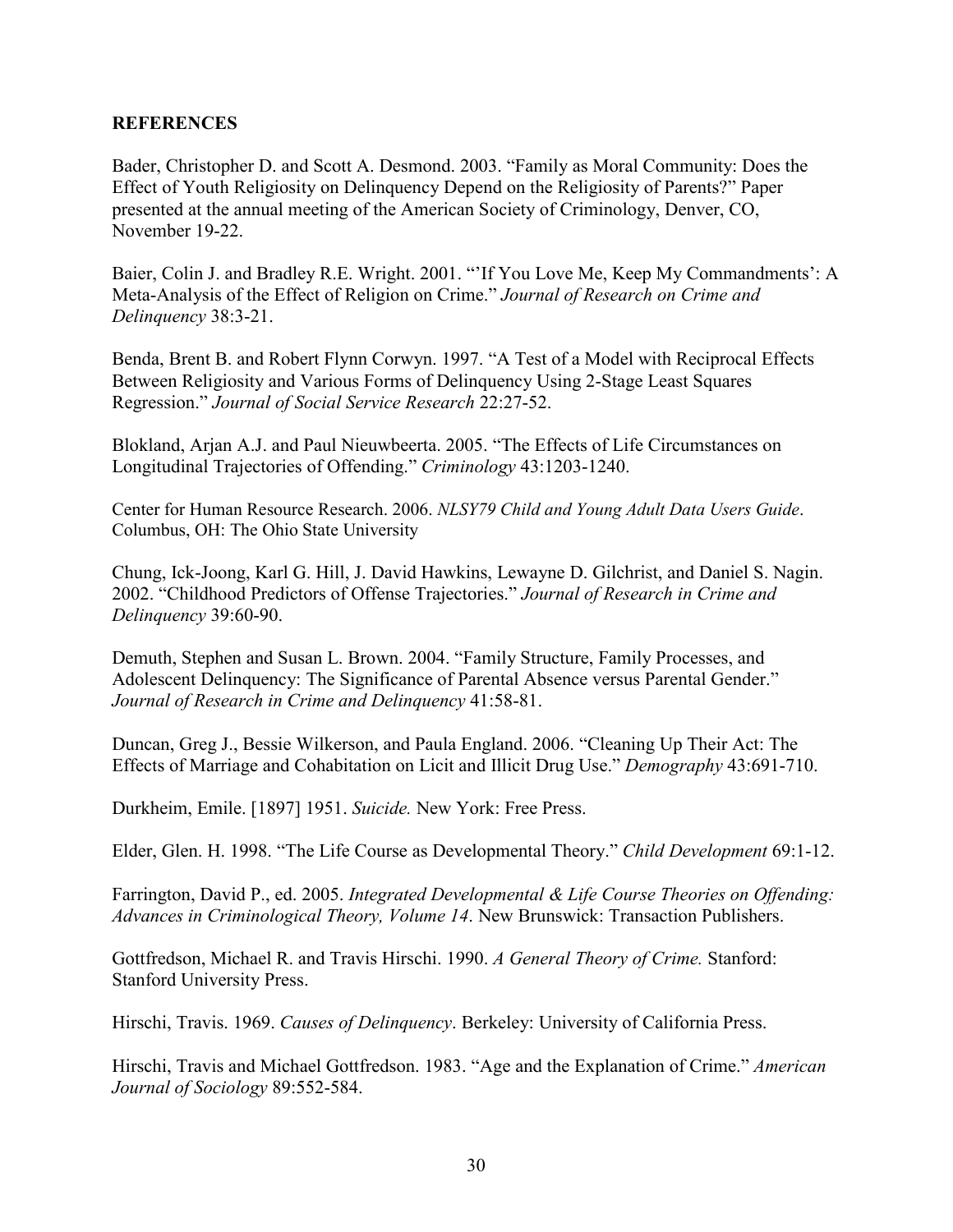Johnson, Byron R. 2004. "Religious Programs and Recidivism Among Former Inmates in Prison Fellowship Programs: A Long-Term Follow-Up Study." *Justice Quarterly* 21:229-354.

Johnson, Byron R., Sung Joon Jang, David B. Larson, and Spencer De Li. 2001. "Does Adolescent Religious Commitment Matter? A Reexamination of the Effects of Religiosity on Delinquency." *Journal of Research on Crime and Delinquency* 38:22-43.

Jones, Bobby L., Daniel S. Nagin, and Kathryn Roeder. 2001. "A SAS Procedure Based on Mixture Models for Estimating Developmental Trajectories." *Sociological Methods and Research* 29:374-393.

King, Ryan D., Michael Massoglia, and Ross Macmillan. 2007. "The Context of Marriage and Crime: Gender, the Propensity to Marry, and Offending in Early Adulthood." *Criminology*  45:33-65.

Kirby, James B. 2006. "From Single-Parent Families to Stepfamilies: Is the Transition Associated with Adolescent Alcohol Initiation?" *Journal of Family Issues* 27:685-711.

Laub, John H., Daniel S. Nagin, and Robert L. Sampson. 1998. "Trajectories of Change in Criminal Offending: Good Marriages and the Desistance Process." *American Sociological Review* 63:225-238.

Laub, John H. and Robert L. Sampson. 2003. *Shared Beginnings, Divergent Lives: Delinquent Boys to Age 70*. Cambridge: Harvard University Press.

Loveland, Matthew T. 2003. "Religious Switching: Preference Development, Maintenance, and Change." *Journal for the Scientific Study of Religion* 42:147-157.

Mahoney, Annette, Kenneth I. Pargament, Aaron Murray-Swank, and Nichole Murray-Swank. 2003. "Religion and the Sanctification of Family Relationships." *Review of Religious Research*  44:220-

Martin, Joyce A., Brady E. Hamilton, Paul D. Sutton, Stephanie J. Ventura, Fay Menacker, and Martha L. Munson. 2005. "Final Data for 2003." *National Vital Statistics Reports* 54:2 Hyattsville: National Center for Health Statistics.

McLanahan, Sara and Gary Sandefur. 1994. *Growing up with a Single Parent: What hurts, what helps*. Cambridge, MA: Harvard University Press.

McNulty, Thomas L. and Paul E. Bellair. 2003. "Explaining Racial and Ethnic Differences in Serious Adolescent Violent Behavior." *Criminology* 41:709-747.

Moffitt, Terrie E. 1993. "Adolescence-Limited and Life-Course-Persistent Antisocial Behavior: A Developmental Taxonomy." *Psychological Review* 100:674-701.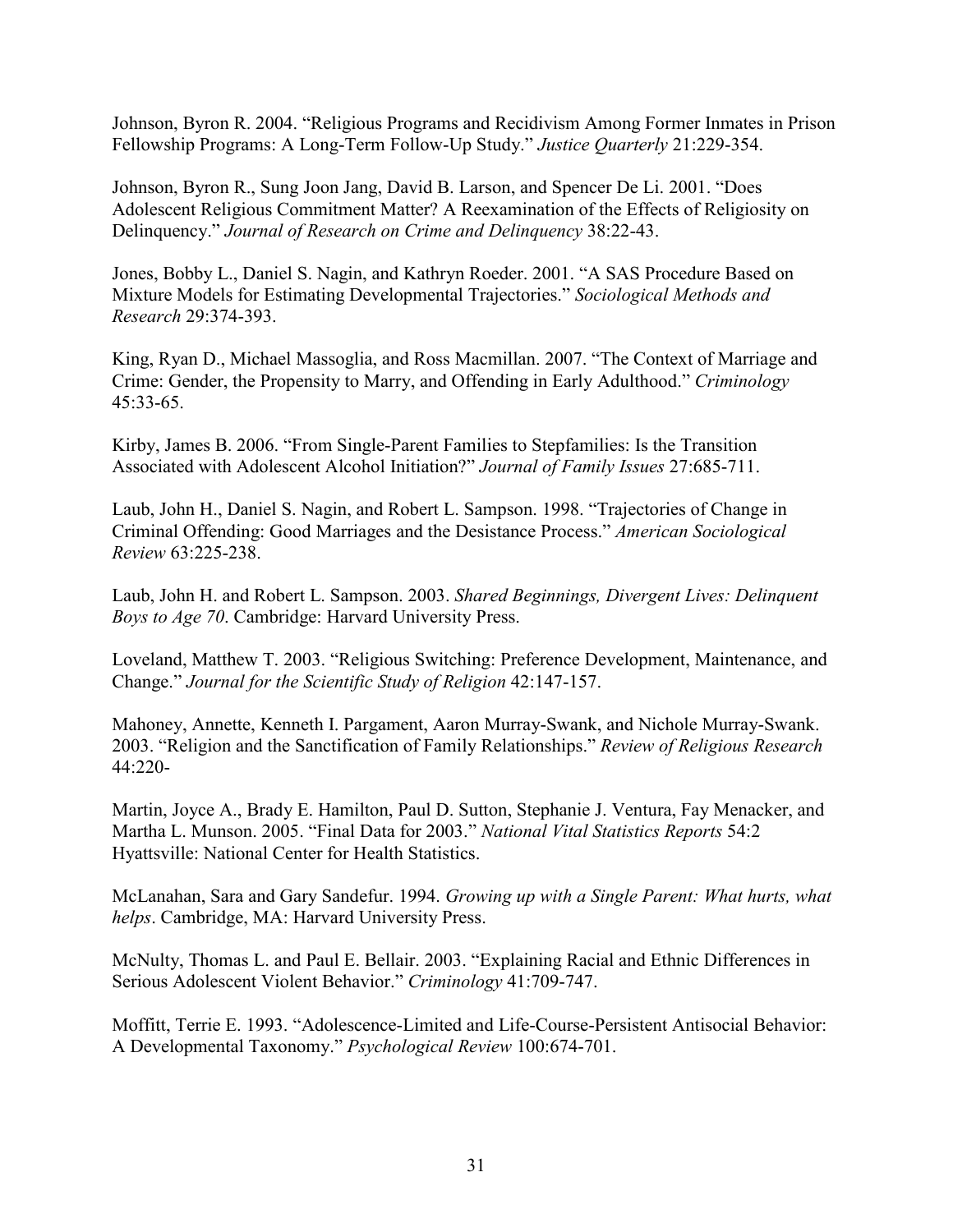Myers, Scott M. 1996. "An Interactive Model of Religiosity Inheritance: The Importance of Family Context." *American Sociological Review* 61:858-866.

Nagin, Daniel S. 1999. "Analyzing Developmental Trajectories: A Semi-Parametric, Group-Based Approach." *Psychological Methods* 4:139-177.

\_\_\_\_\_\_. 2005. *Group-Based Modeling of Development.* Cambridge: Harvard University Press.

Nagin, Daniel S. and Kenneth C. Land. 1993. "Age, Criminal Careers, and Population Heterogeneity: Specification and Estimation of a Nonparametric, Mixed Poisson Model." *Criminology* 31:327-361.

Osgood, D. Wayne. 2005. "Making Sense of Crime and the Life Course." *Annals of the American Academy of Political and Social Science* 602:196-211."

Pearce, Lisa D. and Dana L. Haynie. 2004. "Intergenerational Religious Dynamics and Adolescent Delinquency." *Social Forces* 82:1553-1572.

Petts, Richard J. 2007. "Religious Participation, Religious Affiliation, and Engagement with Children Among Fathers Experiencing the Birth of a New Child." *Journal of Family Issues*  28:1139-1161.

Piquero, Alex R. 2008. "Taking Stock of Developmental Trajectories of Criminal Activity over the Life Course." Pp. 23-78 in *The Long View of Crime: A Synthesis of Longitudinal Research*, edited by A. M. Liberman. New York: Springer.

Pogarsky, Greg, Terence P. Thornberry, and Alan J. Lizotte. 2006. "Developmental Outcomes for Children of Young Mothers." *Journal of Marriage and Family* 68:332-344.

Raudenbush, Stephen W. 2001. "Toward a Coherent Framework for Comparing Trajectories of Individual Change." Pp. 35-64 in *New Methods for the Analysis of Change*, edited by L. M. Collins and A. G. Sayer. Washington, D.C.: American Psychological Association.

Rebellon, Cesar J. 2002. "Reconsidering the Broken Homes/Delinquency Relationship and Exploring its Mediating Mechanisms." *Criminology* 40:103-136.

Regnerus, Mark D. 2003. "Religion and Positive Adolescent Outcomes: A Review of Research and Theory." *Review of Religious Research* 44:394-413.

Regnerus, Mark D. and Christian Smith. 2005. "Selection Effects in Studies of Religious Influence." *Review of Religious Research* 47:23-50.

Regnerus, Mark D. and Jeremy E. Uecker. 2006. "Finding Faith, Losing Faith: The Prevalence and Context of Religious Transformations During Adolescence." *Review of Religious Research*  47:217-237.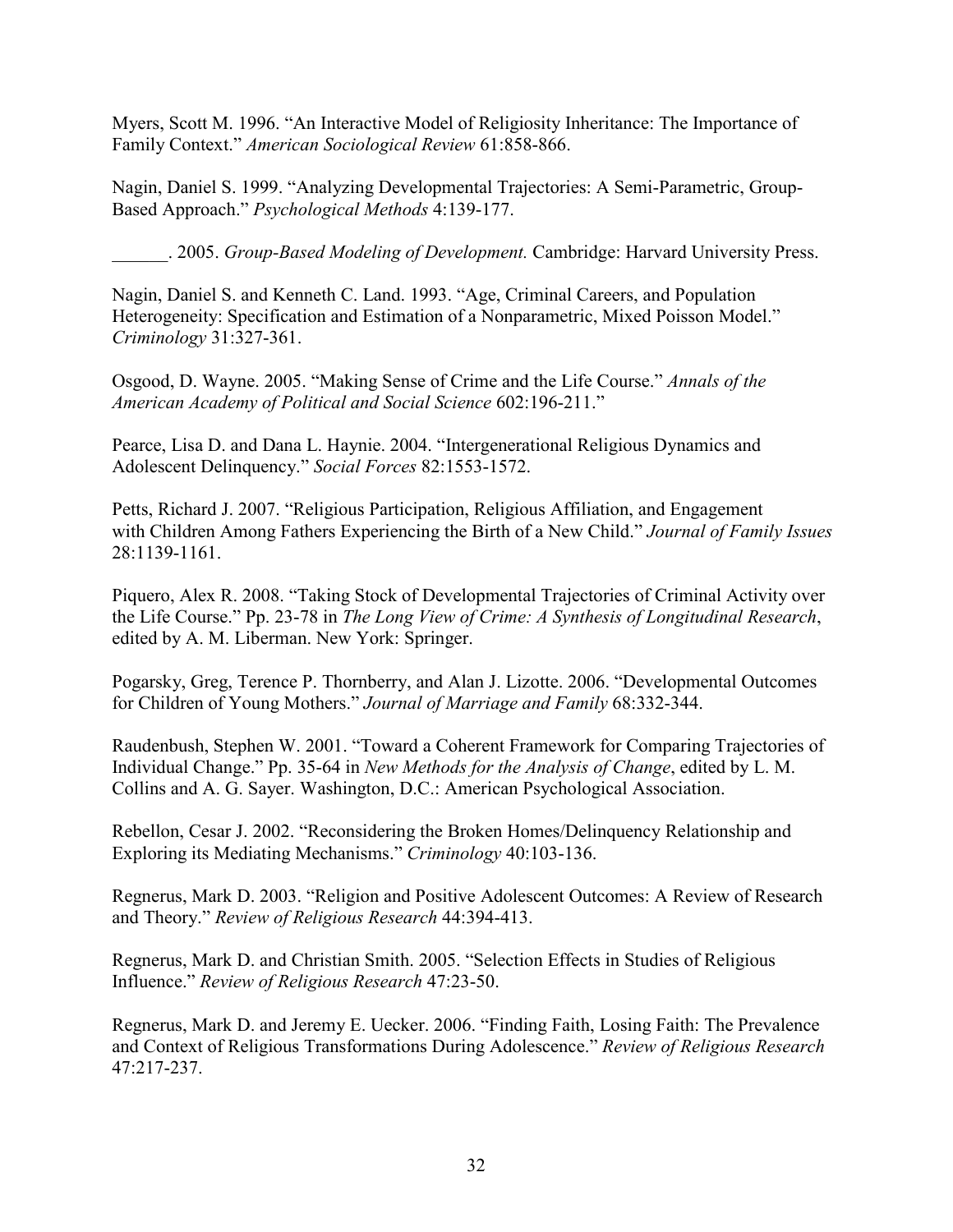Sampson, Robert J. and John H. Laub. 2005. "A Life-Course View of the Development of Crime." *The Annals of the American Academy of Political and Social Science* 602:12-45.

\_\_\_\_\_\_. 1993. *Crime in the Making: Pathways and Turning Points Through Life*. Cambridge: Harvard University Press.

Sampson, Robert J., John H. Laub, and Christopher Wimer. 2006. "Does Marriage Reduce Crime? A Counterfactual Approach to Within-Individual Causal Effects." *Criminology* 44:465- 508.

Simons, Ronald L., Leslie Gordon Simons, Callie Harbin Burt, Gene H. Brody, and Carolyn Cutrona. 2005. "Collective Efficacy, Authoritative Parenting and Delinquency: A Longitudinal Test of a Model Integrating Community- and Family-Level Processes." *Criminology* 43:989- 1029.

Simons, Ronald L., Leslie Gordon Simons, Yi-Fu Chen, Gene H. Brody, and Kuei-Hsiu Lin. 2007. "Identifying the Psychological Factors that Mediate the Association Between Parenting Practices and Delinquency." *Criminology* 45:481-517.

Simons, Ronald L., Chyi-In Wu, Rand D. Conger, and Frederick O. Lorenz. 1994. "Two Routes to Delinquency: Differences Between Early and Late Starters in the Impact of Parenting and Deviant Peers." *Criminology* 32:247-276.

Smith, Christian. 2003. "Theorizing Religious Effects Among American Adolescents." *Journal for the Scientific Study of Religion* 42:17-30.

Stark, Rodney. 1996. "Religion as Context: Hellfire and Delinquency One More Time." *Sociology of Religion* 57:163-173.

Steinberg, Laurence. 2001. "We Know Some Things: Parent-Adolescent Relationships in Retrospect and Prospect." *Journal of Research on Adolescence* 11:1-19.

Thomson, Elizabeth, Thomas L. Hanson, and Sara S. McLanahan. 1994. "Family Structure and Child Well-Being: Economic Resources vs. Parental Behaviors." *Social Forces* 73:221-242.

Thornton, Arland. 1985. "Reciprocal Influences of Family and Religion in a Changing World." *Journal of Marriage and the Family* 47:381-394.

Unnever, James D., Francis T. Cullen, and Robert Agnew. 2006. "Why is 'Bad' Parenting Criminogenic? Implications from Rival Theories." *Youth Violence and Juvenile Justice* 4:1-31.

Warr, Mark. 1993. "Parents, Peers, and Delinquency." *Social Forces* 72:247-264.

Wilcox, W. Bradford. 1998. "Conservative Protestant Childrearing: Authoritarian or Authoritative?" *American Sociological Review* 63:796-809.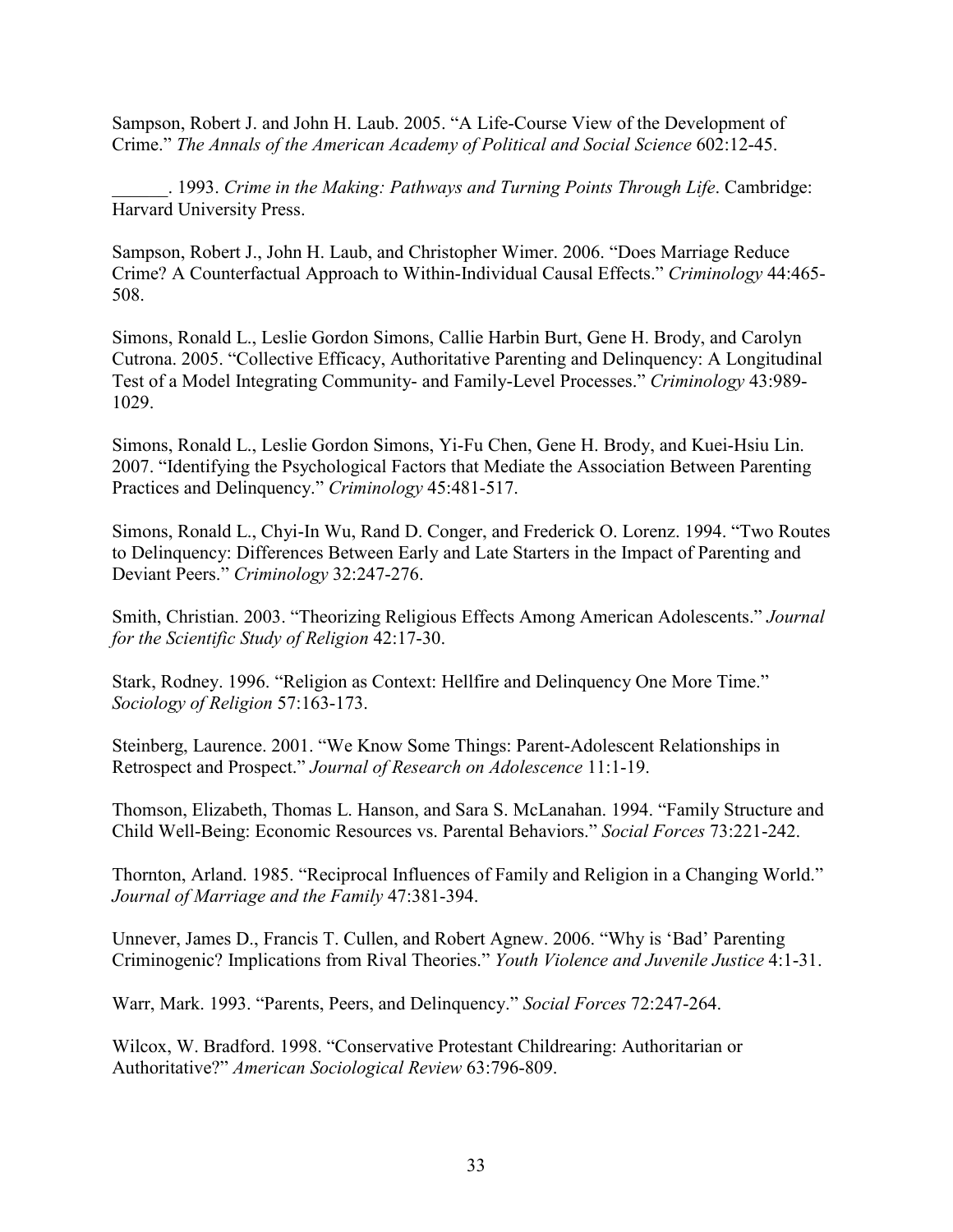#### **NOTES**

1. Approximately half of the 6,693 youth interviewed in early adolescence were not age-eligible for this study. The remaining difference is due to sample attrition. Although retention rates in the NLSY79 young adult sample are high (83.1%), certain groups of youth were not interviewed in the 1998 and 2000 surveys due to budgetary problems, reducing this sample even further (Center for Human Resource Research 2006).

2. Less than 1% of youth were interviewed only once in each developmental stage. The majority of youth were interviewed at least twice in early adolescence (94%), middle/late adolescence (82%), and young adulthood (62%). 3. These results were obtained from t-tests analyzing mean differences in early adolescence.

4. Some of these questions are slightly different in the young adult survey. In the 1994, 1996, and 1998 surveys, young adults were asked a more general vandalism question (whether they damaged any property as opposed to just school property). Starting in 2000, young adults over the age of 18 were also asked different questions; the theft question asks whether youth have taken something worth over \$50 from a store, the assault question asks whether youth hit or seriously threatened someone, and no vandalism question was asked. The alpha coefficients in these later years are lower than .60 because very few youth committed more than one delinquent act at these ages. 5. Separate trajectory models for person (assault) and property (vandalism and theft) offenses were analyzed to test for consistency in the delinquency scale. Although there were some slight differences (e.g., the early adolescentlimited trajectory peaked slightly earlier in the assault model), the results were strikingly similar for all three indicators; a three-group model was the best-fitting model for each measure, and family and religion had similar influences on person and property crimes. Thus, a scale is used to provide a more complete picture of delinquent behavior. A detailed breakdown of the number of delinquent acts committed can be found in the Appendix.

6. Each of these variables is taken from the first valid interview in early adolescence.

7. All youth in the NLSY79 reside with their mother at least part-time. Supplementary analyses suggest that youth who also reside with their mother's cohabiting partner or other relative are similar to youth in single-parent families. 8. Results from a factor analysis suggest that each family variable loads separately for this analysis.

9. Religious denominations were classified into 7 categories: Evangelical Protestant, Mainline Protestant, Catholic, Mormon, Other Christian, Other Religious Affiliation, and No Religious Affiliation. Religious heterogamy is determined by differences between these categories. Including different types of heterogamous relationships and religious affiliation in supplementary models did not change the results presented here.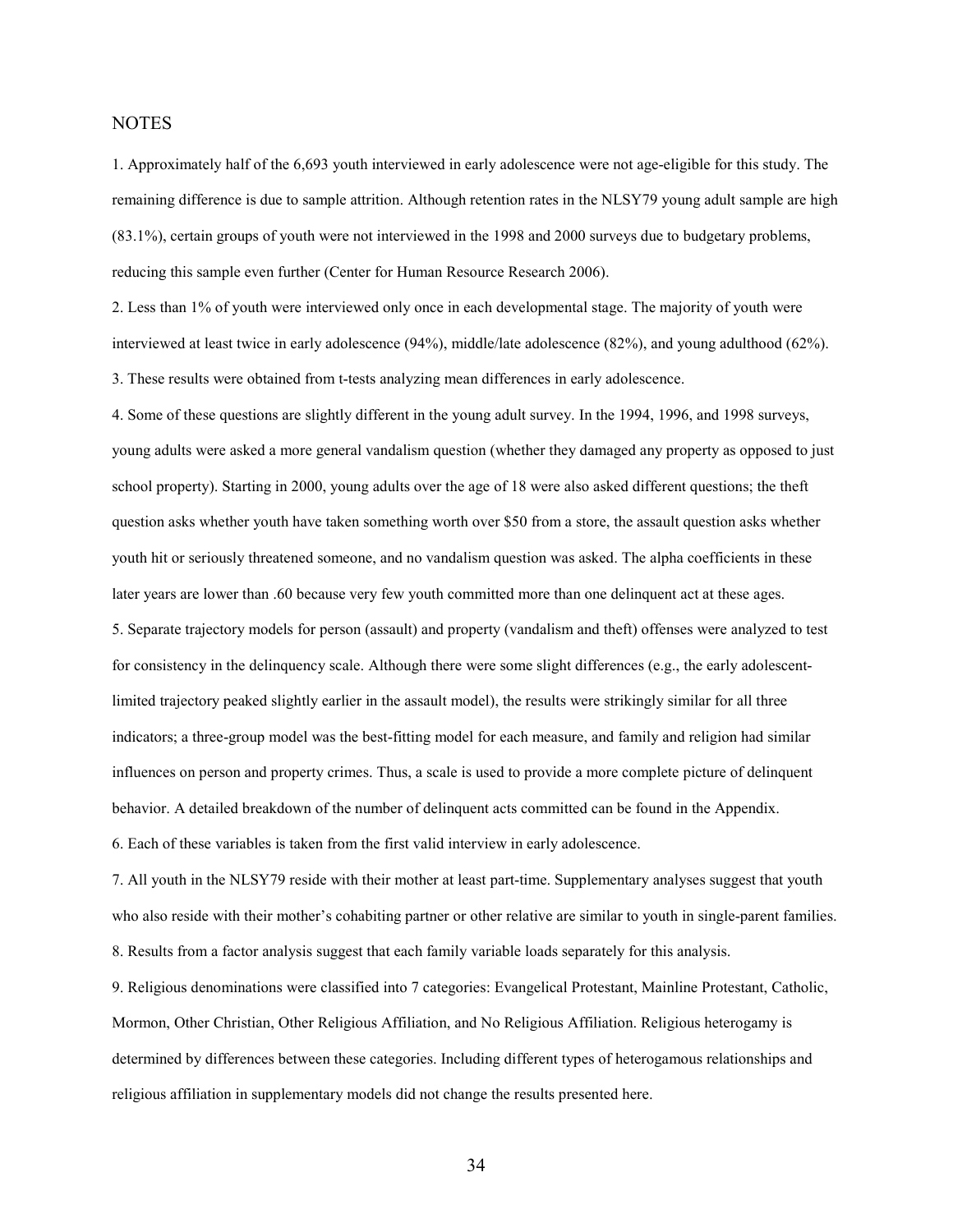10. Males and females as well as various racial groups are included in the same analysis to gain a general understanding of how family and religion may influence trajectories of delinquent behavior. Tests for interactions suggest that family and religion have similar effects across gender and race. Separate trajectory models for race and gender suggest that the shapes of each trajectory are similar for males and females, and although trajectory models by race show slightly different results (not shown), the main findings from this study are consistent across races. 11. Each of these variables is measured at each interview. All responses at each age are included in the full model. 12. This variable is taken from the time-invariant family structure variables. Any change in family structure is coded as 1 in the year in which the transition occurred. Supplementary analyses explored whether the addition or subtraction of a parent had unique effects on youth, but the impact of both gaining and losing a parent were similar. This supports the hypothesis that any type of family transition may disrupt the social support and control that youth receive (at least temporarily), resulting in increased delinquency.

13. Including variables for different types of religious conversions did not change the results.

14. There is less than a 5% difference in the standard errors between multinomial logistic models that control for clustering and those that do not. In fact, most of the standard errors are identical in each model.

15. Trajectory models are able to account for missing data through maximum likelihood techniques. For the multinomial logistic models, only a few of the predictors have missing values, all of which are less than 1% of total cases. Regression-based imputation techniques are used to allow for use of the full sample, and supplementary analyses dropping missing cases produced similar results as presented here.

16. All interaction terms were introduced into each model separately, and only interactions that were statistically significant when introduced individually  $(p < .05)$  are included in the full models presented.

17. The BIC statistics for models with all quadratic trajectories are: one-group = -10827, two-group = -10556, threegroup = -10523 (-10518 for the final model used here with one cubic trajectory, one linear trajectory, and one quadratic trajectory), and a four-group model = -10523.

18. Figure 1 suggests that delinquency increases for the early adolescent-limited group at age 24, but this increase is very minor. Youth in this group committed 32 delinquent acts at age 23, 30 at age 24, and 36 acts at age 25.

19. Childhood problem behavior was included in supplementary models, but did not change the results.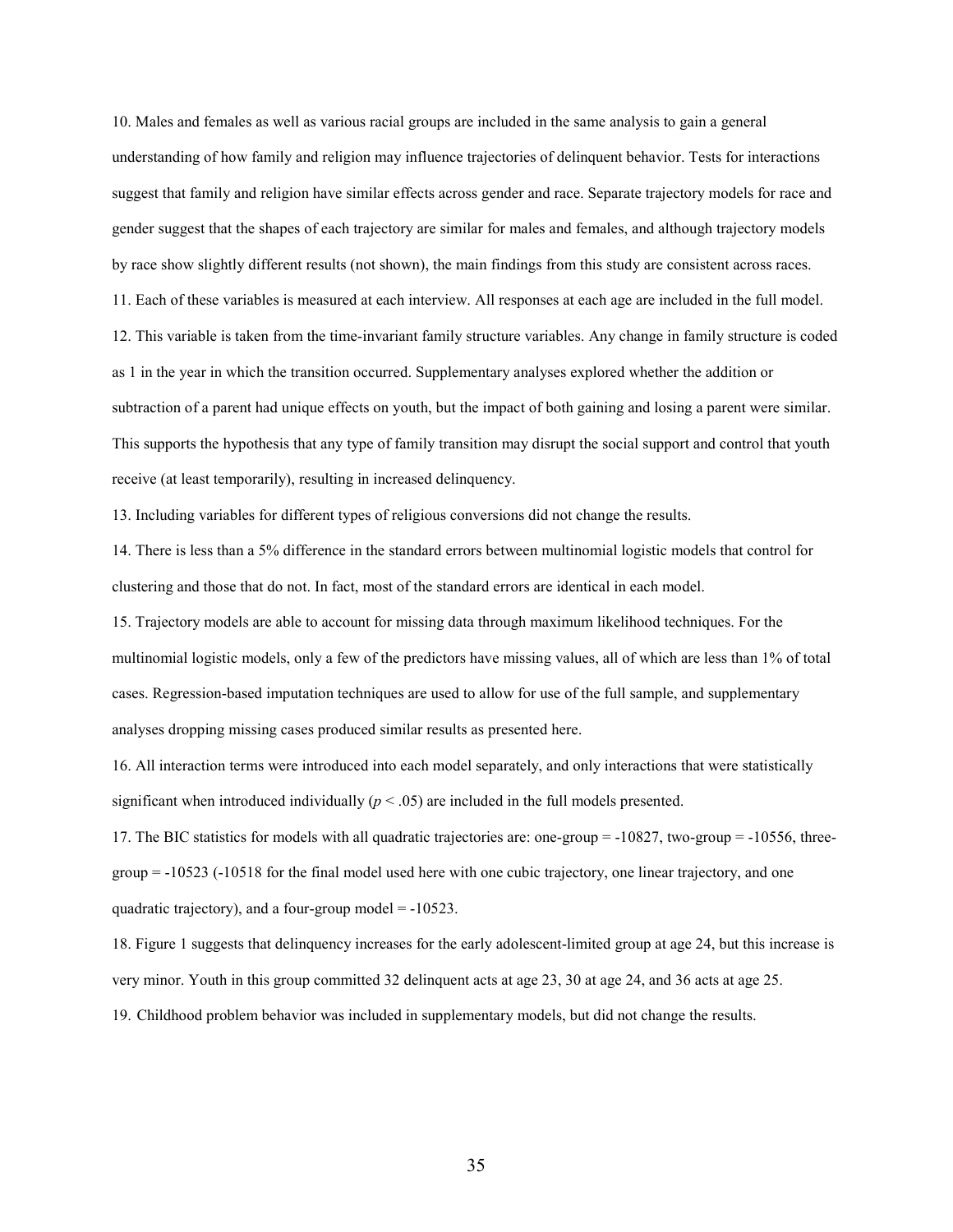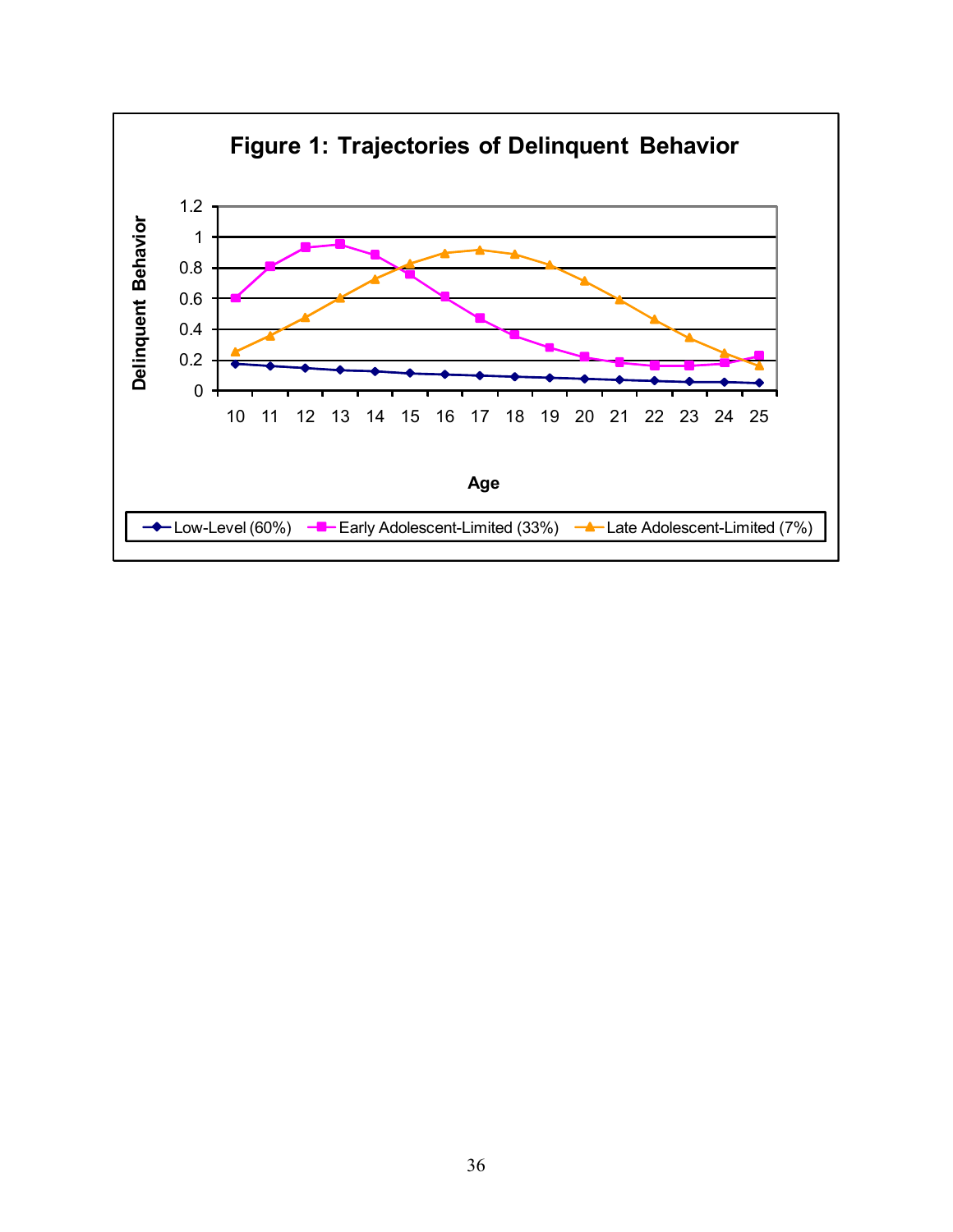**Table 1: Odds Ratios from Multinomial Logistic Regression Models Predicting Entry into Trajectory Groups of Delinquent Behavior**

| Early<br>Late<br>Early<br>Late<br>Adolescent-<br>Adolescent-<br>Adolescent-<br>Adolescent-<br>Limited<br>Limited<br>Limited<br>Limited<br><b>Family Characteristics</b><br>Family Structure <sup>a</sup><br>$3.31$ <sup>+</sup><br>Stepfamily<br>1.14<br>1.70<br>$2.04***$<br>(0.18)<br>(0.55)<br>(0.58)<br>(2.13)<br>$1.46$ <sup>+</sup><br>$1.34$ **<br>$1.84$ **<br>$3.14*$<br>Single-Parent Family<br>(0.14)<br>(0.32)<br>(0.41)<br>(1.46)<br>Family Processes<br>Parental Engagement<br>1.03<br>1.00<br>1.03<br>0.99<br>(0.03)<br>(0.05)<br>(0.03)<br>(0.05)<br><b>Parental Affection</b><br>1.00<br>0.99<br>1.00<br>1.01<br>(0.01)<br>(0.01)<br>(0.01)<br>(0.01)<br>Parental Supervision<br>0.93<br>0.93<br>0.99<br>0.98<br>(0.04)<br>(0.04)<br>(0.08)<br>(0.08)<br>$0.91$ <sup>+</sup><br>$0.91$ <sup>t</sup><br>Parent-Child Decision Making<br>0.96<br>0.97<br>(0.05)<br>(0.10)<br>(0.10)<br>(0.05)<br>$1.40***$<br>1.29<br>$1.40***$<br>Parent-Child Conflict<br>1.29<br>(0.11)<br>(0.20)<br>(0.20)<br>(0.11)<br><b>Parental Resources</b><br>Parents' Education<br>$0.95*$<br>1.05<br>$0.95*$<br>1.05<br>(0.05)<br>(0.02)<br>(0.04)<br>(0.02)<br>1.00<br>0.95<br>1.00<br>0.95<br>Mother's Age at Birth<br>(0.02)<br>(0.02)<br>(0.03)<br>(0.03)<br><b>Religion Characteristics</b><br>Religious Family Environment<br>0.88<br>0.76<br>0.86<br>1.06<br>(0.09)<br>(0.15)<br>(0.27)<br>(0.11)<br>$1.38$ <sup>+</sup><br>$1.37$ <sup>+</sup><br>1.14<br>1.14<br>Parent-Child Religious Heterogamy<br>(0.11)<br>(0.23)<br>(0.23)<br>(0.11)<br>$1.20*$<br>Religious Participation<br>0.96<br>1.05<br>1.02<br>(0.03)<br>(0.05)<br>(0.10)<br>(0.04)<br><b>Control Variables</b><br>$0.47***$<br>$0.40***$<br>$0.47***$<br>Female<br>$0.39***$<br>(0.07)<br>(0.04)<br>(0.04)<br>(0.07)<br>$1.39**$<br>0.94<br>$1.40**$<br>0.96<br><b>Black</b><br>(0.20)<br>(0.21)<br>(0.16)<br>(0.16)<br>1.24<br>$0.55*$<br>1.23<br>$0.54$ *<br>Latino<br>(0.17)<br>(0.15)<br>(0.17)<br>(0.15)<br>Delinquent Peers<br>$1.83***$<br>$1.78***$<br>$1.83***$<br>1.78<br>(0.21)<br>(0.37)<br>(0.21)<br>(0.37)<br>Interactions<br>Religious Family Environment x Parental Affection<br>1.00<br>$0.95*$<br>(0.01)<br>(0.02)<br>Religious Participation x Stepfamily<br>0.89<br>0.88<br>(0.08)<br>(0.13)<br>Religious Participation x Single-Parent Family<br>$0.80*$<br>0.91<br>(0.05)<br>(0.09) |  | 1 | 2 |  |  |  |
|------------------------------------------------------------------------------------------------------------------------------------------------------------------------------------------------------------------------------------------------------------------------------------------------------------------------------------------------------------------------------------------------------------------------------------------------------------------------------------------------------------------------------------------------------------------------------------------------------------------------------------------------------------------------------------------------------------------------------------------------------------------------------------------------------------------------------------------------------------------------------------------------------------------------------------------------------------------------------------------------------------------------------------------------------------------------------------------------------------------------------------------------------------------------------------------------------------------------------------------------------------------------------------------------------------------------------------------------------------------------------------------------------------------------------------------------------------------------------------------------------------------------------------------------------------------------------------------------------------------------------------------------------------------------------------------------------------------------------------------------------------------------------------------------------------------------------------------------------------------------------------------------------------------------------------------------------------------------------------------------------------------------------------------------------------------------------------------------------------------------------------------------------------------------------------------------------------------------------------------------------------------------------------------------------------------------------------------------------------------------------|--|---|---|--|--|--|
|                                                                                                                                                                                                                                                                                                                                                                                                                                                                                                                                                                                                                                                                                                                                                                                                                                                                                                                                                                                                                                                                                                                                                                                                                                                                                                                                                                                                                                                                                                                                                                                                                                                                                                                                                                                                                                                                                                                                                                                                                                                                                                                                                                                                                                                                                                                                                                              |  |   |   |  |  |  |
|                                                                                                                                                                                                                                                                                                                                                                                                                                                                                                                                                                                                                                                                                                                                                                                                                                                                                                                                                                                                                                                                                                                                                                                                                                                                                                                                                                                                                                                                                                                                                                                                                                                                                                                                                                                                                                                                                                                                                                                                                                                                                                                                                                                                                                                                                                                                                                              |  |   |   |  |  |  |
|                                                                                                                                                                                                                                                                                                                                                                                                                                                                                                                                                                                                                                                                                                                                                                                                                                                                                                                                                                                                                                                                                                                                                                                                                                                                                                                                                                                                                                                                                                                                                                                                                                                                                                                                                                                                                                                                                                                                                                                                                                                                                                                                                                                                                                                                                                                                                                              |  |   |   |  |  |  |
|                                                                                                                                                                                                                                                                                                                                                                                                                                                                                                                                                                                                                                                                                                                                                                                                                                                                                                                                                                                                                                                                                                                                                                                                                                                                                                                                                                                                                                                                                                                                                                                                                                                                                                                                                                                                                                                                                                                                                                                                                                                                                                                                                                                                                                                                                                                                                                              |  |   |   |  |  |  |
|                                                                                                                                                                                                                                                                                                                                                                                                                                                                                                                                                                                                                                                                                                                                                                                                                                                                                                                                                                                                                                                                                                                                                                                                                                                                                                                                                                                                                                                                                                                                                                                                                                                                                                                                                                                                                                                                                                                                                                                                                                                                                                                                                                                                                                                                                                                                                                              |  |   |   |  |  |  |
|                                                                                                                                                                                                                                                                                                                                                                                                                                                                                                                                                                                                                                                                                                                                                                                                                                                                                                                                                                                                                                                                                                                                                                                                                                                                                                                                                                                                                                                                                                                                                                                                                                                                                                                                                                                                                                                                                                                                                                                                                                                                                                                                                                                                                                                                                                                                                                              |  |   |   |  |  |  |
|                                                                                                                                                                                                                                                                                                                                                                                                                                                                                                                                                                                                                                                                                                                                                                                                                                                                                                                                                                                                                                                                                                                                                                                                                                                                                                                                                                                                                                                                                                                                                                                                                                                                                                                                                                                                                                                                                                                                                                                                                                                                                                                                                                                                                                                                                                                                                                              |  |   |   |  |  |  |
|                                                                                                                                                                                                                                                                                                                                                                                                                                                                                                                                                                                                                                                                                                                                                                                                                                                                                                                                                                                                                                                                                                                                                                                                                                                                                                                                                                                                                                                                                                                                                                                                                                                                                                                                                                                                                                                                                                                                                                                                                                                                                                                                                                                                                                                                                                                                                                              |  |   |   |  |  |  |
|                                                                                                                                                                                                                                                                                                                                                                                                                                                                                                                                                                                                                                                                                                                                                                                                                                                                                                                                                                                                                                                                                                                                                                                                                                                                                                                                                                                                                                                                                                                                                                                                                                                                                                                                                                                                                                                                                                                                                                                                                                                                                                                                                                                                                                                                                                                                                                              |  |   |   |  |  |  |
|                                                                                                                                                                                                                                                                                                                                                                                                                                                                                                                                                                                                                                                                                                                                                                                                                                                                                                                                                                                                                                                                                                                                                                                                                                                                                                                                                                                                                                                                                                                                                                                                                                                                                                                                                                                                                                                                                                                                                                                                                                                                                                                                                                                                                                                                                                                                                                              |  |   |   |  |  |  |
|                                                                                                                                                                                                                                                                                                                                                                                                                                                                                                                                                                                                                                                                                                                                                                                                                                                                                                                                                                                                                                                                                                                                                                                                                                                                                                                                                                                                                                                                                                                                                                                                                                                                                                                                                                                                                                                                                                                                                                                                                                                                                                                                                                                                                                                                                                                                                                              |  |   |   |  |  |  |
|                                                                                                                                                                                                                                                                                                                                                                                                                                                                                                                                                                                                                                                                                                                                                                                                                                                                                                                                                                                                                                                                                                                                                                                                                                                                                                                                                                                                                                                                                                                                                                                                                                                                                                                                                                                                                                                                                                                                                                                                                                                                                                                                                                                                                                                                                                                                                                              |  |   |   |  |  |  |
|                                                                                                                                                                                                                                                                                                                                                                                                                                                                                                                                                                                                                                                                                                                                                                                                                                                                                                                                                                                                                                                                                                                                                                                                                                                                                                                                                                                                                                                                                                                                                                                                                                                                                                                                                                                                                                                                                                                                                                                                                                                                                                                                                                                                                                                                                                                                                                              |  |   |   |  |  |  |
|                                                                                                                                                                                                                                                                                                                                                                                                                                                                                                                                                                                                                                                                                                                                                                                                                                                                                                                                                                                                                                                                                                                                                                                                                                                                                                                                                                                                                                                                                                                                                                                                                                                                                                                                                                                                                                                                                                                                                                                                                                                                                                                                                                                                                                                                                                                                                                              |  |   |   |  |  |  |
|                                                                                                                                                                                                                                                                                                                                                                                                                                                                                                                                                                                                                                                                                                                                                                                                                                                                                                                                                                                                                                                                                                                                                                                                                                                                                                                                                                                                                                                                                                                                                                                                                                                                                                                                                                                                                                                                                                                                                                                                                                                                                                                                                                                                                                                                                                                                                                              |  |   |   |  |  |  |
|                                                                                                                                                                                                                                                                                                                                                                                                                                                                                                                                                                                                                                                                                                                                                                                                                                                                                                                                                                                                                                                                                                                                                                                                                                                                                                                                                                                                                                                                                                                                                                                                                                                                                                                                                                                                                                                                                                                                                                                                                                                                                                                                                                                                                                                                                                                                                                              |  |   |   |  |  |  |
|                                                                                                                                                                                                                                                                                                                                                                                                                                                                                                                                                                                                                                                                                                                                                                                                                                                                                                                                                                                                                                                                                                                                                                                                                                                                                                                                                                                                                                                                                                                                                                                                                                                                                                                                                                                                                                                                                                                                                                                                                                                                                                                                                                                                                                                                                                                                                                              |  |   |   |  |  |  |
|                                                                                                                                                                                                                                                                                                                                                                                                                                                                                                                                                                                                                                                                                                                                                                                                                                                                                                                                                                                                                                                                                                                                                                                                                                                                                                                                                                                                                                                                                                                                                                                                                                                                                                                                                                                                                                                                                                                                                                                                                                                                                                                                                                                                                                                                                                                                                                              |  |   |   |  |  |  |
|                                                                                                                                                                                                                                                                                                                                                                                                                                                                                                                                                                                                                                                                                                                                                                                                                                                                                                                                                                                                                                                                                                                                                                                                                                                                                                                                                                                                                                                                                                                                                                                                                                                                                                                                                                                                                                                                                                                                                                                                                                                                                                                                                                                                                                                                                                                                                                              |  |   |   |  |  |  |
|                                                                                                                                                                                                                                                                                                                                                                                                                                                                                                                                                                                                                                                                                                                                                                                                                                                                                                                                                                                                                                                                                                                                                                                                                                                                                                                                                                                                                                                                                                                                                                                                                                                                                                                                                                                                                                                                                                                                                                                                                                                                                                                                                                                                                                                                                                                                                                              |  |   |   |  |  |  |
|                                                                                                                                                                                                                                                                                                                                                                                                                                                                                                                                                                                                                                                                                                                                                                                                                                                                                                                                                                                                                                                                                                                                                                                                                                                                                                                                                                                                                                                                                                                                                                                                                                                                                                                                                                                                                                                                                                                                                                                                                                                                                                                                                                                                                                                                                                                                                                              |  |   |   |  |  |  |
|                                                                                                                                                                                                                                                                                                                                                                                                                                                                                                                                                                                                                                                                                                                                                                                                                                                                                                                                                                                                                                                                                                                                                                                                                                                                                                                                                                                                                                                                                                                                                                                                                                                                                                                                                                                                                                                                                                                                                                                                                                                                                                                                                                                                                                                                                                                                                                              |  |   |   |  |  |  |
|                                                                                                                                                                                                                                                                                                                                                                                                                                                                                                                                                                                                                                                                                                                                                                                                                                                                                                                                                                                                                                                                                                                                                                                                                                                                                                                                                                                                                                                                                                                                                                                                                                                                                                                                                                                                                                                                                                                                                                                                                                                                                                                                                                                                                                                                                                                                                                              |  |   |   |  |  |  |
|                                                                                                                                                                                                                                                                                                                                                                                                                                                                                                                                                                                                                                                                                                                                                                                                                                                                                                                                                                                                                                                                                                                                                                                                                                                                                                                                                                                                                                                                                                                                                                                                                                                                                                                                                                                                                                                                                                                                                                                                                                                                                                                                                                                                                                                                                                                                                                              |  |   |   |  |  |  |
|                                                                                                                                                                                                                                                                                                                                                                                                                                                                                                                                                                                                                                                                                                                                                                                                                                                                                                                                                                                                                                                                                                                                                                                                                                                                                                                                                                                                                                                                                                                                                                                                                                                                                                                                                                                                                                                                                                                                                                                                                                                                                                                                                                                                                                                                                                                                                                              |  |   |   |  |  |  |
|                                                                                                                                                                                                                                                                                                                                                                                                                                                                                                                                                                                                                                                                                                                                                                                                                                                                                                                                                                                                                                                                                                                                                                                                                                                                                                                                                                                                                                                                                                                                                                                                                                                                                                                                                                                                                                                                                                                                                                                                                                                                                                                                                                                                                                                                                                                                                                              |  |   |   |  |  |  |
|                                                                                                                                                                                                                                                                                                                                                                                                                                                                                                                                                                                                                                                                                                                                                                                                                                                                                                                                                                                                                                                                                                                                                                                                                                                                                                                                                                                                                                                                                                                                                                                                                                                                                                                                                                                                                                                                                                                                                                                                                                                                                                                                                                                                                                                                                                                                                                              |  |   |   |  |  |  |
|                                                                                                                                                                                                                                                                                                                                                                                                                                                                                                                                                                                                                                                                                                                                                                                                                                                                                                                                                                                                                                                                                                                                                                                                                                                                                                                                                                                                                                                                                                                                                                                                                                                                                                                                                                                                                                                                                                                                                                                                                                                                                                                                                                                                                                                                                                                                                                              |  |   |   |  |  |  |
|                                                                                                                                                                                                                                                                                                                                                                                                                                                                                                                                                                                                                                                                                                                                                                                                                                                                                                                                                                                                                                                                                                                                                                                                                                                                                                                                                                                                                                                                                                                                                                                                                                                                                                                                                                                                                                                                                                                                                                                                                                                                                                                                                                                                                                                                                                                                                                              |  |   |   |  |  |  |
|                                                                                                                                                                                                                                                                                                                                                                                                                                                                                                                                                                                                                                                                                                                                                                                                                                                                                                                                                                                                                                                                                                                                                                                                                                                                                                                                                                                                                                                                                                                                                                                                                                                                                                                                                                                                                                                                                                                                                                                                                                                                                                                                                                                                                                                                                                                                                                              |  |   |   |  |  |  |
|                                                                                                                                                                                                                                                                                                                                                                                                                                                                                                                                                                                                                                                                                                                                                                                                                                                                                                                                                                                                                                                                                                                                                                                                                                                                                                                                                                                                                                                                                                                                                                                                                                                                                                                                                                                                                                                                                                                                                                                                                                                                                                                                                                                                                                                                                                                                                                              |  |   |   |  |  |  |
|                                                                                                                                                                                                                                                                                                                                                                                                                                                                                                                                                                                                                                                                                                                                                                                                                                                                                                                                                                                                                                                                                                                                                                                                                                                                                                                                                                                                                                                                                                                                                                                                                                                                                                                                                                                                                                                                                                                                                                                                                                                                                                                                                                                                                                                                                                                                                                              |  |   |   |  |  |  |
|                                                                                                                                                                                                                                                                                                                                                                                                                                                                                                                                                                                                                                                                                                                                                                                                                                                                                                                                                                                                                                                                                                                                                                                                                                                                                                                                                                                                                                                                                                                                                                                                                                                                                                                                                                                                                                                                                                                                                                                                                                                                                                                                                                                                                                                                                                                                                                              |  |   |   |  |  |  |
|                                                                                                                                                                                                                                                                                                                                                                                                                                                                                                                                                                                                                                                                                                                                                                                                                                                                                                                                                                                                                                                                                                                                                                                                                                                                                                                                                                                                                                                                                                                                                                                                                                                                                                                                                                                                                                                                                                                                                                                                                                                                                                                                                                                                                                                                                                                                                                              |  |   |   |  |  |  |
|                                                                                                                                                                                                                                                                                                                                                                                                                                                                                                                                                                                                                                                                                                                                                                                                                                                                                                                                                                                                                                                                                                                                                                                                                                                                                                                                                                                                                                                                                                                                                                                                                                                                                                                                                                                                                                                                                                                                                                                                                                                                                                                                                                                                                                                                                                                                                                              |  |   |   |  |  |  |
|                                                                                                                                                                                                                                                                                                                                                                                                                                                                                                                                                                                                                                                                                                                                                                                                                                                                                                                                                                                                                                                                                                                                                                                                                                                                                                                                                                                                                                                                                                                                                                                                                                                                                                                                                                                                                                                                                                                                                                                                                                                                                                                                                                                                                                                                                                                                                                              |  |   |   |  |  |  |
|                                                                                                                                                                                                                                                                                                                                                                                                                                                                                                                                                                                                                                                                                                                                                                                                                                                                                                                                                                                                                                                                                                                                                                                                                                                                                                                                                                                                                                                                                                                                                                                                                                                                                                                                                                                                                                                                                                                                                                                                                                                                                                                                                                                                                                                                                                                                                                              |  |   |   |  |  |  |
|                                                                                                                                                                                                                                                                                                                                                                                                                                                                                                                                                                                                                                                                                                                                                                                                                                                                                                                                                                                                                                                                                                                                                                                                                                                                                                                                                                                                                                                                                                                                                                                                                                                                                                                                                                                                                                                                                                                                                                                                                                                                                                                                                                                                                                                                                                                                                                              |  |   |   |  |  |  |
|                                                                                                                                                                                                                                                                                                                                                                                                                                                                                                                                                                                                                                                                                                                                                                                                                                                                                                                                                                                                                                                                                                                                                                                                                                                                                                                                                                                                                                                                                                                                                                                                                                                                                                                                                                                                                                                                                                                                                                                                                                                                                                                                                                                                                                                                                                                                                                              |  |   |   |  |  |  |
|                                                                                                                                                                                                                                                                                                                                                                                                                                                                                                                                                                                                                                                                                                                                                                                                                                                                                                                                                                                                                                                                                                                                                                                                                                                                                                                                                                                                                                                                                                                                                                                                                                                                                                                                                                                                                                                                                                                                                                                                                                                                                                                                                                                                                                                                                                                                                                              |  |   |   |  |  |  |
|                                                                                                                                                                                                                                                                                                                                                                                                                                                                                                                                                                                                                                                                                                                                                                                                                                                                                                                                                                                                                                                                                                                                                                                                                                                                                                                                                                                                                                                                                                                                                                                                                                                                                                                                                                                                                                                                                                                                                                                                                                                                                                                                                                                                                                                                                                                                                                              |  |   |   |  |  |  |
|                                                                                                                                                                                                                                                                                                                                                                                                                                                                                                                                                                                                                                                                                                                                                                                                                                                                                                                                                                                                                                                                                                                                                                                                                                                                                                                                                                                                                                                                                                                                                                                                                                                                                                                                                                                                                                                                                                                                                                                                                                                                                                                                                                                                                                                                                                                                                                              |  |   |   |  |  |  |
|                                                                                                                                                                                                                                                                                                                                                                                                                                                                                                                                                                                                                                                                                                                                                                                                                                                                                                                                                                                                                                                                                                                                                                                                                                                                                                                                                                                                                                                                                                                                                                                                                                                                                                                                                                                                                                                                                                                                                                                                                                                                                                                                                                                                                                                                                                                                                                              |  |   |   |  |  |  |
|                                                                                                                                                                                                                                                                                                                                                                                                                                                                                                                                                                                                                                                                                                                                                                                                                                                                                                                                                                                                                                                                                                                                                                                                                                                                                                                                                                                                                                                                                                                                                                                                                                                                                                                                                                                                                                                                                                                                                                                                                                                                                                                                                                                                                                                                                                                                                                              |  |   |   |  |  |  |
|                                                                                                                                                                                                                                                                                                                                                                                                                                                                                                                                                                                                                                                                                                                                                                                                                                                                                                                                                                                                                                                                                                                                                                                                                                                                                                                                                                                                                                                                                                                                                                                                                                                                                                                                                                                                                                                                                                                                                                                                                                                                                                                                                                                                                                                                                                                                                                              |  |   |   |  |  |  |

N=2472

*Note* : All results account for the clustered nature of the sample, and Low-Level Delinquent is used as the reference group. Results are reported in relative risk ratios (odds ratios). These can be interpreted as the relative risk of a one-unit change in a variable on following a trajectory of early-adolescent or late-adolescent delinquent behavior compared to low-level delinquency (standard errors are in parentheses).

 $\mathrm{^{a}T}$ wo Biological Parents is the reference group.

 $\text{p}$  < .10  $\text{p}$  < .05  $\text{p}$  +x = .01  $\text{p}$  +x = p < .001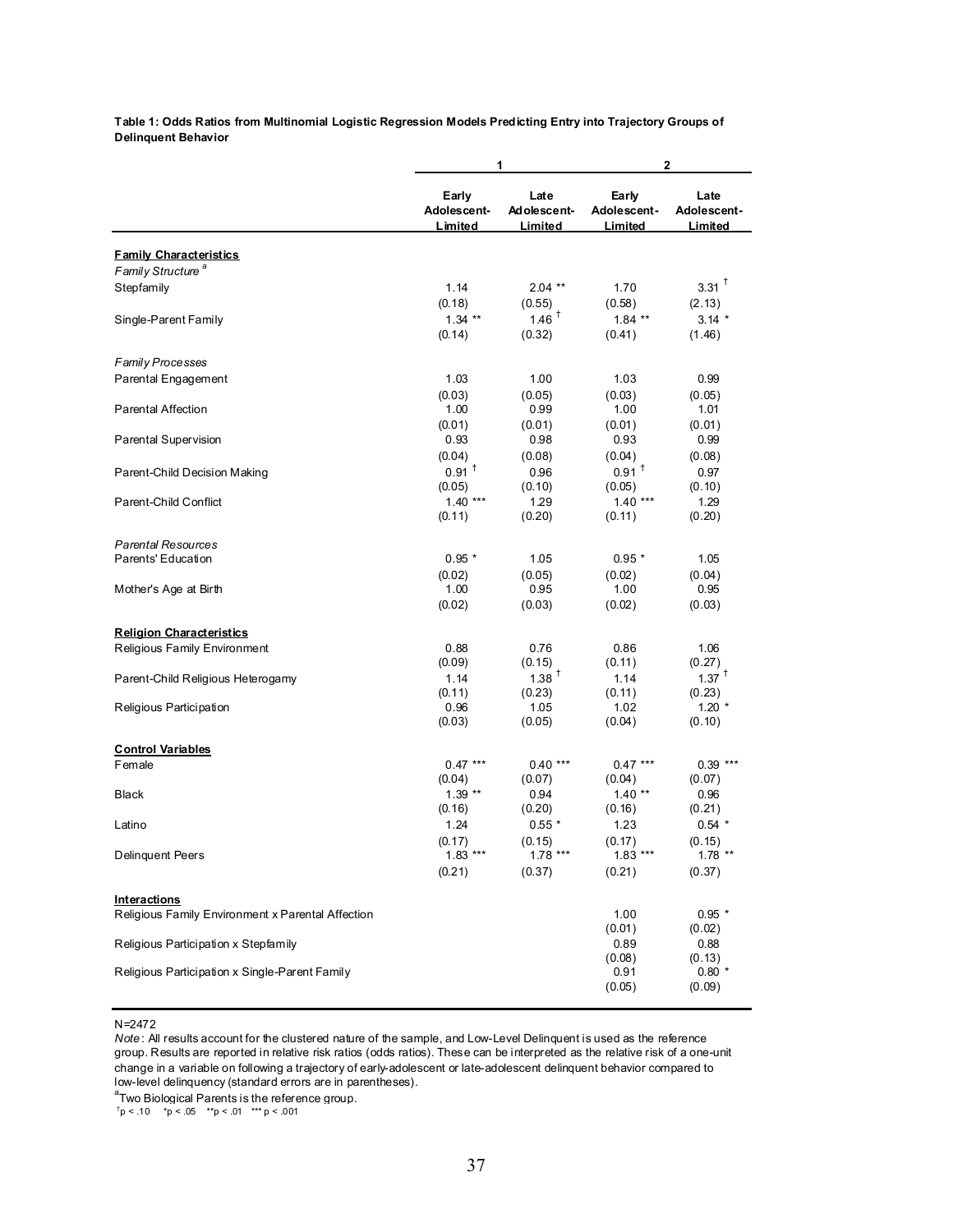|                                                | Low-Level         | Early<br>Limited    | Late<br>Adolescence- Adolescence-<br>Limited |
|------------------------------------------------|-------------------|---------------------|----------------------------------------------|
| <b>Family Characteristics</b>                  |                   |                     |                                              |
| Family Transition (% ever experienced)         | 0.47              | 0.51                | 0.53                                         |
| Married (% ever married)                       | 0.20 <sup>b</sup> | 0.16 <sup>a</sup>   | 0.18                                         |
| Cohabiting (% ever cohabiting)                 | $0.26$ bc         | $0.32$ <sup>a</sup> | $0.35$ <sup>a</sup>                          |
| Living on Own (% ever living on own)           | 0.23 <sup>b</sup> | $0.27$ <sup>a</sup> | 0.22                                         |
| Children (% had at least one child)            | $0.38$ bc         | $0.48$ <sup>a</sup> | $0.52$ <sup>a</sup>                          |
| <b>Religion Characteristics</b>                | $3.27$ bc         | 2.99 <sup>a</sup>   | 2.99 <sup>a</sup>                            |
| Religious Participation (average across waves) |                   |                     |                                              |
| Experienced a Religious Conversion (% ever)    | 0.60 <sup>b</sup> | $0.69$ <sup>a</sup> | 0.66                                         |

## **Table 2. Mean Values of Time-Varying Factors by Trajectory Group of Delinquent Behavior**

N = 2472

*Note* : Two-tailed t-tests were used to determine differences between group means.<br>and the if we the life seat from heard and **P**oliticane to (and PF).

ັ = significantly different from Low-Level Delinquent (*p <* .05)<br><sup>b</sup> = significantly different from Early-Adolescent Limited (*p <* .05)

 $\textdegree$  = significantly different from Late-Adolescent Limited ( $\rho < .05)$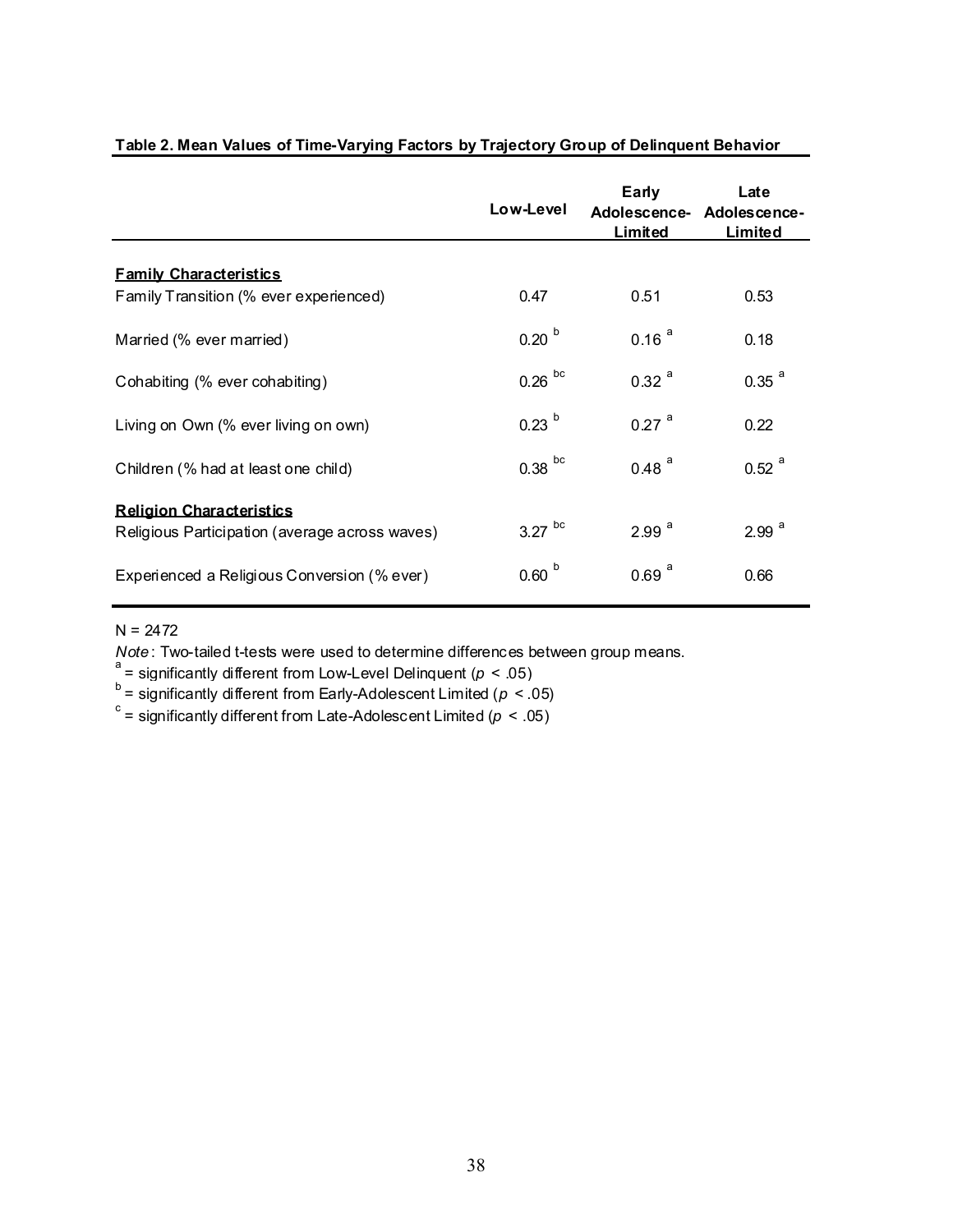|                                 | Low-Level            | Early<br>Limited       | Late<br>Adolescent- Adolescent-<br>Limited |
|---------------------------------|----------------------|------------------------|--------------------------------------------|
| <b>Model Parameters</b>         |                      |                        |                                            |
| Intercept                       | $-0.84$ ***          | $-12.92$ ***           | $-6.99$ ***                                |
|                                 | (0.25)               | (1.58)                 | (1.31)                                     |
| Slope                           | $-0.73$ ***          | 25.13 ***              | 8.34 ***                                   |
|                                 | (0.15)               | (3.06)                 | (1.50)                                     |
| Quadratic                       |                      | $-15.42$ ***<br>(1.90) | $-2.33$ ***<br>(0.42)                      |
| Cubic                           |                      | 2.89 ***<br>(0.38)     |                                            |
| <b>Family Characteristics</b>   |                      |                        |                                            |
| Change in Resident Parent(s)    | 0.17                 | $0.20***$              | $-0.32$                                    |
|                                 | (0.13)               | (0.06)                 | (0.20)                                     |
| Living on Own                   | 0.11                 | $-0.08$                | $-0.32$                                    |
|                                 | (0.22)               | (0.16)                 | (0.25)                                     |
| Married                         | $-1.16$ **           | $-0.72$ **             | 0.08                                       |
|                                 | (0.41)               | (0.27)                 | (0.27)                                     |
| Cohabiting                      | $-0.35$              | 0.11                   | $-0.55$                                    |
| Had a Child                     | (0.27)               | (0.15)                 | (0.35)                                     |
|                                 | 0.19                 | $-0.13$                | $-0.21$                                    |
|                                 | (0.18)               | (0.11)                 | (0.20)                                     |
| <b>Religion Characteristics</b> |                      |                        |                                            |
| Religious Participation         | $-0.04$ <sup>+</sup> | 0.00                   | $-0.15$ **                                 |
|                                 | (0.03)               | (0.01)                 | (0.06)                                     |
| Religious Conversion            | $0.25$ *             | 0.04                   | $-0.07$                                    |
|                                 | (0.11)               | (0.05)                 | (0.14)                                     |
|                                 |                      |                        |                                            |

## **Table 3: Results from Group-Based Trajectory Models of Delinquent Behavior that Include Time-Varying Factors**

#### N=2472

*Note:* All models control for all time-invariant factors included in Table 2 (except for religious participation, which is included as a time-varying factor). The coefficients in this table measure within-trajectory group variation (standard errors are in parentheses).

 $^{\dagger}$ p < .10  $^{\star}$ p < .05  $^{\star\star}$ p < .01  $^{\star\star\star}$ p < .001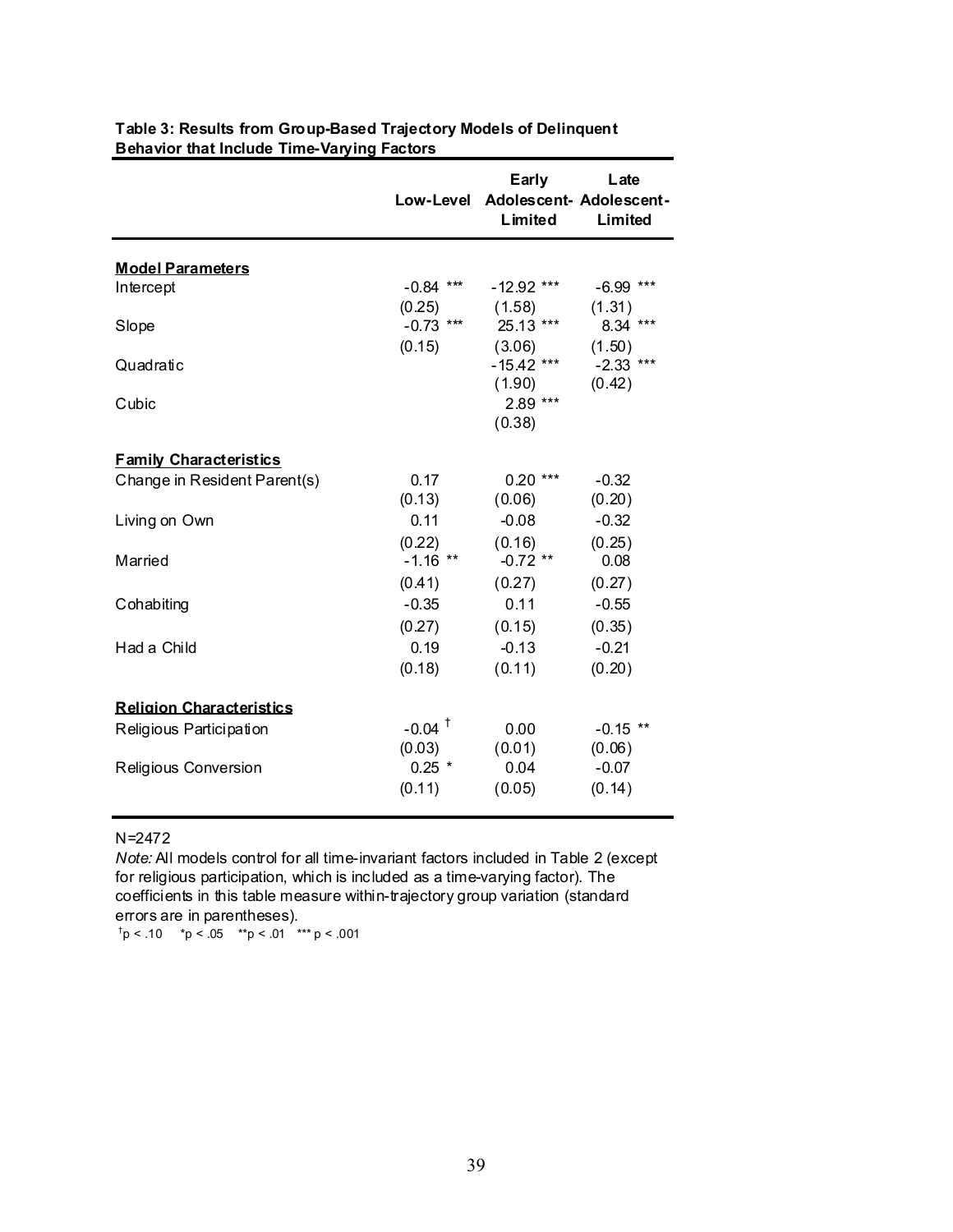